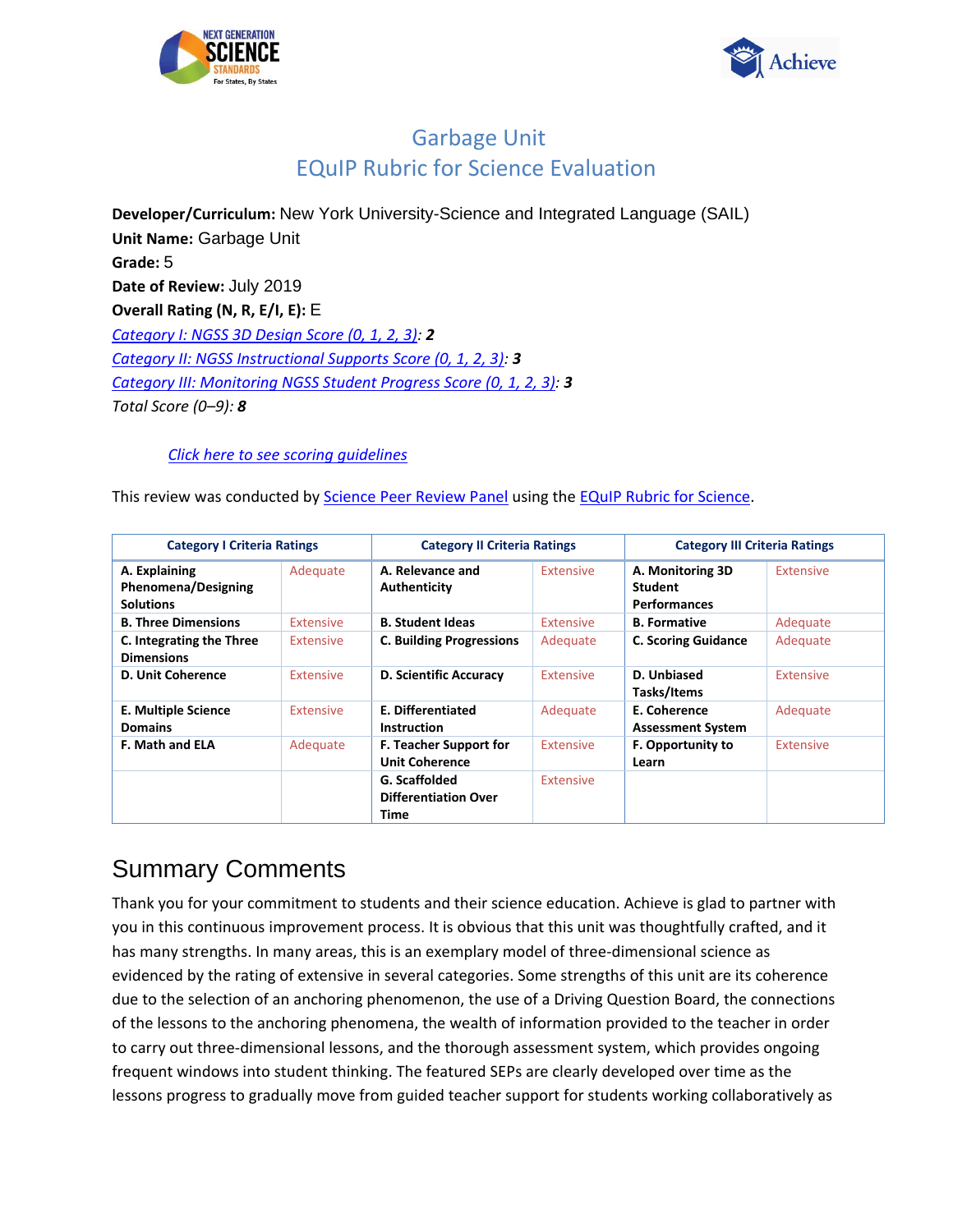a class, to students working in groups, to groups and individuals providing peer feedback, and then to students working individually. The lessons are engaging and structured in a way that supports students in making sense of challenging content while developing skills in the featured SEPs and CCCs. It is evident that the authors have a strong understanding of how to provide three-dimensional NGSS learning experiences for students and frequently convey this understanding to teachers through their lesson design.

This unit would benefit from additional investigations that increase opportunities for students to make sense of the key underlying concept that matter is made of particles. This can be done by investigating phenomena that provide visual evidence which could lead toward which could lead towards a class discussion in which students figure out the concept before being told this information. In doing so, the depth of understanding students develop and internalize in explaining many related scientific ideas may increase. This unit would also benefit from strengthening the guidance that is provided to teachers in the incorporation of math and ELA standards, assessment, and differentiation. Support could be provided for teachers so that they are better able to help students make connections from crosscurricular concepts to the phenomena. Teacher supports in assessment could be used to help teachers modify their instruction based on student responses. Clearly identifying where assessments take place would also improve teacher support opportunities across the unit. Lastly, teachers would benefit from support for how to differentiate instruction for additional sub-groups of learners, such as students who have already met the performance expectations.

<span id="page-1-0"></span>Note that in the feedback below, black text is used for neutral comments or evidence the criterion was met and purple text is used for evidence the criterion was not met.

# **Category I. NGSS 3D Design**

#### Score: 2

*3: At least adequate evidence for all of the unit criteria in the category; extensive evidence for criteria A–C 2: At least some evidence for all unit criteria in Category I (A–F); adequate evidence for criteria A–C 1: Adequate evidence for some criteria in Category I, but inadequate/no evidence for at least one criterion A–C 0: Inadequate (or no) evidence to meet any criteria in Category I (A–F)*

**I.A. Explaining Phenomena/Designing Solutions**: Making sense of phenomena and/or designing solutions to a problem drive student learning. Student questions and prior experiences related to the phenomenon or problem motivate sense-making and/or problem solving. The focus of the lesson is to support students in making sense of phenomena and/or designing solutions to problems. When engineering is a learning focus, it is integrated with developing disciplinary core ideas from physical, life, and/or earth and space sciences.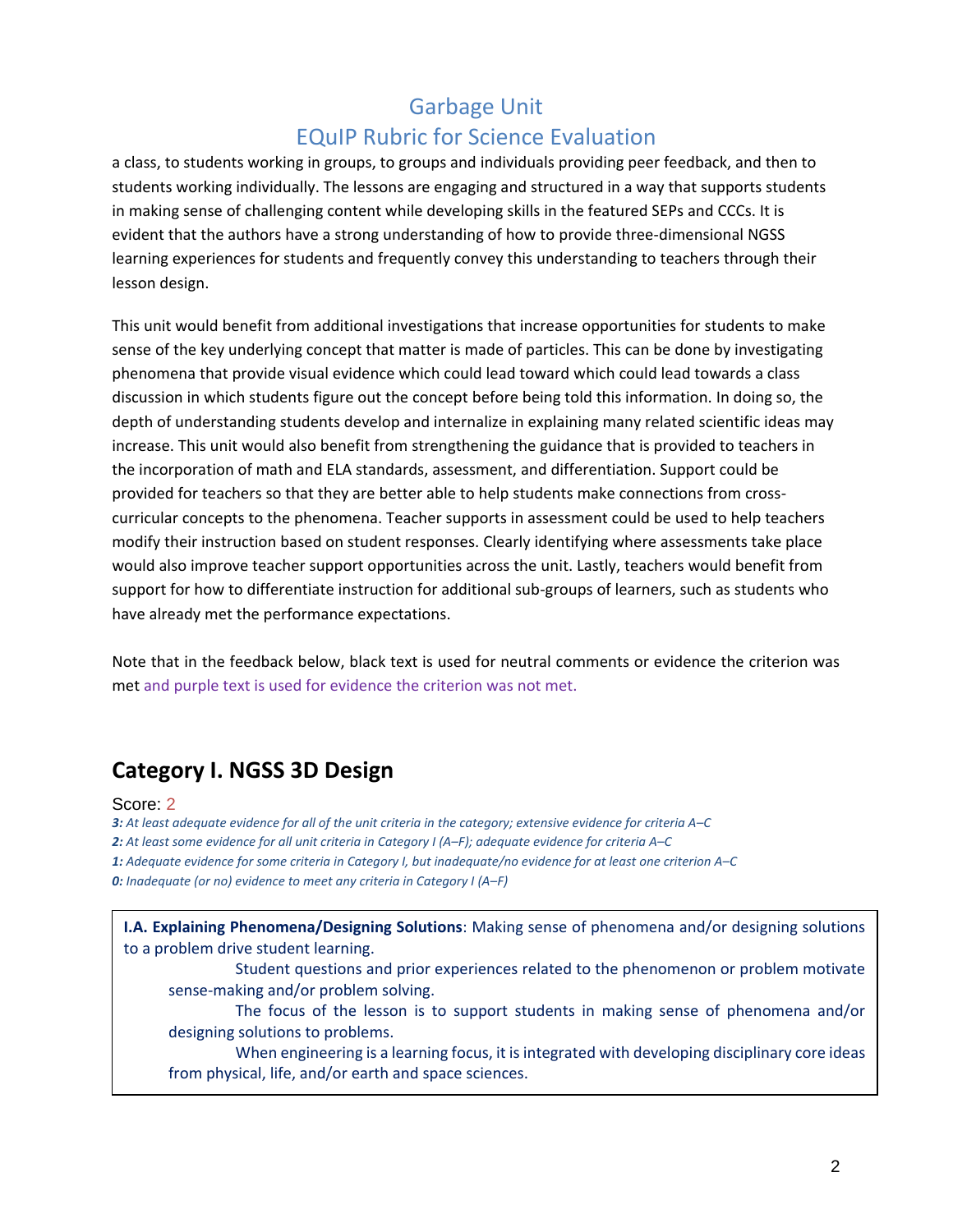#### **Rating for Criterion I.A Explaining Phenomena/Designing Solutions: Adequate**

#### *(None, Inadequate, Adequate, Extensive)*

The reviewers found adequate evidence that learning is driven by students making sense of phenomena and/or designing solutions to a problem because the materials are organized such that students figuring out a central phenomenon drives the learning across the unit. The focus of most of the lessons are to make sense of the phenomena. However, there are some key points in the unit in which students are not engaged in sense-making in order to develop a deep understanding of critical science concepts.

Student learning is focused on supporting students to better make sense of the phenomenon. For example:

- Lesson 3-3 pages 9*–*11: Students work on revising their models to include particles leaving the open landfill bottle system.
- Lesson 4-1 pages 4–8: Students combine substances that react to form a new substance. They use this to figure out the source of the smell coming from the landfill bottle and to further refine their models.

Students regularly build on what they have learned from smaller phenomena or problems to explain a broader science topic. For example:

- Lesson 2-2 page 11: There is the option for teachers to create a visual display with their students that tracks the phenomena and what students have figured out. This is optional and can be done at the end of every lesson beginning from this point. However, because this task is only optional, some teachers may not have students participate in this activity. Students could benefit from this at the end of every lesson to help them recognize what they learned and what investigations/phenomena they will need to make sense of in the next lesson to better understand the anchor phenomenon.
- Lesson 3-1 page 6: Students observe the landfill bottles again and ask further questions related to "What happens to our garbage?" such as "Why can we smell something?" and "Is a smell something or nothing?"

Students regularly return to the phenomenon to add layers of explanation based on learning, or regularly build on what they have learned from smaller phenomena to explain a broader science topic. For example:

- Lesson 3-2 page 3: Students review questions from prior lessons to develop the question: "What is that smell?" Students make further observations: 1) the smell emanating from an opened scented container, 2) a video showing a balloon being punctured and the impact on balancing a scale, and 3) compressing air in syringes.
- Lesson 4-2 page 9: Students connect the sub question "What causes changes in the food materials in the landfill bottles?" to answer the unit Driving Question "What happens to our garbage?"

Some of the student learning across the three dimensions targeted by the unit is in service of students making sense of phenomena. In several lessons, students "figure out" the underlying scientific concept (DCI) through reasoning about the evidence they observe during investigations. However, there are points where the opportunity to figure out the concept(s) is not given to students and the teacher "tells" students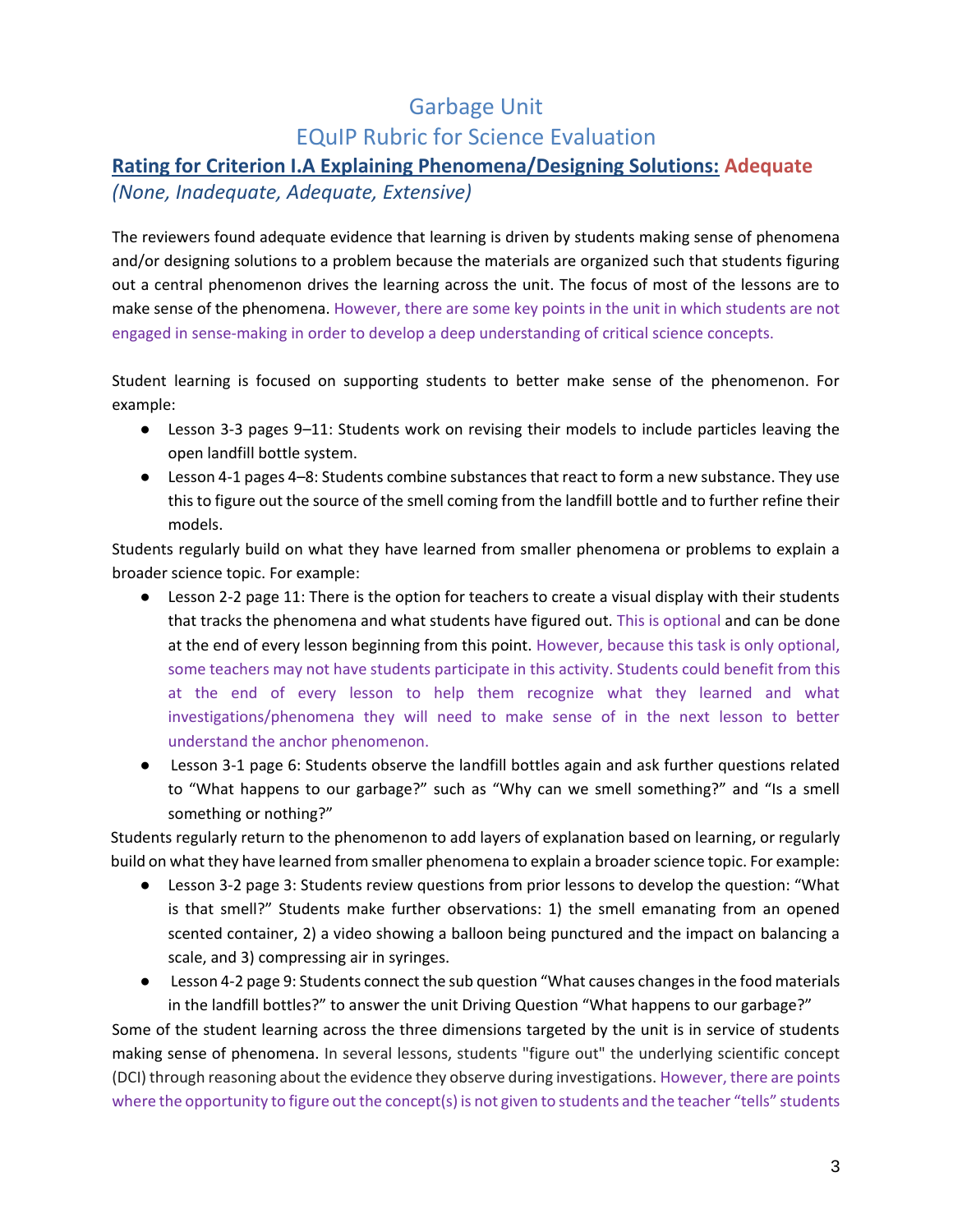#### the content.

- Lesson 2-3 page 3: While discussing the sugar water investigation, the teacher and students discuss the results, and use reasoning from those results to "figure out" ideas of conservation of matter in that the sugar and all the water are still present in the mixture. However, student reasoning to "figure out" is not engaged to make sense of the key scientific idea that "matter is made of particles too small to be seen." Instead, students are told that scientists have developed a model of what happens to matter when divided into smaller and smaller pieces or mixed, and then are provided a text that tells" them this key idea.
- Lesson 2-3 page 4: The teacher is told to describe to the students that scientists developed models of what happens to matter when it is divided into smaller pieces and what happens when different types of matter are mixed together. Students discuss what they learned about what happens when solids are mixed with liquids. Students are told to read an article, *What is Matter Made of?* The teacher then tells the students that matter is made up of very small particles.

Student questions or prior experiences with the phenomena create a need for the students to engage throughout the materials. Materials provide structured support for teachers to draw out these connections from students and use these connections to motivate student learning.

- Lesson 1-1 page 10: Students are given a homework assignment asking them what their families do to get rid of garbage. Students come in the next day, work in pairs, and discuss the similarities and differences between how their families get rid of garbage.
- Lesson 2-2 pages 2–3: Student questions from Lesson 2-1 are used to introduce the question: "Do materials change if they are crushed?" Students observe properties of a can before and after it is crushed to determine that the properties remain the same. Students tear paper into small pieces to observe before and after properties.

#### Suggestions for Improvement

- The reviewers responded to previous suggestions about providing samples of teacher facilitation of discussions surrounding student questions driving learning. The developers indicated that this occurs in professional development. Adding these kinds of supports to the materials so that they are able to stand alone would allow teachers to have an easier time facilitating tasks. Consider including any material that will be delivered in teacher workshops in the printed lessons.
- Consider removing the optional choice from the "Tracking What We Figured Out" display. This would allow students to make connections to the next lessons and figure out for themselves which direction the lessons would have to go in order to find answers to the anchor phenomenon. To provide an option for how this is done, a suggestion for teachers to use this or a similar method for students to track their "figuring out" journey could be added.
- Currently, student reasoning to "figure out" is not engaged to make sense of the key scientific idea that "matter is made of particles too small to be seen." However, supporting student "figuring out" of this key conceptual idea of the particle nature of matter would be extremely helpful as it is foundational and is the underpinning understanding that is needed in order for students to visibly explain many other fifth grade conceptual ideas, including the following: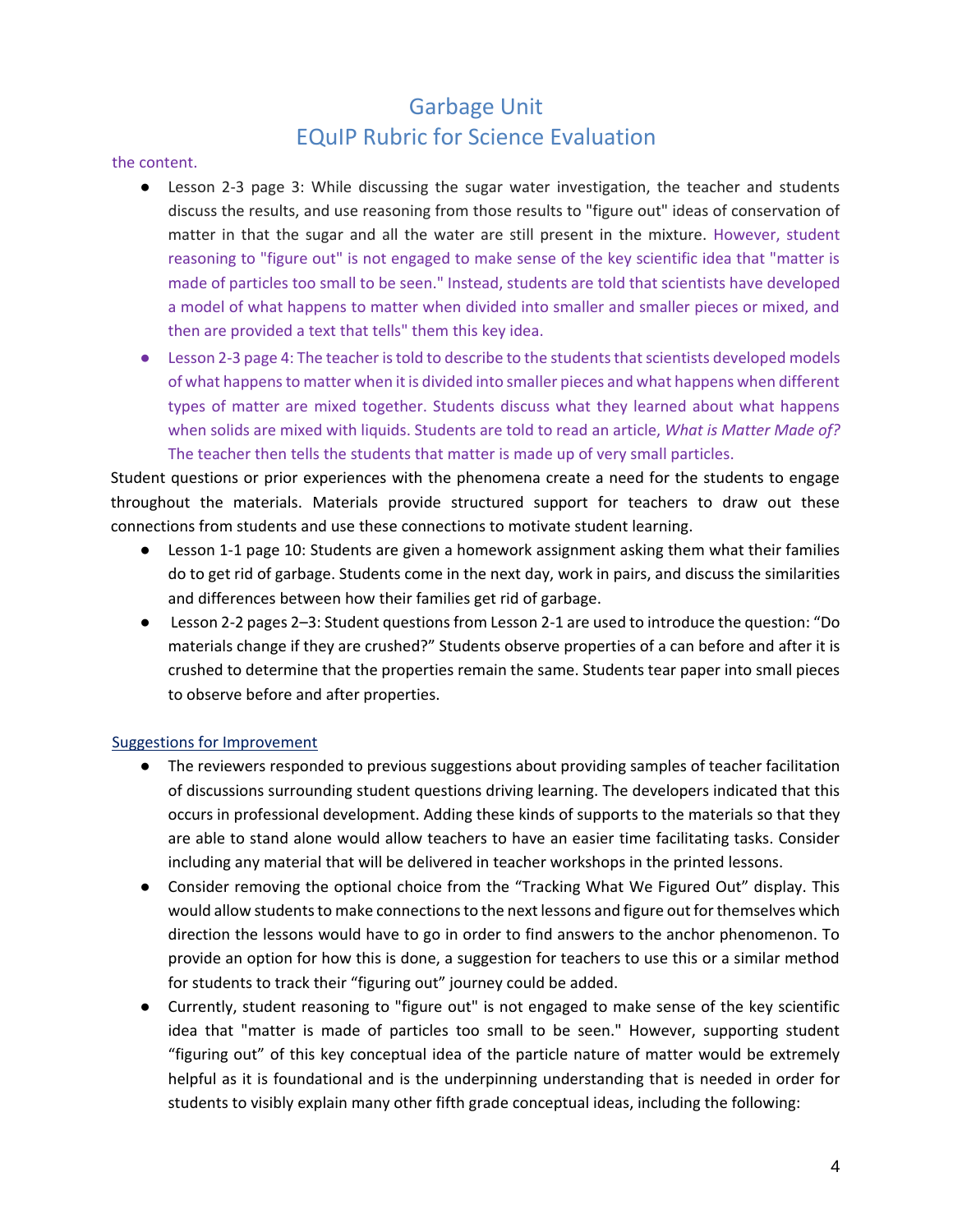## EQuIP Rubric for Science Evaluation

- PS1.A The Structure and Properties of Matter
	- Matter of any type can be subdivided into particles that are too small to see, but even then, the matter still exists and can be detected by other means. A model showing that gases are made from matter particles that are too small to see and are moving freely around in space can explain many observations, including the inflation and shape of a balloon and the effects of air on larger particles or objects. (5-PS1-1)
	- The amount (weight) of matter is conserved when it changes form, even in transitions in which it seems to vanish. (5-PS1-2)
- PS1B Chemical Reactions
	- When two or more different substances are mixed, a new substance with different properties may be formed. (5-PS1-4)
	- No matter what reaction or change in properties occurs, the total weight of the substances does not change. (Boundary: Mass and weight are not distinguished at this grade level.) (5-PS1-2)
- LS2.A Interdependent Relationships in Ecosystems
	- The food of almost any kind of animal can be traced back to plants. Organisms are related in food webs in which some animals eat plants for food and other animals eat the animals that eat plants. Some organisms, such as fungi and bacteria, break down dead organisms (both plants or plants parts and animals) and therefore operate as "decomposers." Decomposition eventually restores (recycles) some materials back to the soil. Organisms can survive only in environments in which their particular needs are met. A healthy ecosystem is one in which multiple species of different types are each able to meet their needs in a relatively stable web of life. Newly introduced species can damage the balance of an ecosystem. (5-LS2-1)
- LS2.B Cycles of Matter and Energy Transfer in Ecosystems
	- Matter cycles between the air and soil and among plants, animals, and microbes as these organisms live and die. Organisms obtain gases and water from the environment, and release waste matter (gas, liquid, or solid) back into the environment. (5-LS2-1)
- LS1.C Organization for Matter and Energy Flow in Organisms
	- Plants acquire their material for growth chiefly from air and water. (5-LS1-1)
- ESS2A Earth Materials and Systems
	- Earth's major systems are the geosphere (solid and molten rock, soil, and sediments), the hydrosphere (water and ice), the atmosphere (air), and the biosphere (living things, including humans). These systems interact in multiple ways to affect Earth's surface materials and processes. The ocean supports a variety of ecosystems and organisms, shapes landforms, and influences climate. Winds and clouds in the atmosphere interact with the landforms to determine patterns of weather. (5-ESS2- 1)
- Crosscutting Concept of Energy and Matter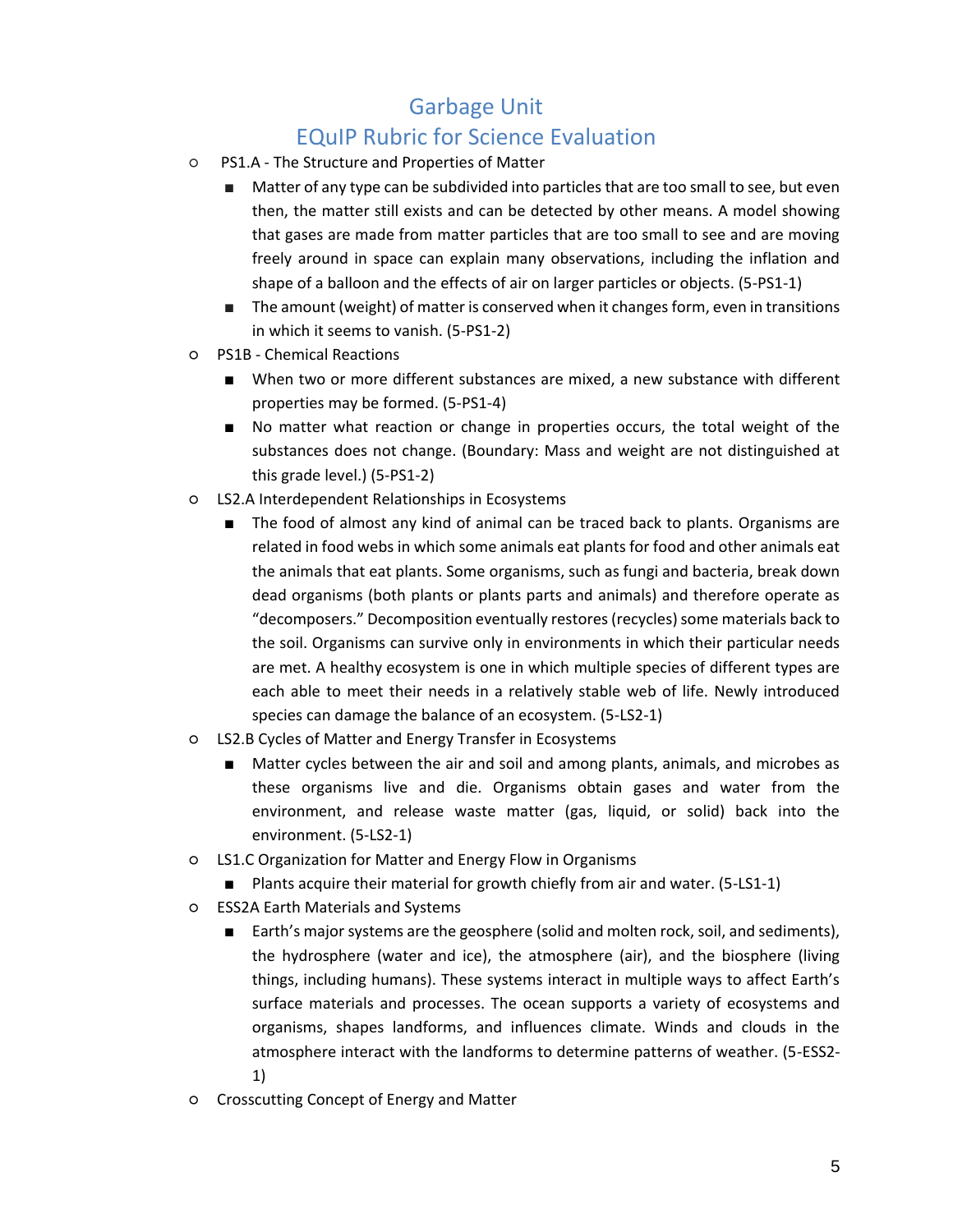■ Matter is transported into, out of, and within systems. (5-LS1-1)

In addition, a deep understanding through sense-making of the concept of matter being made of particles is essential for understanding and explaining scientific concepts in all future grades, making it an essential scientific idea for students to "figure out" before being "told." Therefore, consider providing investigation and reasoning opportunities for students to "figure out" this idea. For example:

- The addition of a couple of other investigations following the sugar water investigation could provide the evidence needed for students to begin the reasoning process that leads to the idea of solid and liquid matter being made of particles.
- One possibility is using graduated cylinders to measure separate amounts of water and rubbing alcohol, then combining them into one graduated cylinder. Students could use their observed evidence that the combined volume does not equal both volumes added together to lead towards "figuring out" that pieces of one of the liquids must be fitting between pieces of the other liquid. This can be combined with the sugar water evidence to further develop the idea of pieces of one substance fitting in between pieces of another substance.
- A follow up investigation could involve groups using a swab to swipe a streak of rubbing alcohol onto a surface and observing it gradually disappearing. Students can be guided to use the evidence of the rubbing alcohol disappearing a little at a time to further reason that the liquid alcohol is not just one continuous substance, but pieces of a substance. This evidence, combined with the mixed alcohol and water as well as the sugar water can provide the substance for "figuring out" that "liquids and solids are made of particles too small to be seen."
- After carrying out a couple of investigations of the above nature, students could then read the text provided in the lesson to help clarify what they have begun "figuring out."
- Following the text with the activities already included in the lesson (particle video, physical student model, etc.) would provide further visual and concrete experiences for students to deepen their understanding and ability to visibly explain this concept.
- Also, by using different investigations, students could recognize the patterns between each and how those patterns contribute to a larger idea that matter is made up of smaller particles that cannot be seen.
- Consider adding the idea that "liquids and solids are made of particles" to the "Figuring Out" chart.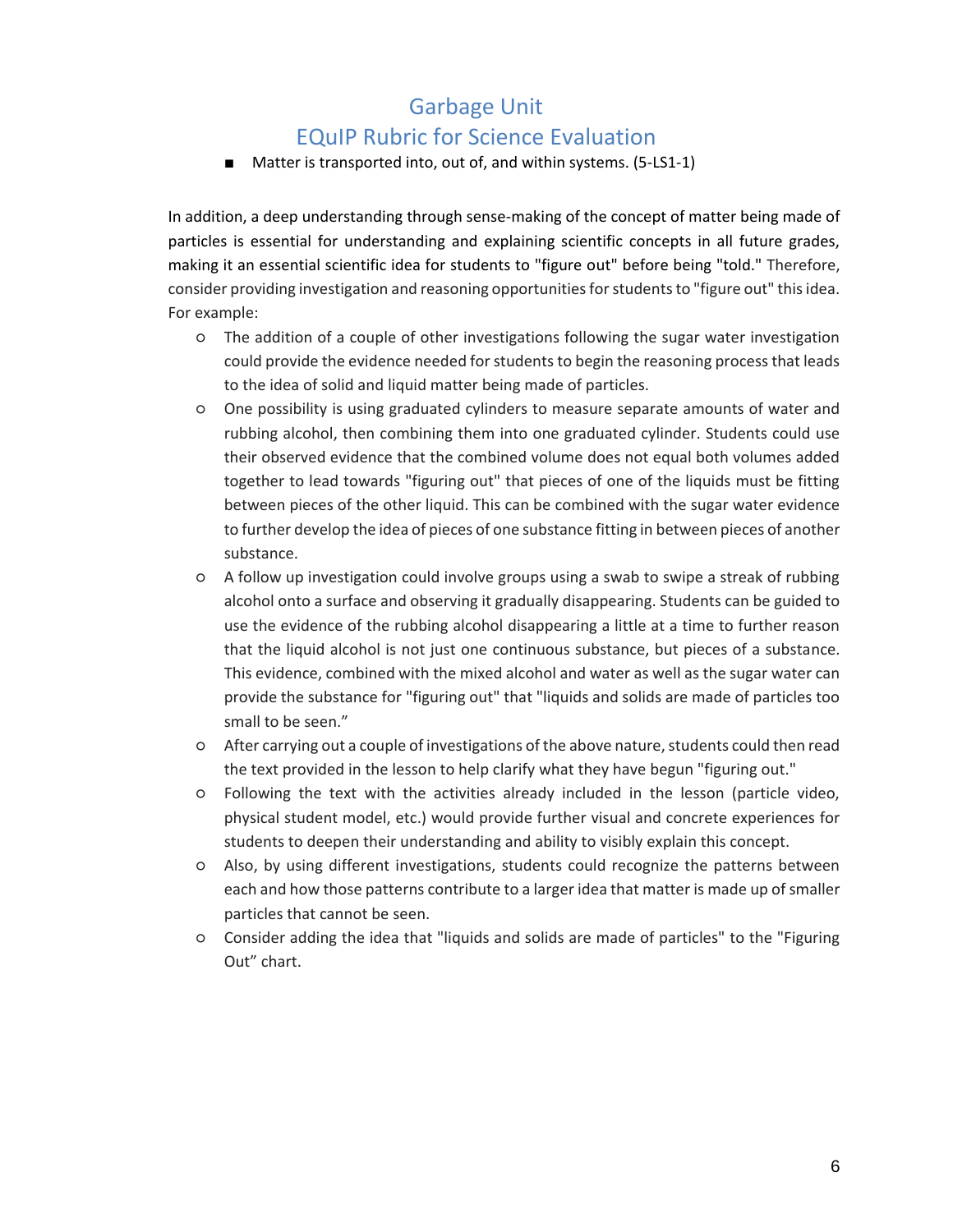**I.B. Three Dimensions**: Builds understanding of multiple grade-appropriate elements of the science and engineering practices (SEPs), disciplinary core ideas (DCIs), and crosscutting concepts (CCCs) that are deliberately selected to aid student sense-making of phenomena and/or designing of solutions.

> Provides opportunities to *develop and use* specific elements of the SEP(s). Provides opportunities to *develop and use* specific elements of the DCI(s). Provides opportunities to *develop and use* specific elements of the CCC(s).

### **Rating for Criterion I.B. Three Dimensions: Extensive** *(None, Inadequate, Adequate, Extensive)*

The reviewers found extensive evidence that the materials give students opportunities to build understanding of grade-appropriate elements of the three dimensions.

#### *Science and Engineering Practices (SEPs): Extensive*

The reviewers found extensive evidence that the materials provide opportunities to develop and use specific elements of the SEPs. Students progressively engage in elements of the practices of Developing Models and Engaging in Argument from Evidence at a deeper level as the lessons progress. Students develop their capacity for using elements of the practice of Asking Questions of phenomena and learn to improve their questions and generate additional questions as they encounter new phenomena. An element of the practice of Planning and Carrying Out Investigations is present with some evidence of student choice. In addition, elements of the practice of Constructing an Explanation are present in some lessons. All of the activities are at the grade-appropriate level for a fifth-grade student and aid in student sense-making of the anchoring and lesson-level phenomena.

#### **Asking Questions**

- *Ask questions that can be investigated and predict reasonable outcomes based on patterns such as cause and effect relationships.*
	- $\circ$  Lesson 1-1 pages 9–10, 15–17: Students ask questions about garbage after watching a video. In pages 15–17, students analyze their questions to determine which can be investigated in the classroom. Students group similar questions and determine a question that connects all the questions to create the Driving Question Board for the unit. "Which of your questions do you think we could investigate further by an investigation we can carry out in the classroom? Can you refine or simplify any of your questions so that we could investigate them directly?" "Is there one big question that connects all the questions?" (page 15)
	- Lesson 2-1 page 10: Students are asked "What do you think will happen to the different garbage materials over time? Why do you think that?" Students talk in triads and then record their predictions.

#### **Developing and Using Models**

● *Collaboratively develop a model based on evidence that shows relationships among variables*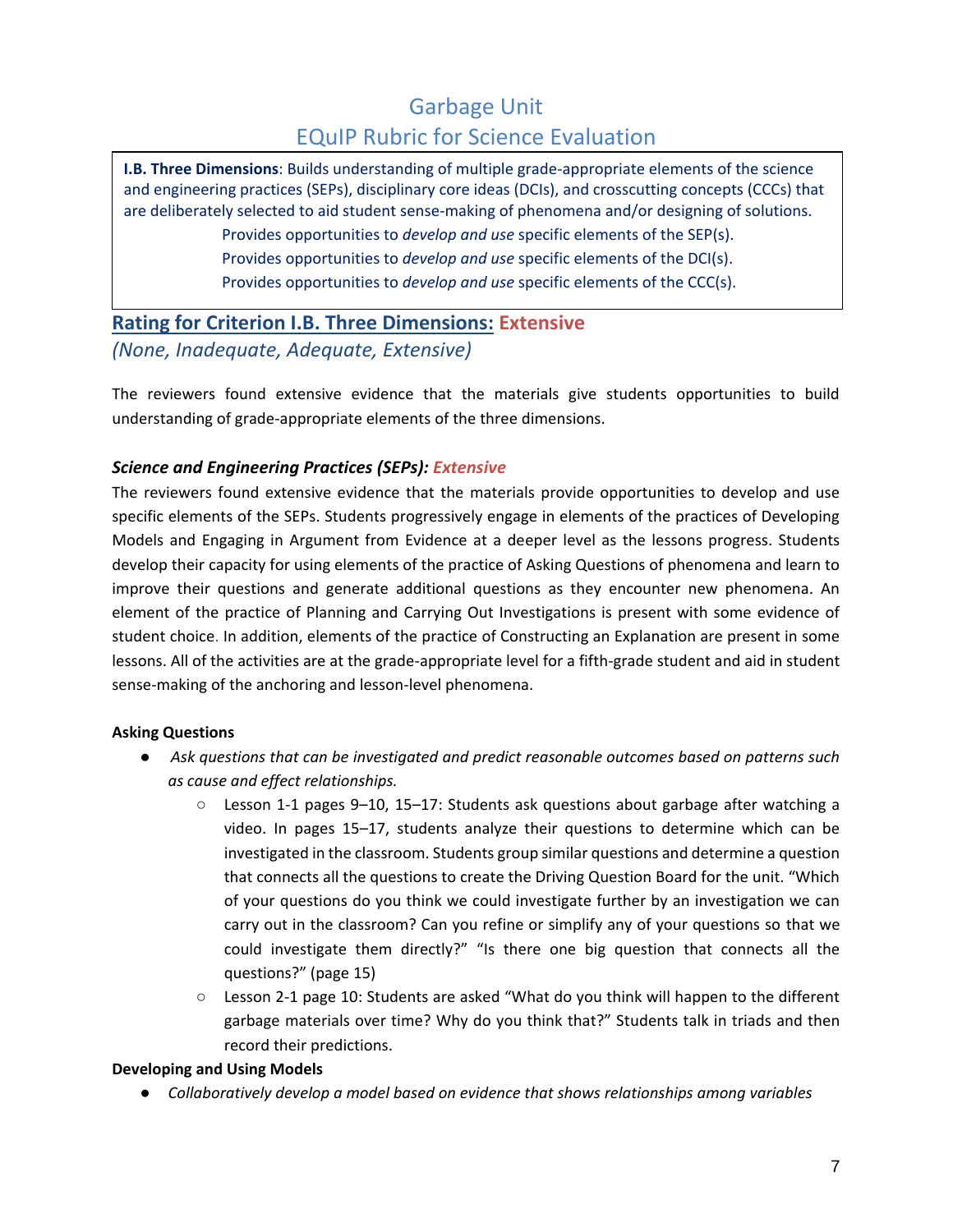# EQuIP Rubric for Science Evaluation

- Lesson 4-2 Pages 11-12: Students develop a class consensus model of the landfill bottles. The model shows the relationship between different variables such as weight and the decomposition of food material. Evidence that is added to the model comes from previous investigations with the landfill bottles and agar plates.
- *Develop and/or use models to describe and/or predict phenomena.* and *Develop a model using an analogy, example, abstract representation to describe a scientific principle or design solution.*
	- Lesson 2-3 pages 3–4: Students develop an individual model in their notebooks to describe both solid and liquid matter as they mix together.
	- Lesson 3-2 pages 4–5, 11: "Students…develop a model to show their initial idea about the smell and the air" (page 5). "Draw their individual models in their [notebooks] of what gases would look like when enlarged." Later, students revise their individual models of air and gas. Students "talk in groups about what they might change or add to their models" (page 11).

#### **Planning and Carrying out Investigations**

- *Make observations and/or measurements to produce data to serve as the basis for evidence for an explanation of a phenomenon or test a design solution.*
	- Lesson 3-1 page 3: Students observe and record changes in the properties of garbage materials. The teacher checks students' understanding by asking, "How does the data we are collecting in the classroom relate to the landfill we saw during the field trip?" Students respond that the data collected can be used to serve as evidence for what most likely happens in a real landfill.
	- Lesson 4-2 pages 6-12, and 27 (student page: Investigation Observations): Students observe and record the changes that occur as microbes multiply over the course of 2-3 days and use the observed evidence to construct an explanation and revise models.

#### **Constructing an Explanation**

- *Identify the evidence that supports particular points in an explanation.*
	- Lesson 4-2 pages 7–8: Students complete a Claims, Evidence, Reasoning document and discuss how the student-generated evidence supports the claim. "Now let's see if we can connect our claim to the evidence to support our explanation of why certain materials in the landfill bottle broke down. Facilitate a class discussion of how the evidence supports the claim. Ask, how does your evidence support your claim?" (page 8)
- *Use evidence (e.g., measurements, observations, patterns) to construct or support an explanation or design a solution to a problem.*
	- Lesson 4-2 pages 7–9: Students describe the changes in their landfill bottles and then are guided to use their observations to write an explanation using evidence.

#### **Engaging in Argument from Evidence**

- *Support an argument with evidence, data, or a model.*
	- Lesson 2-2 pages 6*–*10: In this lesson, students are introduced to making a claim and using evidence and reasoning to support their claim. The teacher directs the students during this lesson.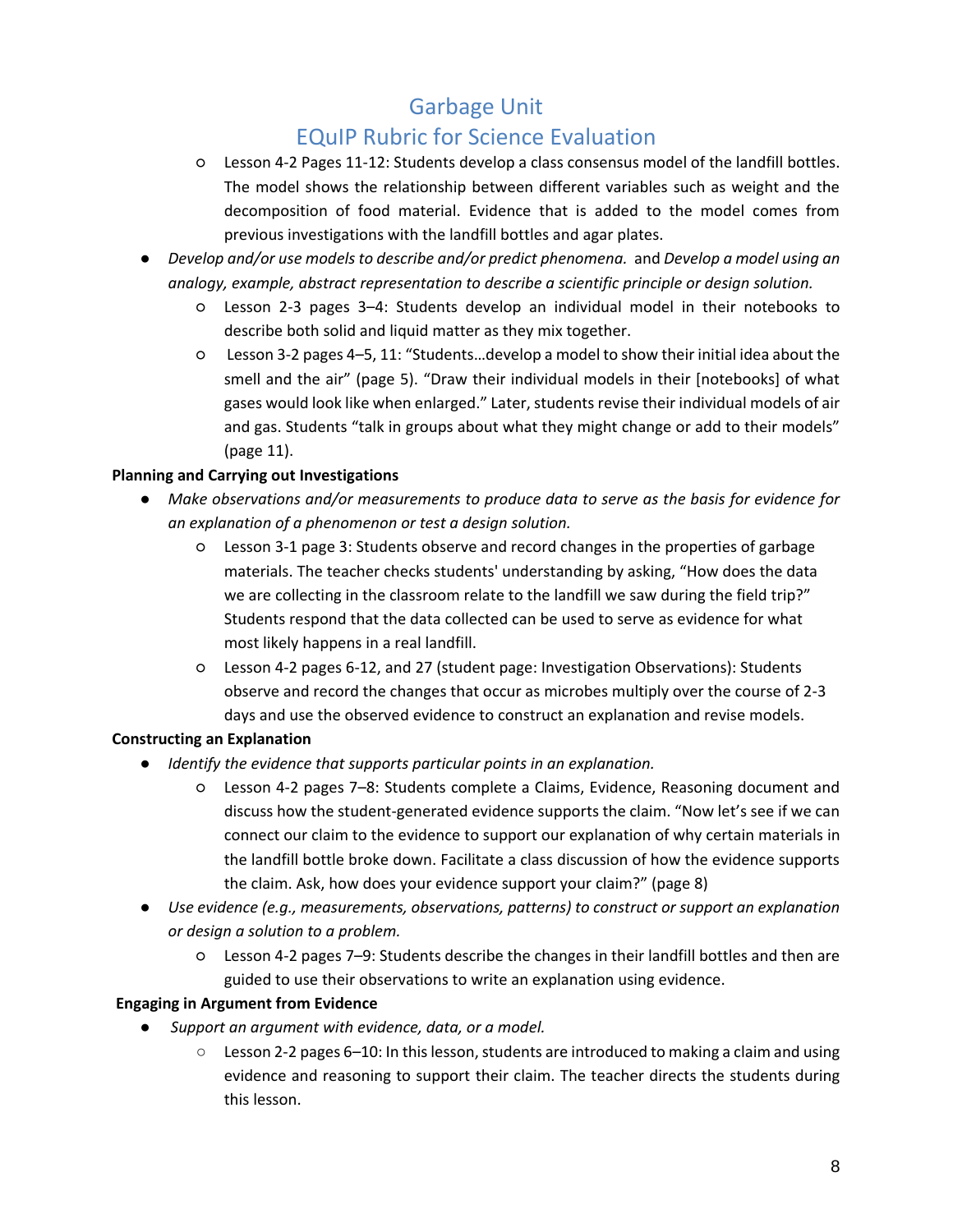- Lesson 3-3 pages 5–7 and Lesson 4-1 pages 6*–*8: The students are again asked to make a claim and support it with evidence and reasoning. Students work in groups and are guided by the teacher.
- Assessment, Task 1: Students are expected to individually make a claim and support it with evidence.

#### *Disciplinary Core Ideas (DCIs): Extensive*

The reviewers found extensive evidence that the materials provide opportunities to develop and use specific elements of the DCIs because numerous opportunities for students to develop and use elements of the DCIs in both physical science and life science are embedded throughout this unit. The activities are at a grade appropriate level for a Grade 5 student and aid in sense-making of the anchoring and lessonlevel phenomena. Student understanding of the DCIs is deepened as the lessons progress, connecting prior ideas to new ideas through each activity.

#### **PS1.A: Structure and Properties of Matter**

- *Different kinds of matter exist. You can distinguish materials by their observable properties. (Grade 2)* ○ Lesson 1-1: Students sort garbage into categories according to its properties.
- *Measurements of a variety of properties can be used to identify materials. (Grade 5)*
	- Lesson 4-1 pages 3–5: Students observe a reaction in which the mixing of two substances forms a new substance with different properties.
- *Matter of any type can be subdivided into particles that are too small to see, but even then, the matter still exists and can be detected by other means. Measurements of a variety of properties can be used to identify means. A model showing that gases are made from matter particles that are too small to see and are moving freely around in space can explain many observations, including the inflation and shape of a balloon and the effects of air on larger particles or objects.*  and

*The amount (weight) of matter is conserved when it changes form, even in transitions in which it seems to vanish.*

- Lesson 2-2 page 3–9: Students measure the properties of matter, including weight, before and after it is crushed or torn. "When materials are crushed in a landfill bottle, does the type of materials change? When materials are crushed in a landfill bottle, does the amount of materials change? (page 3) "When materials are crushed, the type of material does not change. When materials are crushed, the amount of material does not change." (page 8) Notebook Entry - "Imagine that we tear a piece of paper into very small pieces. Then we tear the paper into even smaller pieces until we can't see the pieces any more. Is the paper still there? Support your answer with evidence from the investigation." (page 9)
- Lesson 3-2 page 3–8: Students participate in investigations in which they observe smells and the behavior of air when compressed. "Why can I smell the pizza in the lunchroom from the hallway? Students make initial attempts to make visible their understanding of smell and the air. (page 3)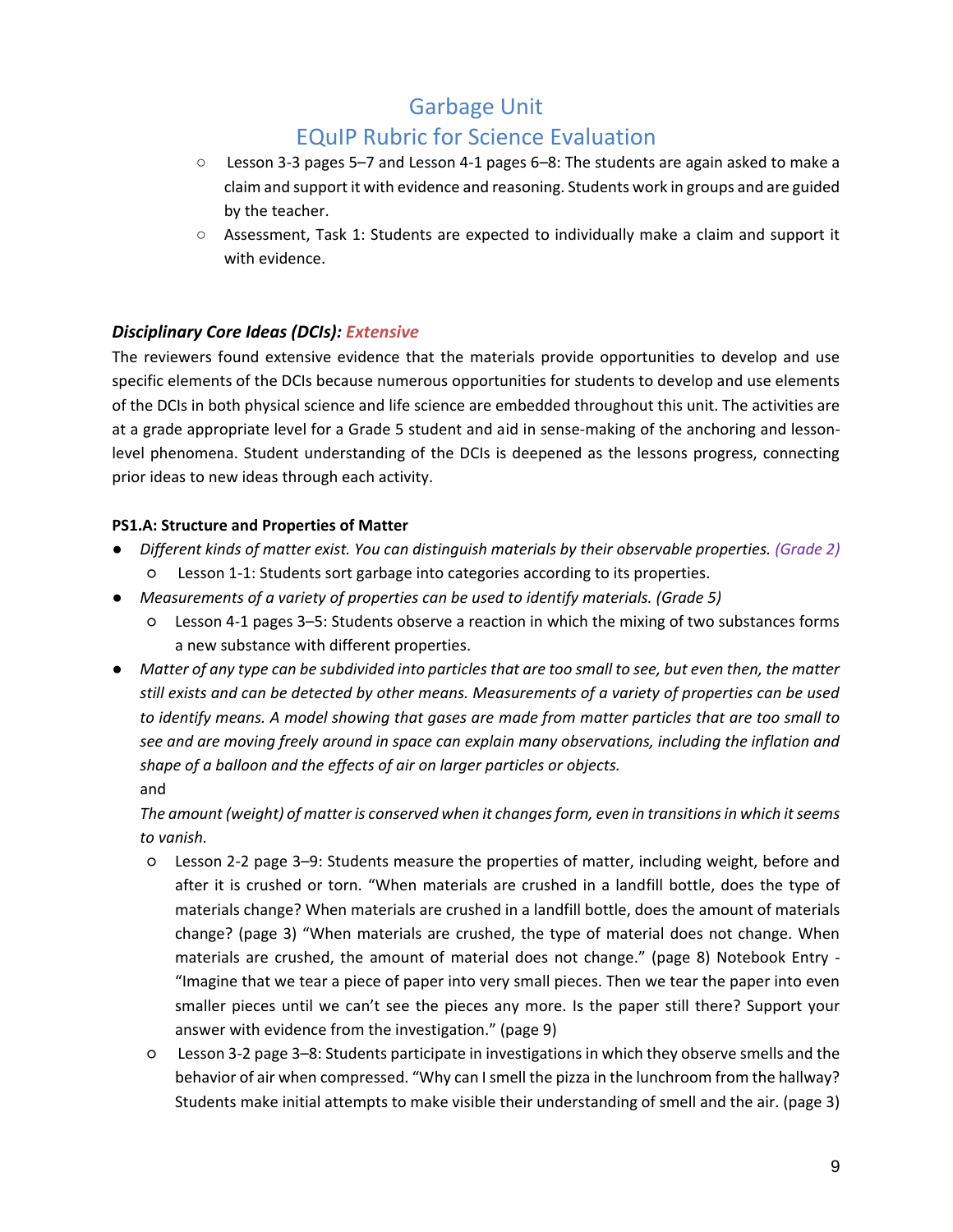# EQuIP Rubric for Science Evaluation

"Are gases something, or nothing?" (page 6) "Why can't you push the plunger all the way down?" (page 8)

#### **PS1.B: Chemical Reactions**

- *No matter what reaction or change in properties occurs, the total weight of the substances does not change.*
	- Lesson 4-1 page 3: Students mix different substances and observe what occurs." What happened to the properties when we mixed sugar and water? (the properties of the liquid (taste) changed.)" "What happened to the weight of the sugar water before and after mixing? (The weight stayed the same.)" "What did we figure out from the investigation? (We figured out that matter is conserved. The matter did not disappear.)"

#### **PS1.B: Chemical Reactions**

When two or more different substances are mixed, a new substance with different properties may be *formed.* 

and

*No matter what reaction or change in properties occurs, the total weight of the substances does not change.*

○ Lesson 4-1 pages 3–5: Students observe a reaction in which the mixing of two substances forms a new substance with different properties.

#### **LS2.A Interdependent Relationships in Ecosystems**

● *Some organisms, such as fungi and bacteria, break down dead organisms (both plants or plant parts and animals) and therefore operate as "decomposers…"* and

*Matter cycles between the air and soil and among organisms as they live and die*

 $\circ$  Lesson 4-2 pages 3–5: Students investigate what causes the smells in their landfill bottles, figuring out that microbes provide the process that causes the food material to break down and rot.

#### *Crosscutting Concepts (CCCs): Extensive*

The reviewers found extensive evidence that the materials provide opportunities to develop and use specific elements of the CCCs because of the following reasons based on evidence: Students engage in numerous opportunities to develop their thinking using elements of the CCCs of Systems and System Models, Patterns, and Energy and Matter. Some lessons use elements of the CCCs of Scale, Proportion, and Quantity, and Cause and Effect. Students use elements of the CCCs in order to explain the data they collect as they look for patterns, to support their claims with evidence, and to construct, discuss, and explain models. The use of the CCCs is at a grade-appropriate level for Grade 5 students.

#### **Patterns**

● *Similarities and differences in patterns can be used to sort, classify, communicate, and analyze simple rates of change for natural phenomena and designed products.* and

*Patterns can be used as evidence to support an explanation.*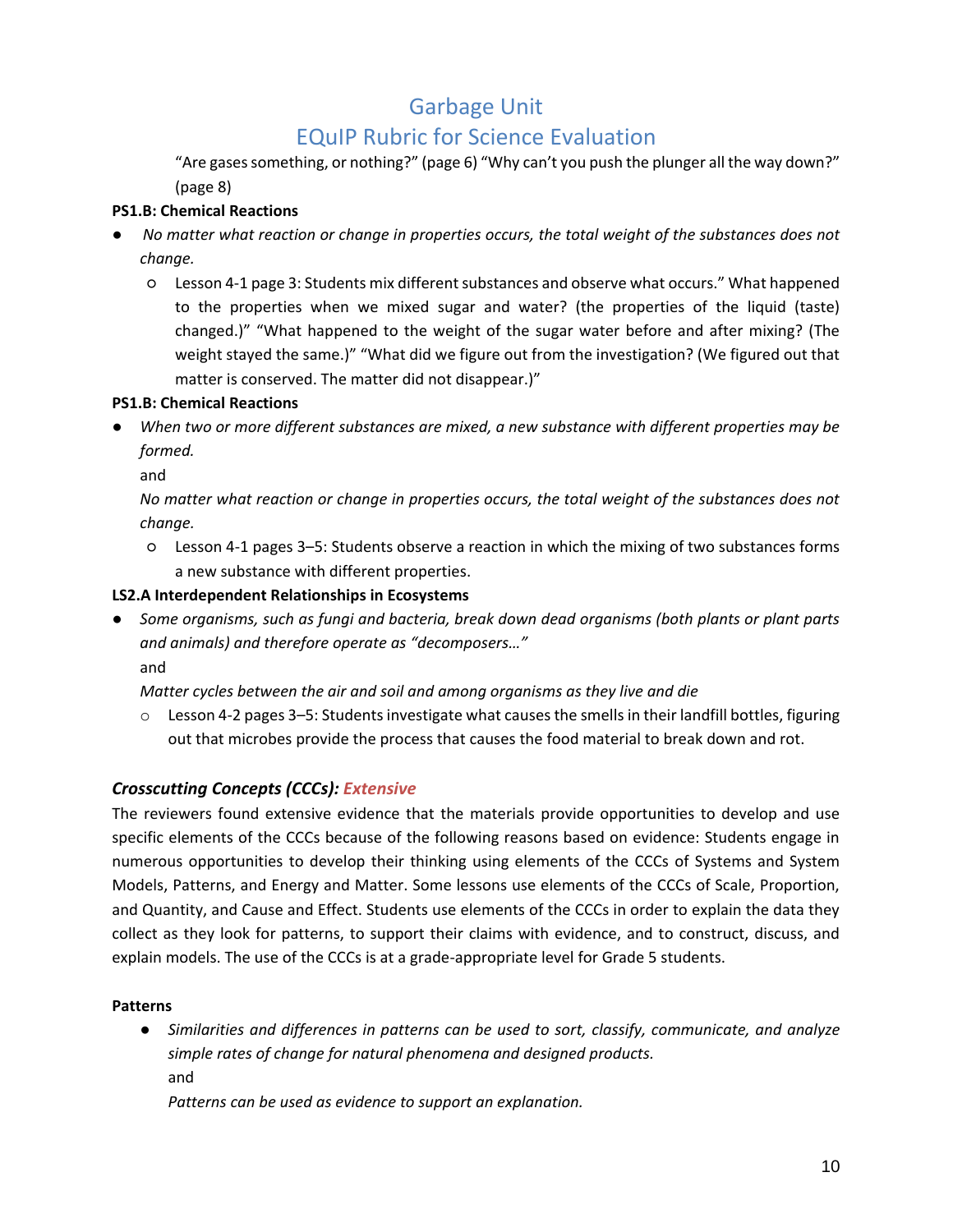## EQuIP Rubric for Science Evaluation

- Lesson 1-1 pages 4–6: Students sort garbage into categories according to its properties. "What patterns do you observe across the categories?" "What patterns do you observe within each category?" (page 6) However, this is evidence for patterns in the K-2 level patterns element. Patterns at the Grade 3-5 element of patterns should explore the similarities and differences between patterns and not between objects or data.
- Lesson 2-2 page 6-7: Students discuss patterns they found in the collected data by noting similarities and differences. "Possible patterns identified: Pattern 1: No change in the properties of color, texture, or reflectivity for any of the materials; Pattern 2: No change in the property of weight for any of the materials." Students then use these patterns to form a claim and explain that changes in the shape of a material does not change the weight or the material itself.

#### **Systems and System Models**

- *A system can be described in terms of its components and their interactions.*
	- Lesson 1-1 pages 11–13: Students identify the components of a "system" of home garbage. Relevant quotes: [After listing the items that are connected to a home garbage system] "All of the components you just named…are called components. When components work together, they make a system." "What did we do today? (We developed a system model of school, home, and community garbage.)" "Why was it helpful to think about garbage as a system? (Because it helps us think about the components and relationships we are interested in learning about."
	- Lesson 2-1 pages 9 and 11: Students set up the landfill investigation with some groups creating an open system, and other groups creating a closed system. "...how can we control the matter going into and out of the landfill bottle?" (page 9) The teacher is asked to solicit student responses to the landfill bottle as a system. Expected student responses are "Components of the system: bottle, soil, garbage materials, water, air ...Open or closed system" (page 11). Students develop a model of the landfill bottle system and revisit it in future lessons.
	- Lesson 3-3 Pages 11-12: Students develop a class consensus model of the landfill bottles. The model represents the interactions between rotting food and gases produced to make visible the flow of matter into and out of the system.

#### **Energy and Matter – Flows, Cycles, and Conservation**

- *Matter is made of particles.*
	- Lesson 2-3 pages 2–10: Students engage in an investigation, observe a physical model, and participate in acting out a model. Through these experiences, they gather evidence that matter is made of particles, even though we cannot see those particles.
	- Lesson 3-1 pages 5–6, and Lesson 3-2 pages 3–4, 7–10: Students ask questions and discuss smell traveling a distance from its source, view the effects of a punctured balloon, breathe deeply, and compress air in a syringe as they discuss questions such as: "Why can I smell the pizza in the lunchroom from the hallway? "What did you feel moving into and out of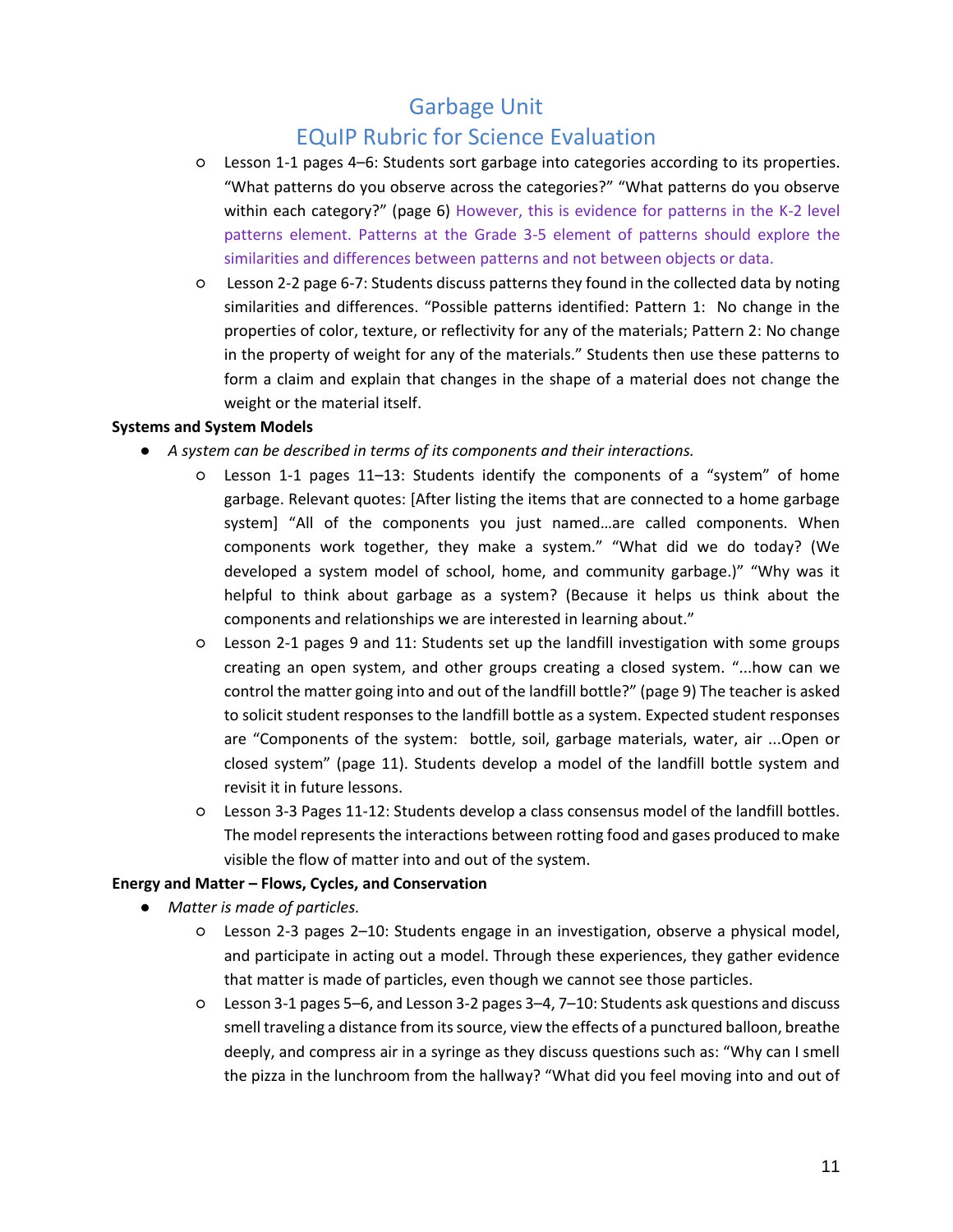## EQuIP Rubric for Science Evaluation

your lungs? "What does this tell us about air?" "Why can't you push the plunger all the way down?

- *Matter flows and cycles can be tracked in terms of the weight of the substances before and after a process occurs. The total weight of the substances does not change. This is what is meant by conservation of matter. Matter is transported into, out of, and within systems.*
	- Lesson 4-1 page 3: Students mix different substances and observe what occurs." What happened to the properties when we mixed sugar and water? (the properties of the liquid (taste) changed.)" "What happened to the weight of the sugar water before and after mixing? (The weight stayed the same.)" "What did we figure out from the investigation? (We figured out that matter is conserved. The matter did not disappear.)"

#### **Cause and Effect-Mechanism and Prediction**

- *Cause and effect relationships are routinely identified, tested and used to explain change.*
	- Lesson 4-2 pages 7-9: Students construct an explanation in the form of a Claim, Evidence and Reasoning written response. Within the reasoning portion, students refer to the growth of microbes in the agar plates as a possible cause for food changing in the landfill bottles.

#### **Scale Proportion and Quantity**

- *Natural objects exist from the very small to the immensely large.* 
	- Lesson 3-2 Page 4: Students develop a model in response to an investigation and teacher prompts: "Remind students about their models for solid and liquid matter as being made up of particles too small to see. In solids and liquids, the particles are bunched together so we see the collection of them, even if we cannot see the individual particles." After asking students to imagine a tool like a very powerful microscope, the teacher states: "Now we are going to try to make a model for gas, that is a diagram that shows what we would see if we had such a tool. Since we cannot see many gases, we know that we could only see the gases at a scale that is very, very small—too small to see with our naked eye. What would that enlargement look like? "Students draw models that show their thinking about their ideas about particles too small to be seen.

#### Suggestions for Improvement

#### *SEPs*

Consider increasing the use of elements of the practice Planning and Carrying out Investigations throughout the unit by providing opportunities for students to have more input into the actual planning of the investigation, including choice of materials. As was done with some of the other practices, consider including instructional segments that help students become aware of and use some of the essential aspects of Planning and Carrying Out Investigations, such as identifying and controlling variables, and then over time, applying their understanding to planning future investigations.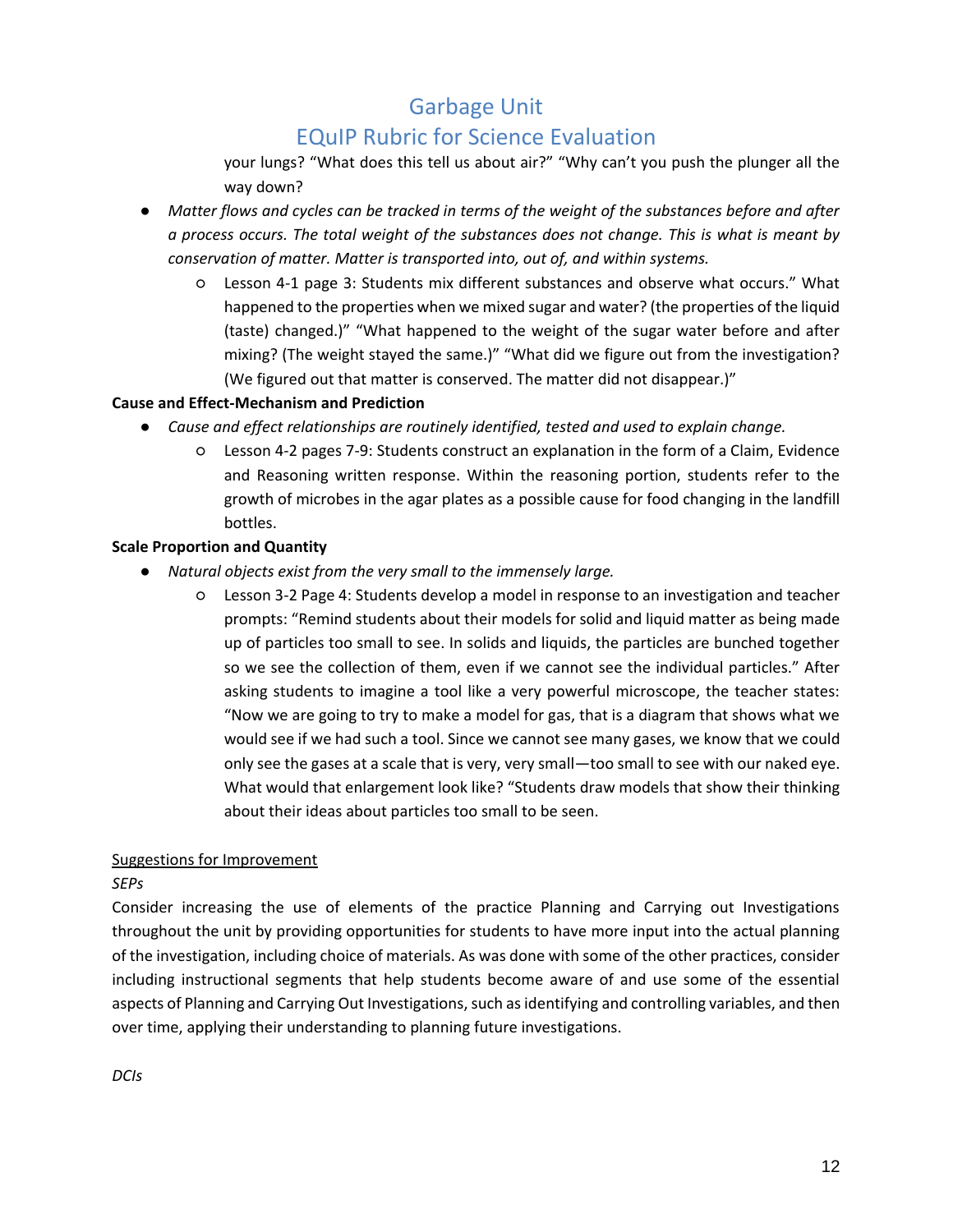Consider the use of the activities mentioned in the feedback on Criterion I.A to allow students to come to their own understanding of the particle nature of matter.

*CCCs* No suggestions

**I.C. Integrating the Three Dimensions:** Student sense-making of phenomena and/or designing of solutions requires student performances that integrate elements of the SEPs, CCCs, and DCIs.

# **Rating for Criterion I.C. Integrating the Three Dimensions: Extensive** *(None, Inadequate, Adequate, Extensive)*

The reviewers found extensive evidence that student performances integrate elements of the three dimensions in service of figuring out phenomena and designing solutions to problems. Throughout the unit, students use all three dimensions to develop their understanding of science ideas. The dimensions are intentionally integrated and teacher notes remind the teacher about what specific elements of a DCI, SEP, and CCC are being used. The student tasks build the understanding needed to eventually explain the phenomenon. Within the unit, additional lesson level phenomena are presented. As students use SEPs and CCCs to explain these phenomena, the big science ideas present in the anchor phenomenon emerge.

- Lesson 2-1 page 13 Class Check: Exit slip includes questions that address all three dimensions. "What is the system we are investigating? What are the initial components of the system? What data are we collecting? What questions about garbage will this investigation help us answer?"
- Lesson 2-3 page 3*–*8: Students follow up their investigation with sugar and water from the previous lesson with three-dimensional thinking about matter through questions and by developing different ways to model that thinking using analogous examples such as ping pong balls and marbles, demonstrating with their bodies in a limited space, and scientist models. "*When you mixed the sugar into the water, where did the sugar go? Does that mean the sugar ceased to exist? What further evidence could you find that shows the sugar is still in the water?* (page 3) "*What happened to the volume? Where did the marble go?"* (page 5) "*How does your model show that both solids and liquids are made of particles too small to see?"* (page 8)
- Lesson 3-3 page 7: The sample argument for Claim 2 includes aspects of the DCIs, SEPs, and CCCs. Several other examples of supporting an argument with evidence using all three dimensions occur in the unit.

Each lesson describes three-dimensional Learning Performances in the Lesson Overview section as well as Evidence Statements in the Closing the Lesson section, and the student activities, for the most part, correspond with these statements. The SEP, CCC, and DCI elements are clearly indicated for each lesson. Teacher background notes and explanations within the teacher instructions for facilitating student tasks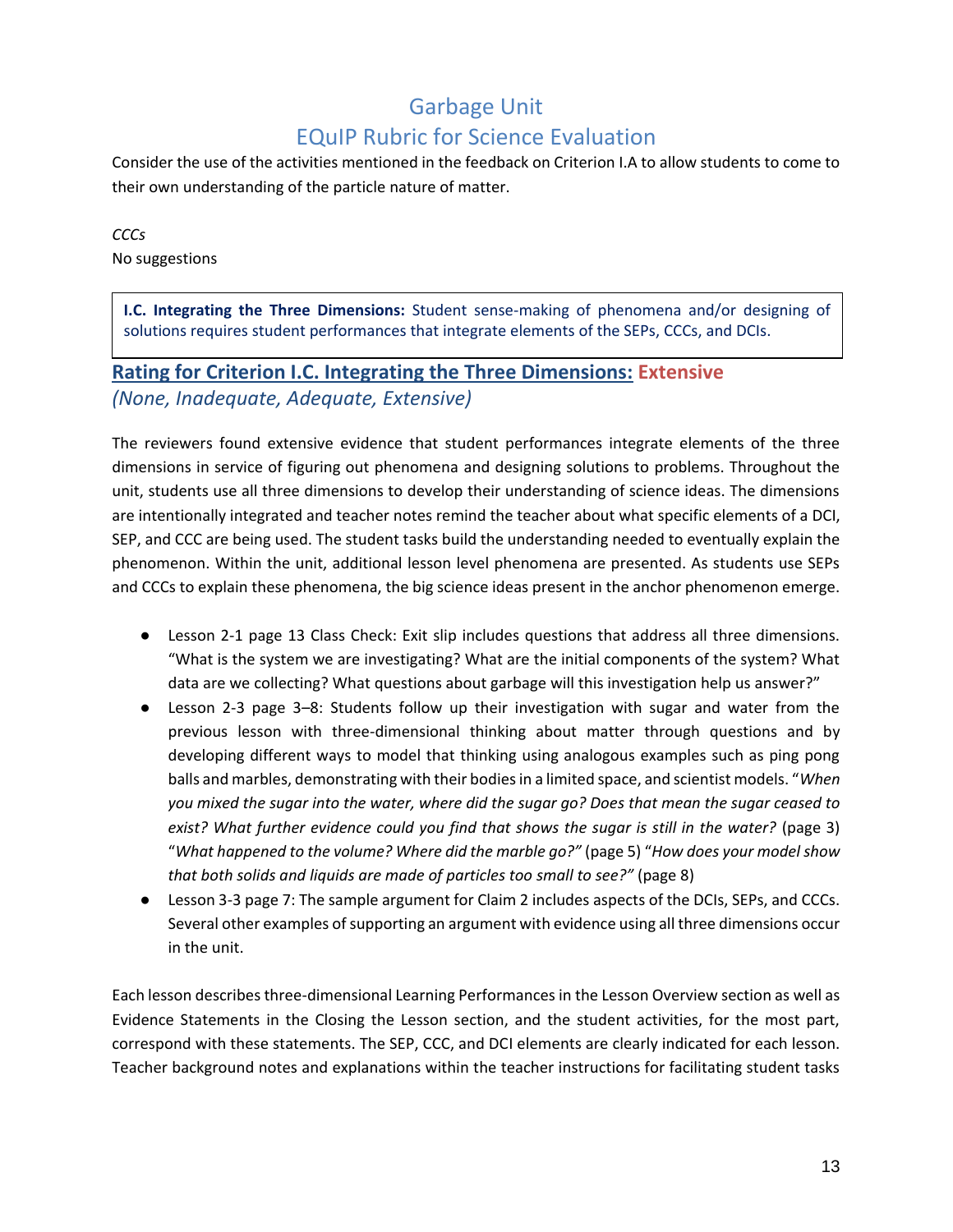clarify and further develop specific elements of the three dimensions to ensure that the student learning experiences are conducted in a three-dimensional manner.

- Lesson 1-1 page 1: At the beginning of each lesson, three-dimensional Learning Performances are provided. Example Learning Performance: "Students make observations of the properties of materials in the lunch garbage to identify the materials and decide how to sort the materials into categories" (page 1). Each lesson lists at least one three-dimensional learning performance which corresponds to the student activities.
- Lesson 2-2 pages 11*–*12 and Front Matter page 19: Near the end of each lesson, at least one three-dimensional "Evidence Statement" (written by the developers for each lesson) is provided that "describes the observable aspects of student performance that provide evidence of meeting the lesson's learning performance(s)" (Front Matter, page 19). Example Evidence Statement: "Students argue that the patterns in weight data serve as evidence that matter continues to be present even when it changes appearance or seems to disappear (conservation of matter)" (Lesson 2-2 page 11). Each lesson lists at least one Evidence Statement that corresponds to the student activities/artifacts and a Learning Performance.

#### Suggestions for Improvement

Developing the suggestions for improvement in Criterion I.B will further enhance the three-dimensionality of each lesson.

**I.D. Unit Coherence:** Lessons fit together to target a set of performance expectations. Each lesson builds on prior lessons by addressing questions raised in those lessons, cultivating new questions that build on what students figured out, or cultivating new questions from related phenomena, problems, and prior student experiences. The lessons help students develop toward proficiency in a targeted set of performance

expectations.

### **Rating for Criterion I.D. Unit Coherence: Extensive** *(None, Inadequate, Adequate, Extensive)*

The reviewers found extensive evidence that lessons fit together coherently to target a set of performance expectations because in most cases, student questions drive the current lesson and questions unanswered by the sense-making opportunities in that lesson drive the next lesson. Student questions are answered by connecting evidence from investigation to science ideas and concepts. Students revisit the driving question/unit phenomenon multiple times, taking stock of how well they can explain the phenomenon, creating key linkages across the unit. Students revisit their original questions while also having the opportunity to develop new questions.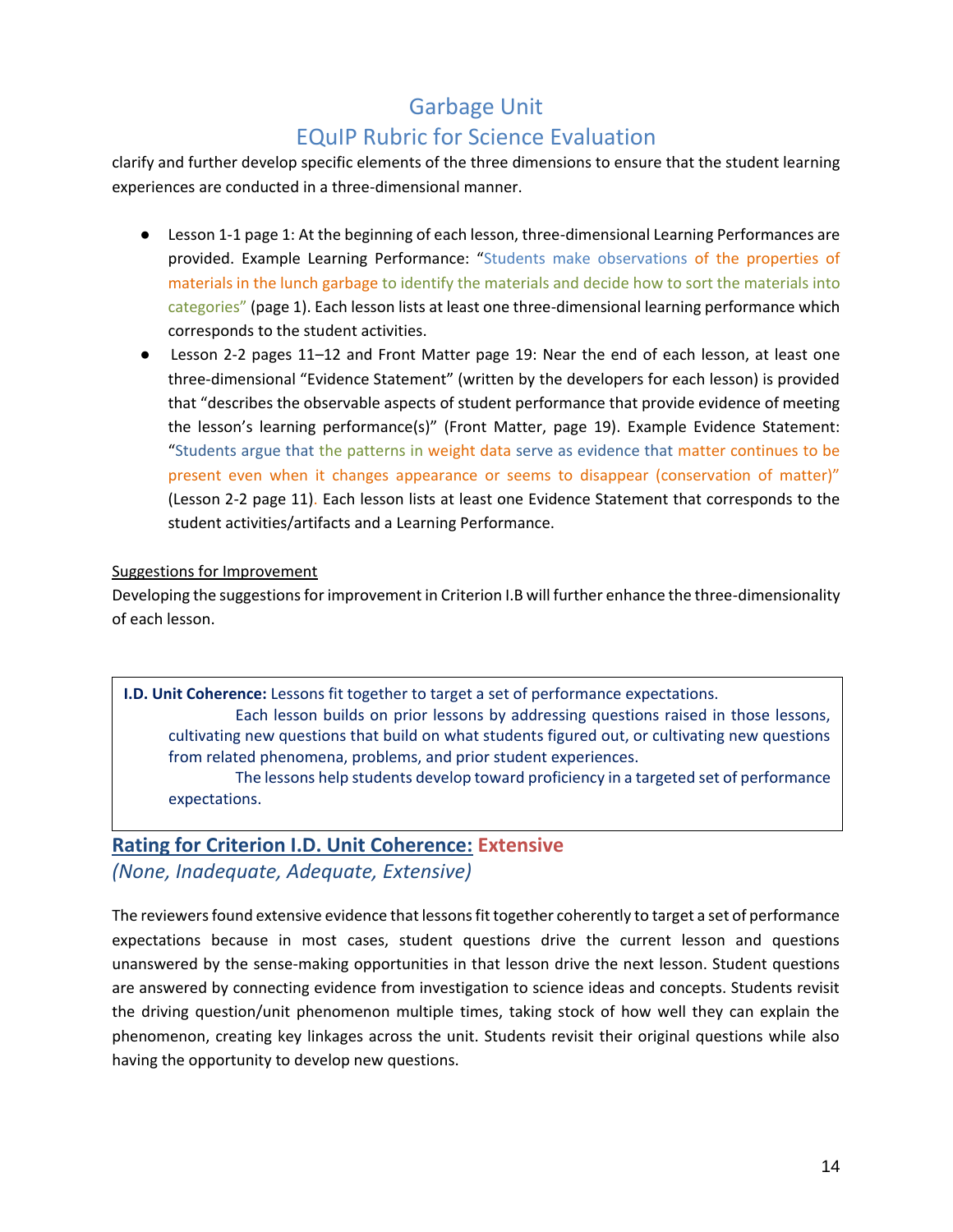## EQuIP Rubric for Science Evaluation

i. Unit coherence is clearly evident throughout the lessons. Lessons build on each other as questions raised in previous lessons are addressed in subsequent lessons. Students regularly revisit the anchor phenomenon to connect with what they figure out with the investigative phenomena. For example:

- Lessons 2-1, 3-1, and 3-3: Students revisit the landfill bottle Investigation that corresponds with the anchoring question "What happens to our garbage?" to record properties of garbage materials and apply what they have learned through the investigative phenomena to figure out the changes occurring in their landfill bottles.
- Lesson 2-1 page 13: "Connecting to the Next Question" section: "Close the lesson by: 1. Reminding students that they will be collecting data while their investigation will continue for several weeks. 2. Directing students to the other question on the board for Lesson 2-2. …Next time, we will answer this question."
- Lesson 2-3 page 10 "Connecting to the Next Question" section: Students connect to ideas from previous lessons with these prompts: "Can we apply our new understanding that matter is made of particles too small to see? Are the materials in a landfill made of particles too small to see? [Connecting the lesson activities to the anchor phenomena] Are the materials we placed in our landfill bottles made of particles too small to see?"
- Lesson 3-1 page 2: Students connect to the original driving question with these prompts: "What is our driving question that we are trying to figure out? "What investigation are we carrying out to figure out what happens to our garbage?
- Lesson 3-3 page 3: Students begin the lesson by first revisiting what they have done in previous lessons. "Remind students of the driving question. Review: our driving question is a big question, and the big question has sub-questions connected to it. One of our first sub-questions was: … For the past two weeks, we have been… Today we will record a third set of observations and measurements…" (page 3).

Throughout the unit, In the lesson section "Introducing the Lesson," students are frequently reminded about the phenomenon and discuss questions that have been answered in the previous lesson. This activity provides a link between prior learning and the new question they will address in the current lesson.

ii. Performance Expectations are clearly stated for each lesson, and corresponding Evidence Statements link the Performance Expectations to student artifacts and activities.

● Lesson 3-2 pages 4*–*5: Students reflect on their models for solid and liquid matter that show that matter is made of particles too small to be seen. Then students develop a model about their ideas about smell and air/gases and connect those ideas to the previous model showing matter as particles. Teacher notes explain that "This is the first of several models in the lesson, which will eventually be incorporated into the class consensus landfill model."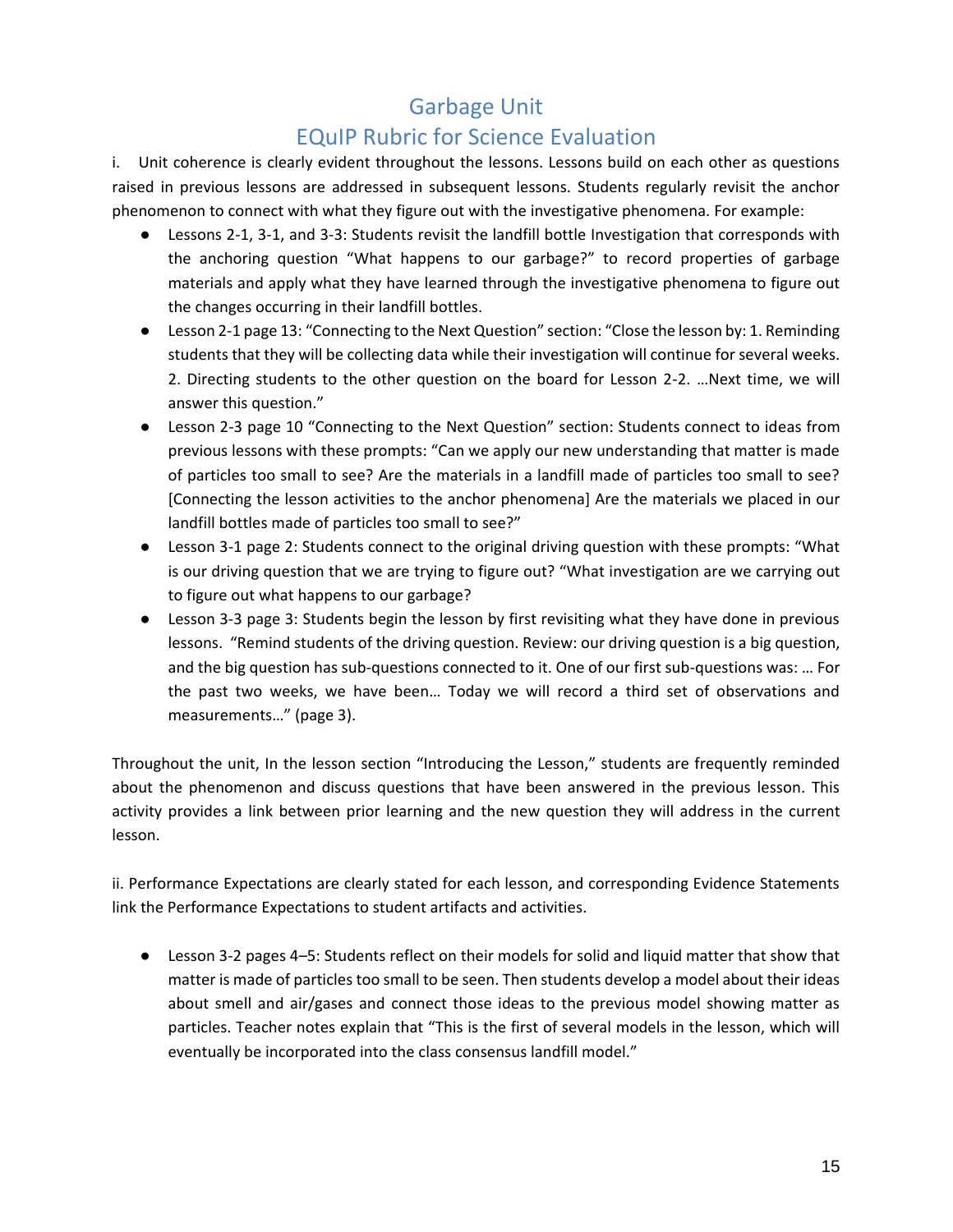# EQuIP Rubric for Science Evaluation

Each lesson includes features, such as an Overview section and sections that provide instructions for teaching, that often place the student learning within the context of what was previously learned and/or where the learning will go to.

- Lesson 2-2 page 1: "Lesson 2-2 provides students additional data to support the DCI..." which is referring to data from the Lesson 2-1 student investigation.
- Lesson 3-2 page 1: "This lesson introduces a new sub-question, 'What is that smell?' This builds on Lesson 2-3's understanding of solids and liquids by similarly introducing gases as matter made of particles too small to see" (page 3).
- Lesson 2-3 page 8–9: Students revise their model of solids and liquids based on new evidence from the previous and the current lesson.

#### Suggestions for Improvement

i. At the end of each lesson (starting in Lesson 2-2), there is an optional visual display that can be added in the classroom titled, "Tracking What We Figured Out (optional)" (Lesson 2-2, page 11). This is a great tool that can be used by teachers and students to help the class make progress towards answering the driving question. A sample visual display is included in each lesson. Additionally, there is a graphic organizer that students can complete individually to accompany the class display. The graphic organizer tracks what the students asked, what they did, what they figured out, and what new questions they might add to the Driving Question Board. (Lesson 2-2, pages 24*–*25). This tool is a great asset to students as it helps them reflect on what was figured out and think about what direction they need to go next time they do science. Removing the "optional" label of this graphic organizer would therefore enhance all learners' experiences throughout the unit and improve coherence.

**I.E. Multiple Science Domains**: When appropriate, links are made across the science domains of life science, physical science and Earth and space science.

Disciplinary core ideas from different disciplines are used together to explain phenomena.

The usefulness of crosscutting concepts to make sense of phenomena or design solutions to problems across science domains is highlighted.

**Rating for Criterion I.E. Multiple Science Domains: Extensive** *(None, Inadequate, Adequate, Extensive)*

The reviewers found extensive evidence that links are made across the science domains when appropriate because the unit focuses on core ideas from two disciplines. It clearly conveys how ideas from different domains are connected and how ideas from different domains can be used together to explain phenomena.

i. In this unit, physical and life science core ideas are thoughtfully connected and used together to explain phenomena. The anchor phenomenon question along with the landfill bottle investigation require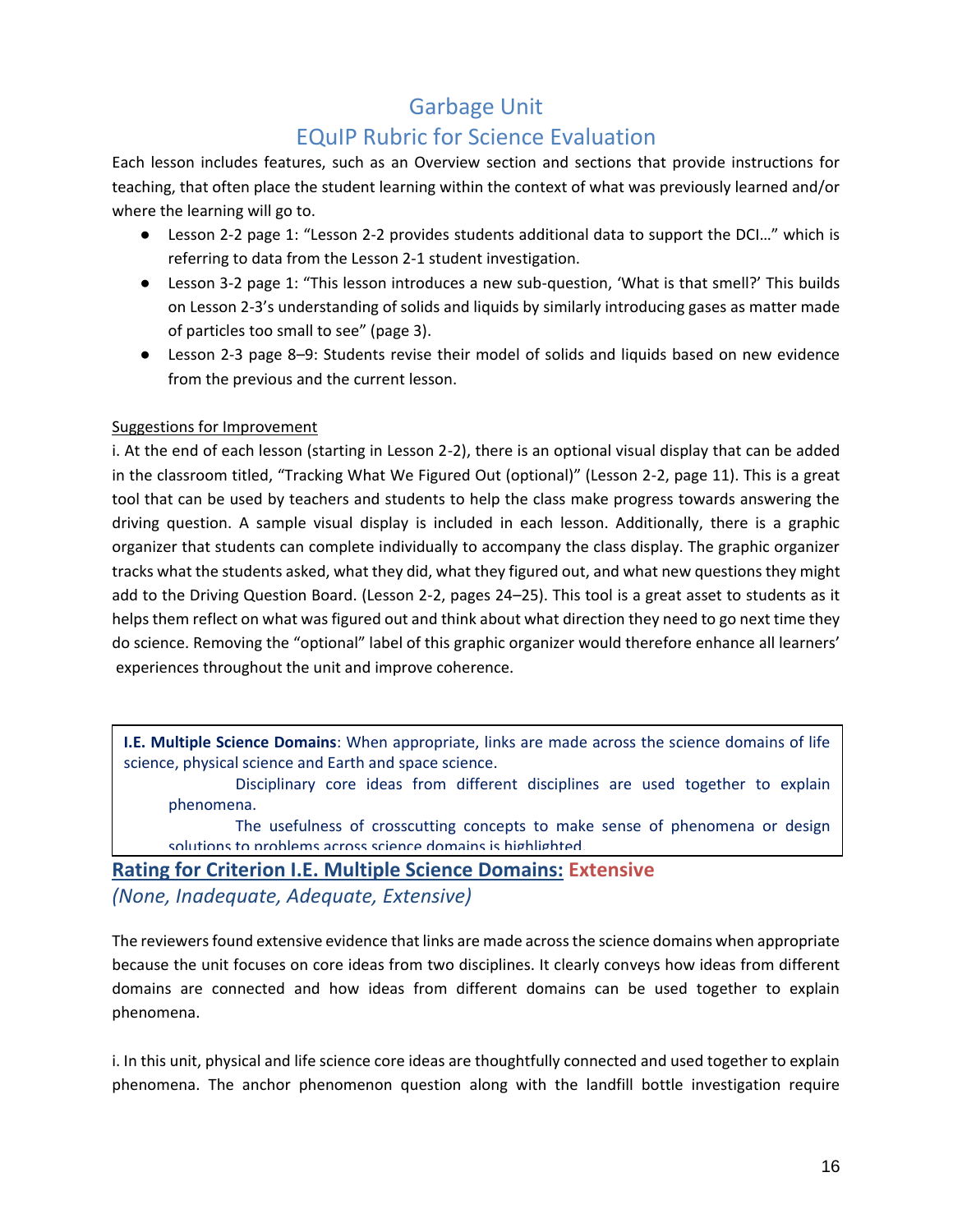## EQuIP Rubric for Science Evaluation

conceptual understanding from both physical and life sciences to develop an explanation or construct arguments. The use of both science domains flows naturally through the sequence.

● Lesson 4-2 page 10: Students investigate the rotting process in the landfill jars. In order to explain the smell emanating from the open system jars, they must connect the ideas they have learned about gas matter (physical science) with the role of microbes in the decomposition process (living matter).

ii. The application of the Crosscutting Concept of **Matter and Energy** connects these critical concepts about matter.

● Lesson 4-2 page 11: Thinking through the Crosscutting Concept lens of Energy and Matter further clarifies the interactive nature of these two domains. Students revise their models to show that the decomposition produces the smell from the landfill bottle and that the smell travels to their nose because of the particle nature of matter.

#### Suggestions for Improvement

Consider inserting a lesson section in which students discuss the interconnections they are using in both life and physical science so that they can realize that they are using ideas from both domains.

**I.F. Math and ELA:** Provides grade-appropriate connection(s) to the Common Core State Standards in Mathematics and/or English Language Arts & Literacy in History/Social Studies, Science and Technical Subjects.

### **Rating for Criterion I.F. Math and ELA: Adequate** *(None, Inadequate, Adequate, Extensive)*

The reviewers found adequate evidence that the materials provide grade-appropriate connections to mathematics, English language arts (ELA), history, social studies, or technical standards. The developers effectively developed and used ELA standards in focus areas like reading, writing, and speaking. Students are also using math skills in order to explain the results of investigations and better understand the phenomena. However, teacher support is not incorporated within the lessons in a manner that helps the teacher see how the ELA or Math Standard is employed at the point of use.

In this unit, writing assignments are varied in structure and purpose and are rigorous. There are grade level writing standards incorporated into the unit and are used in multiple ways to help students make connections back to the phenomena.

*W.5.2 Write informative/explanatory text to examine a topic and convey ideas and information clearly.*

- Lesson 1-1 page 14: Students write and revise their own questions.
- Lesson 2-1 page 7: Students summarize their investigation plan, identify components, and describe the data they will observe and record. They explain what they think will happen to the landfill bottle systems.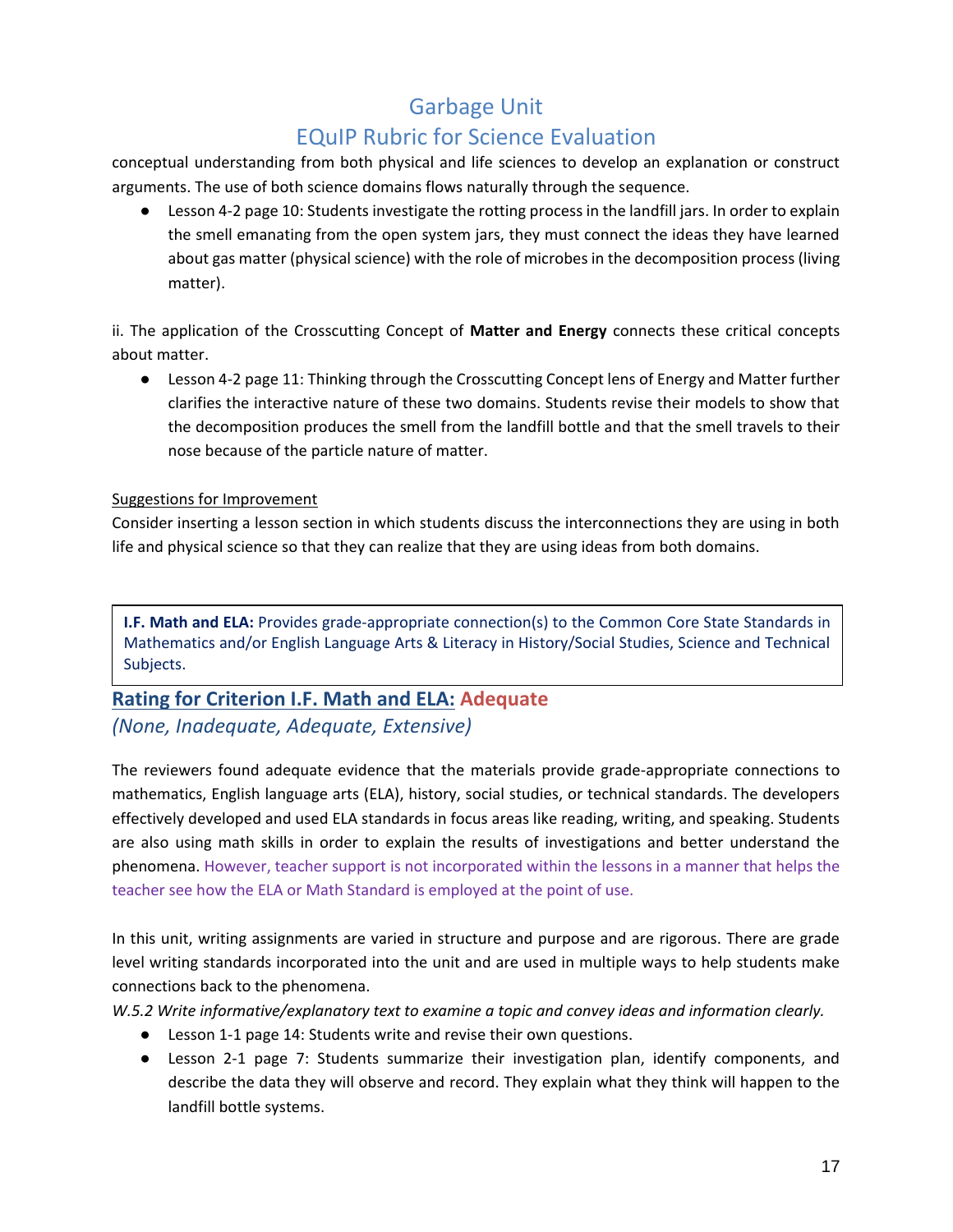### EQuIP Rubric for Science Evaluation

● Lesson 2-3 and other lessons: Students write responses to questions about their investigations in the section called "Investigation Questions".

*W.5.2.E Provide a concluding statement or section related to the information or explanation presented*

- Lessons 2-2, 3-3, 4-1, and 4-2: Students progressively develop their skills in constructing arguments with teacher guidance in the beginning lessons to a gradual release to individual explanations in Lesson 4-2. They develop skill in arguing from evidence to support or refute a claim. They gain practice in connecting their claims and evidence with reasoning.
- Lesson 4-2 page 8: Student groups write a claim and evidence for an explanation, and then evaluate an exemplar to determine if the claim answers the question and if the evidence is linked to the claim. After a class discussion, students write their own version of the reasoning that connects the claim with the evidence.

Students use grade level reading skills to develop understanding and explanations of scientific concepts/phenomena/results. However, the reading materials are not varied and do not go beyond traditional types of informational text.

*R1.5.1 Quote accurately from a text when explaining what the text says explicitly and when drawing inferences from the text.*

- Lesson 4-2 page 6: Students read a text selection on decomposers and use the information in the article to answer questions. The reading is at an appropriate level for Grade 5 students.
- Lesson 2-3 page 4 and 19: Students read a text selection titled, "What is Matter Made of?" and share the information they obtain as well as their reactions to the article.

Although both reading selections are grade-level appropriate and help to understand scientific concepts, there are no other forms of reading materials that can be used by students. The two passages are very similar in format, style, and tone.

Students have multiple opportunities for high-level verbal discourse in a variety of formats and scenarios.

- Lesson 2-1 page 8: A discussion prompt with teacher guidance is provided in the whole group format. Students are asked to think about properties and weight as data.
- Lesson 2-1, page 12: A "Pass the Marker" strategy for group work that supports student discussion is described, promoting students listening and representing what another student is saying as well as to prevent one student dominating the discussion.
- Lesson 2-2, page 4: While groups of students are engaged in discussion and sharing ideas, the teacher is asked to point out a group with disagreements and use this group as an example to explain how, "we disagree in science."
- Lesson 4-2, page 11: Students are reminded of their classroom norms while speaking in a discussion. Students are told that disagreements are useful and that students must state claims with evidence to support their arguments.

Students use grade level math skills to explain/understand the scientific concepts/phenomena/results however, teacher support is not always provided to help students make connections between the math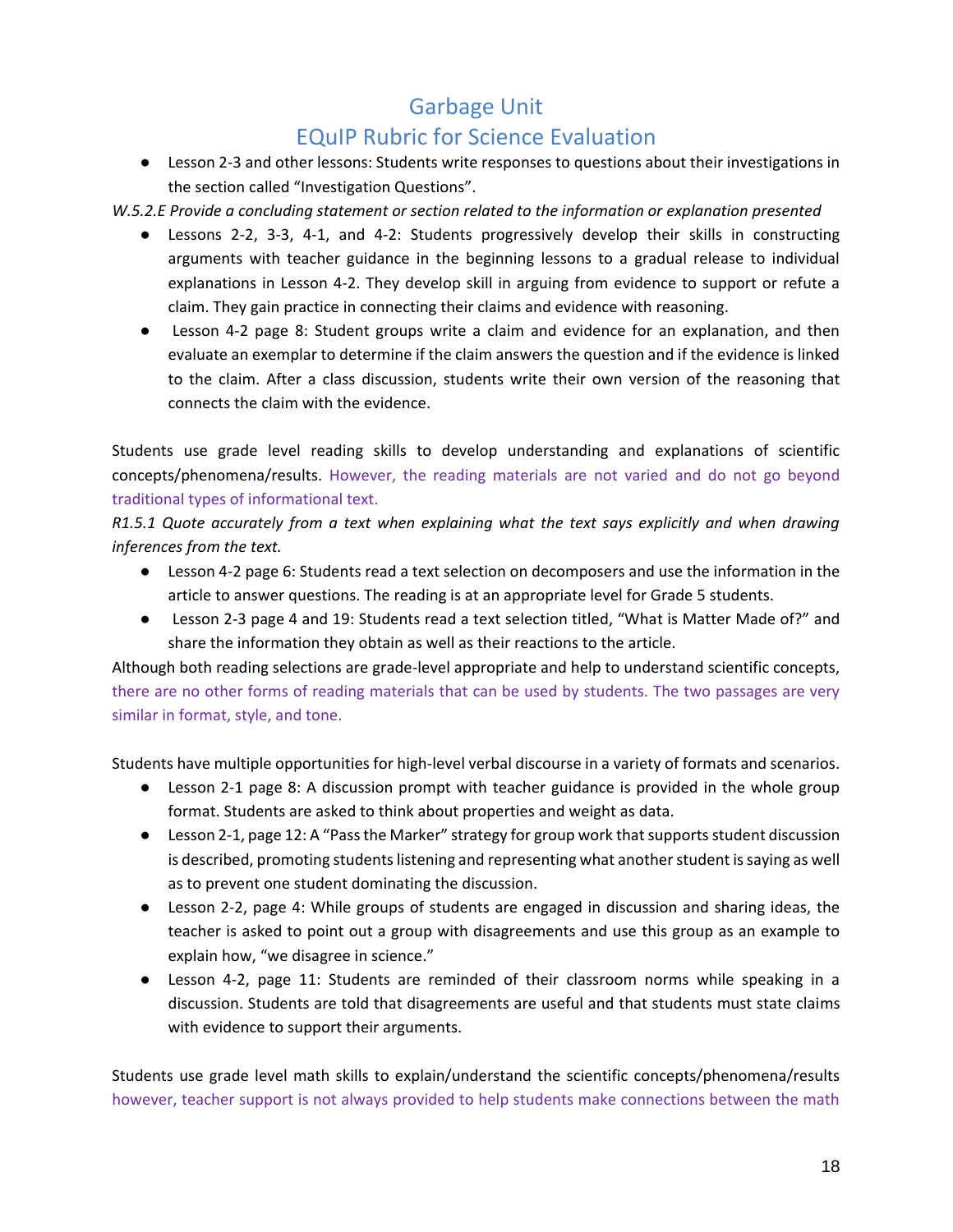#### skills and the phenomena they are explaining.

#### **5.NBT.3.b**

*Compare two decimals to thousandths based on the meanings of the digits in each place, using >, =, and < symbols to record the results of comparisons*.

- Lesson 3-2 page 8: Students "use the lowest mark on the plunger as the stopping point of the measurement and describe the milliliter marks as increments of mL."
- Lesson 3-3 page 3: Students measure and record the weight of the landfill bottles. The electronic scales will measure to the hundredths place. The students then determine if the landfill bottles have gained weight, stayed the same weight, or lost weight.

MP2 Reason abstractly and quantitatively

- Lesson 2-3 page 3: Students are asked to work in groups to discuss if sugar disappears in a sugar water mixture. Evidence students use in their discussion comes from an investigation with results that indicate that sugar does not disappear in water when mixed because the weight of the sugar water mixture is equal to that of the sugar and water separately.
- Lesson 2-3, page 5: "When observing marbles added to a container of ping pong balls: "What happened to the volume?" "Where do the marbles go?"

#### Suggestions for Improvement

- Consider providing reading materials that go beyond informational reading selections and include news articles, journal articles, infographics, websites of scientific entities, or other various types of texts.
- Consider identifying within the lesson the location where math practices are being utilized in the student thinking and discussions during activities. Providing teachers with clear instructions on how the math skills from the CCSS connect back to the phenomena/concepts/results would be helpful.

### **Overall Category I Score (0, 1, 2, 3): 2**

#### **Unit Scoring Guide – Category I**

#### **Criteria A***–***F**

- **3:** At least adequate evidence for all of the unit criteria in the category; extensive evidence for criteria A–C
- **2:** At least some evidence for all unit criteria in Category I (A–F); adequate evidence for criteria A–C
- <span id="page-18-0"></span>**1:** Adequate evidence for some criteria in Category I, but inadequate/no evidence for at least one criterion A–C **0:** Inadequate (or no) evidence to meet any criteria in Category I (A–F)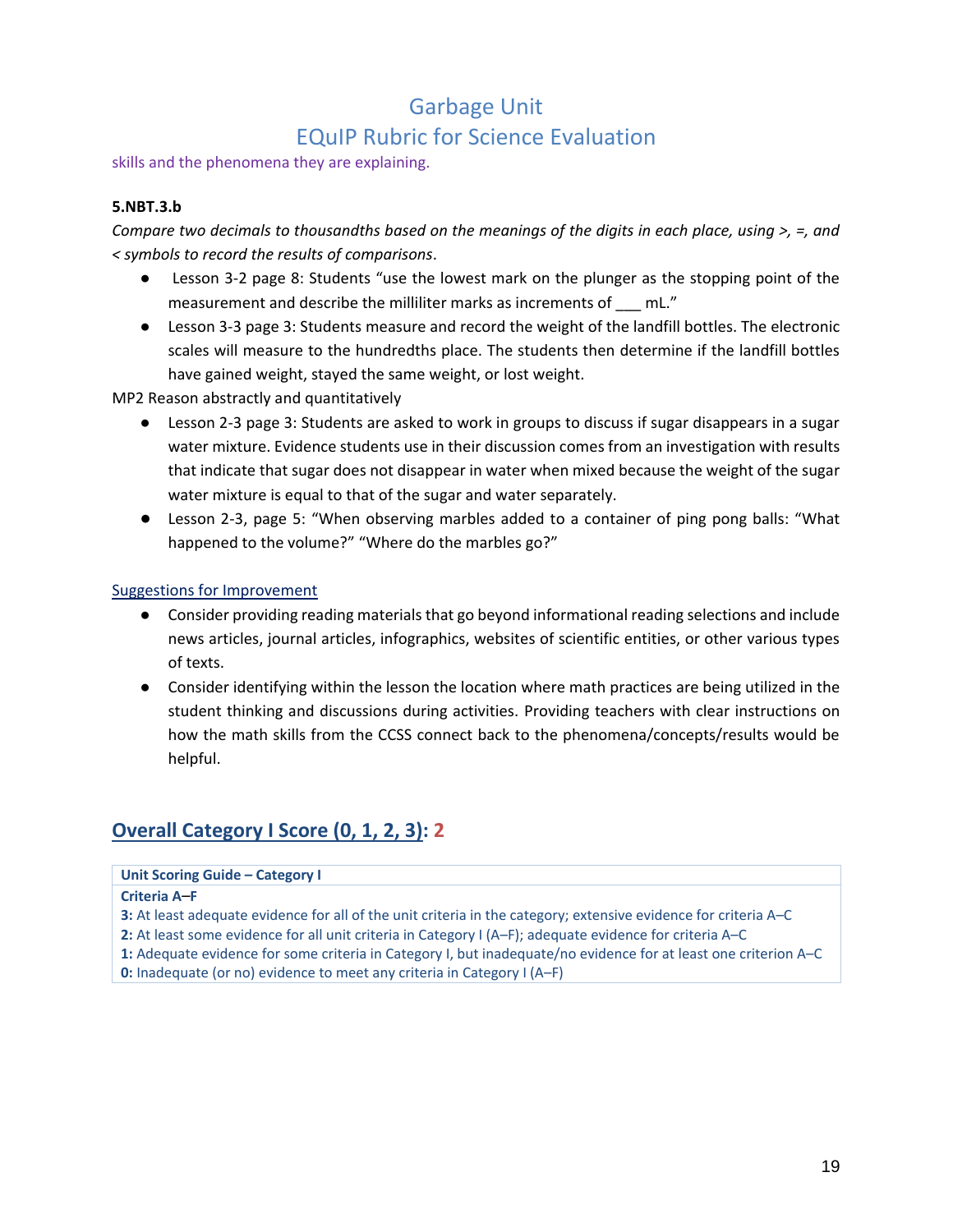# **Category II. NGSS Instructional Supports**

Score: 3

*Criteria A‐G:*

*3: At least adequate evidence for all criteria in the category; extensive evidence for at least two criteria*

*2: Some evidence for all criteria in the category and adequate evidence for at least five criteria, including A*

*1: Adequate evidence for at least three criteria in the category*

*0: Adequate evidence for no more than two criteria in the category*

**II.A. Relevance and Authenticity:** Engages students in authentic and meaningful scenarios that reflect the practice of science and engineering as experienced in the real world.

Students experience phenomena or design problems as directly as possible (firsthand or through media representations).

Includes suggestions for how to connect instruction to the students' home, neighborhood, community and/or culture as appropriate.

Provides opportunities for students to connect their explanation of a phenomenon and/or their design solution to a problem to questions from their own experience.

### **Rating for Criterion II.A. Relevance and Authenticity: Extensive** *(None, Inadequate, Adequate, Extensive)*

The reviewers found extensive evidence that the materials engage students in authentic and meaningful scenarios that reflect the real world.

Students have multiple opportunities to ask questions and those questions are used to focus learning.

- Lesson 1-1, pages 13*–*16: The class discusses the components of the garbage system and students ask additional questions about garbage. The questions are sorted into groups that will lead to lesson-level questions.
- Lesson 2-1, pages 3*–*4: "Guide students to think about the question. *Our driving question is a big question. In our discussion, we found that the big question has sub-questions connected to it. One sub-question is, do garbage materials change in a landfill?"*
- Lesson 2-2 page 3: Students return their attention to the driving question board to choose another student-generated question to answer.
- Lesson 3-3 page 3: Students focus on the driving question board to determine which student questions should be answered next.

The materials use real-world examples that connect to students' everyday lives.

- Lesson 3-2 page 4: Students connect the smell from the landfill investigation to other smells they have encountered.
- Lesson 3-3, pages 17*–*18: This exit slip uses a scenario involving ice cream to ask for students to transfer the learning gained during the lesson to an authentic real-world situation they may have experienced at home.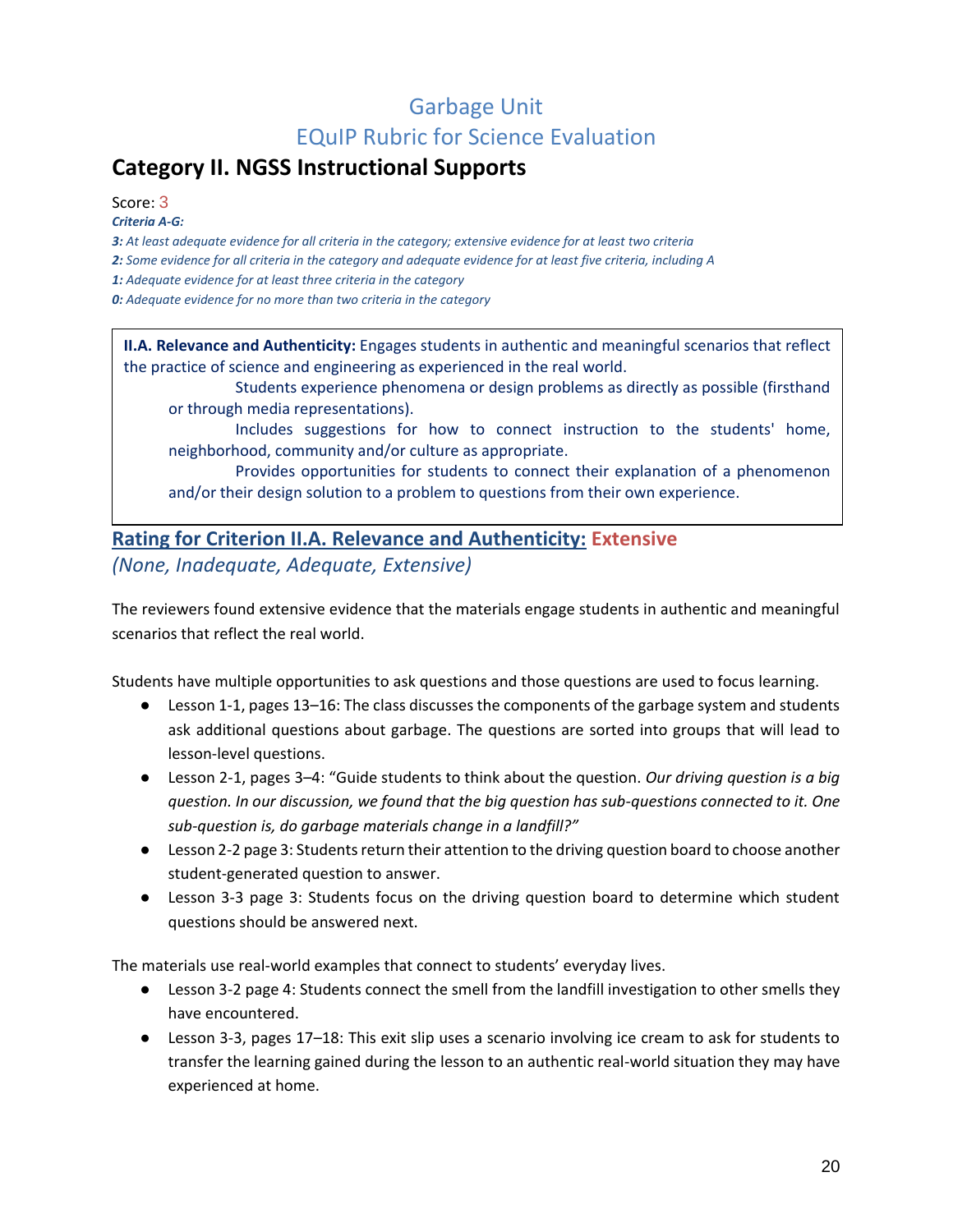● In addition, a disappearing puddle of water on the side of the road provides another real-world example. The teacher uses a puddle of water on the Exit Slip 3-3 to assess understanding.

The materials are structured in a way that values the funds of knowledge that students bring to school from their homes and communities as a launching point for learning, balanced with common (firsthand) opportunities to experience the phenomenon in the classroom.

- Lesson 3-2, page 3: As students ponder the smell coming from the Landfill Bottle, they are prompted by the teacher to think about "Why can I smell pizza in the lunchroom from the hallway?"
- Lesson 4-2, pages 3*–*4: The teacher prompts the students to "Elicit student experiences with rotting food or other materials. Student observations may include food rotting, plants on the ground that are mushy, and leaves in the fall that seem to vanish."

There are places in each lesson where students are asked to make connections to their school, home, and community.

- Lesson 1-1 pages 3–4: Students observe a pile of school garbage in the classroom and relate it to garbage generated at school, at home, and in the community.
- Lesson 3-1, page 6: Students brainstorm situations in their lives where they have noticed smells. "Teacher suggested prompts: Have you ever smelled something like that before: Where?" (The rotting fruit or rotting food in our community, garbage truck, or landfill smells bad.)"

Suggestions for Improvement N/A

**II.B. Student Ideas:** Provides opportunities for students to express, clarify, justify, interpret, and represent their ideas and respond to peer and teacher feedback orally and/or in written form as appropriate.

### **Rating for Criterion II.B. Student Ideas: Extensive** *(None, Inadequate, Adequate, Extensive)*

The reviewers found extensive evidence that the materials provide students with opportunities to both share their ideas and thinking and respond to feedback about their ideas. The authors have intentionally provided multiple opportunities for students to express their ideas throughout the unit using a variety of modalities. Students learn to give each other feedback and express disagreement in an academic manner by first stating another person's idea to clarify for understanding. Teacher notes help teachers understand that there is a learning progression in developing conceptual understanding that guides where the introduction of science terms should be placed in the lesson so that students are encouraged to first express their ideas without specialized discipline specific terms. Teacher notes also caution teachers about correcting conceptual misunderstandings too soon, which could interfere with students' willingness to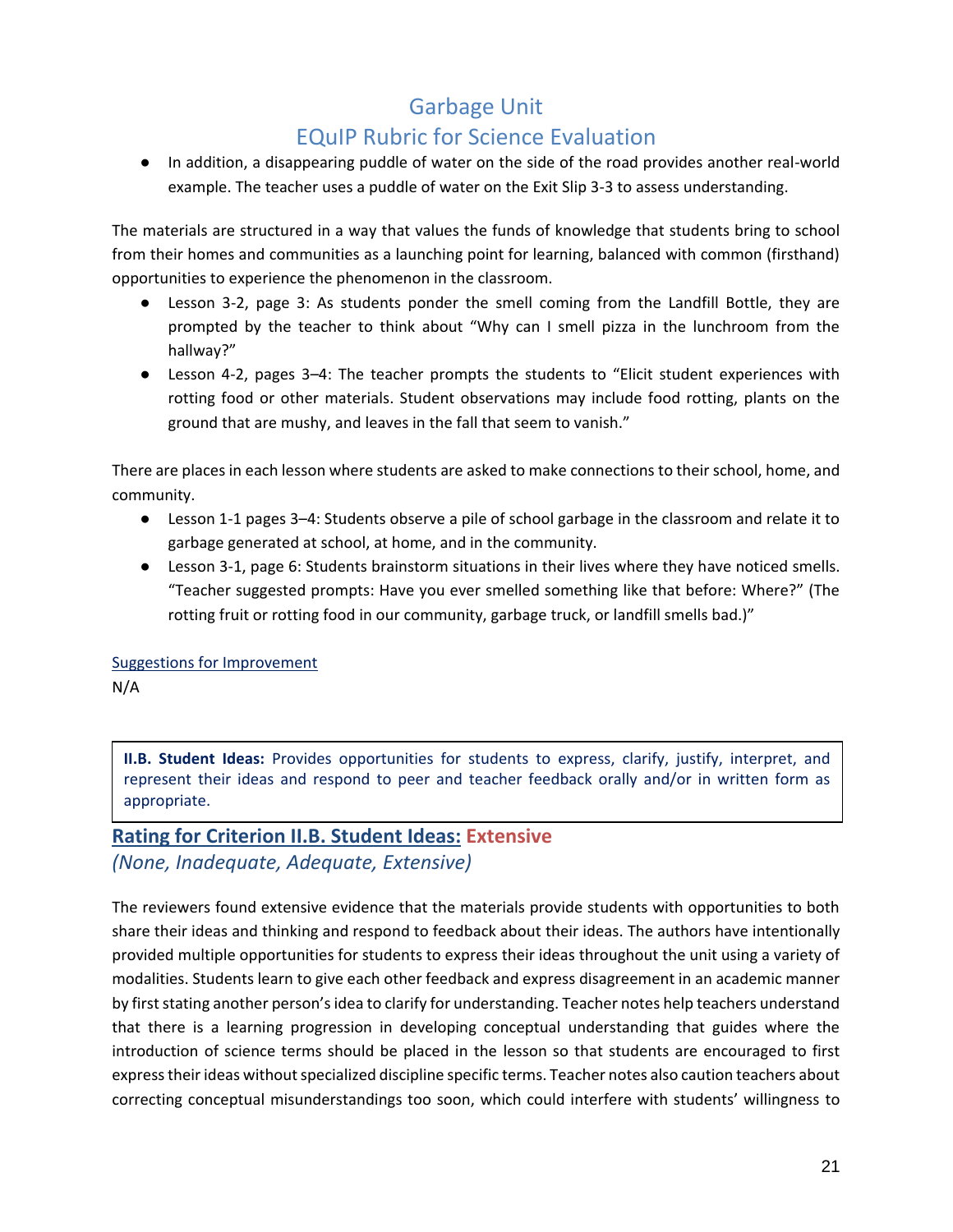## EQuIP Rubric for Science Evaluation

share their ideas. Some talking structures are suggested that help nurture equal participation, however, some specific structures are not always provided, such as for "talking in triads" which occurs frequently.

- Front Matter, page 11: In the front matter, the authors give a complete explanation of how both language and the understanding of science ideas develop over time. "As the Garbage unit progresses, students' language use develops in tandem with their science understanding. For example, students use modalities more strategically to communicate the sophistication of their ideas about smell. In their initial models of smell, students represent smell as a cloud or wavy lines. Over the course of the unit, as students build their understanding of the particle nature of gas, they use a strategic combination of drawings, symbols, and written language to represent smell as particles too small to see and moving freely. They use colors and labels to distinguish between smell particles and air particles as well as arrows to indicate particle movement. To scaffold students' strategic use of modalities, the lessons include student work samples as well as guidance to teachers in interpreting and responding to student models.
- "Students also adopt a more specialized register to communicate the sophistication of their ideas about smell. When they first notice the smell coming from the open landfill bottles, students communicate their ideas using a more everyday register (e.g., "The smell stinks!"). Over the course of the unit, as students build their understanding of the particle nature of gas, they transition to a more specialized register (e.g., "Gas is made of particles" and, eventually, "Gas is made of particles too small to see that are moving freely"). To scaffold students' transition to a more specialized register, the lessons include prompts to promote precise language use (e.g., "How are the particles moving?")" (page 11).
- Lesson 3-2 page 3: Students engage in small group discussion about the smell that is coming from their landfill bottles. They are able to express their own ideas before they engage in investigations to learn more about the smell. Students get immediate feedback for their ideas as others in the group ask probing questions and reveal their own ideas.
- Lesson 3-3 page 10: Students engage in a gallery walk, where their task is to observe and provide feedback on the models of other groups, and to use the feedback on their model to make revisions.
- Lesson 4-1 page 9: After the students complete a graphic organizer for writing an argument, the teacher uses a rubric to provide students feedback on the strength of the argument.
- Lesson 4-2 page 11: Students complete a "Self and Peer Check" to provide feedback to another group as they present their model. During this process, disagreements are resolved, and revisions are made to models. Both the provider of feedback and the receiver of feedback benefit from this process.
- Throughout the unit: Students develop models that are continually revised and improved by feedback from peers and the teacher.
- Lesson 2-1 page 10: Students are instructed to "talk in their triads" about what will happen to garbage over time without being provided a structure to ensure access and equity for all students.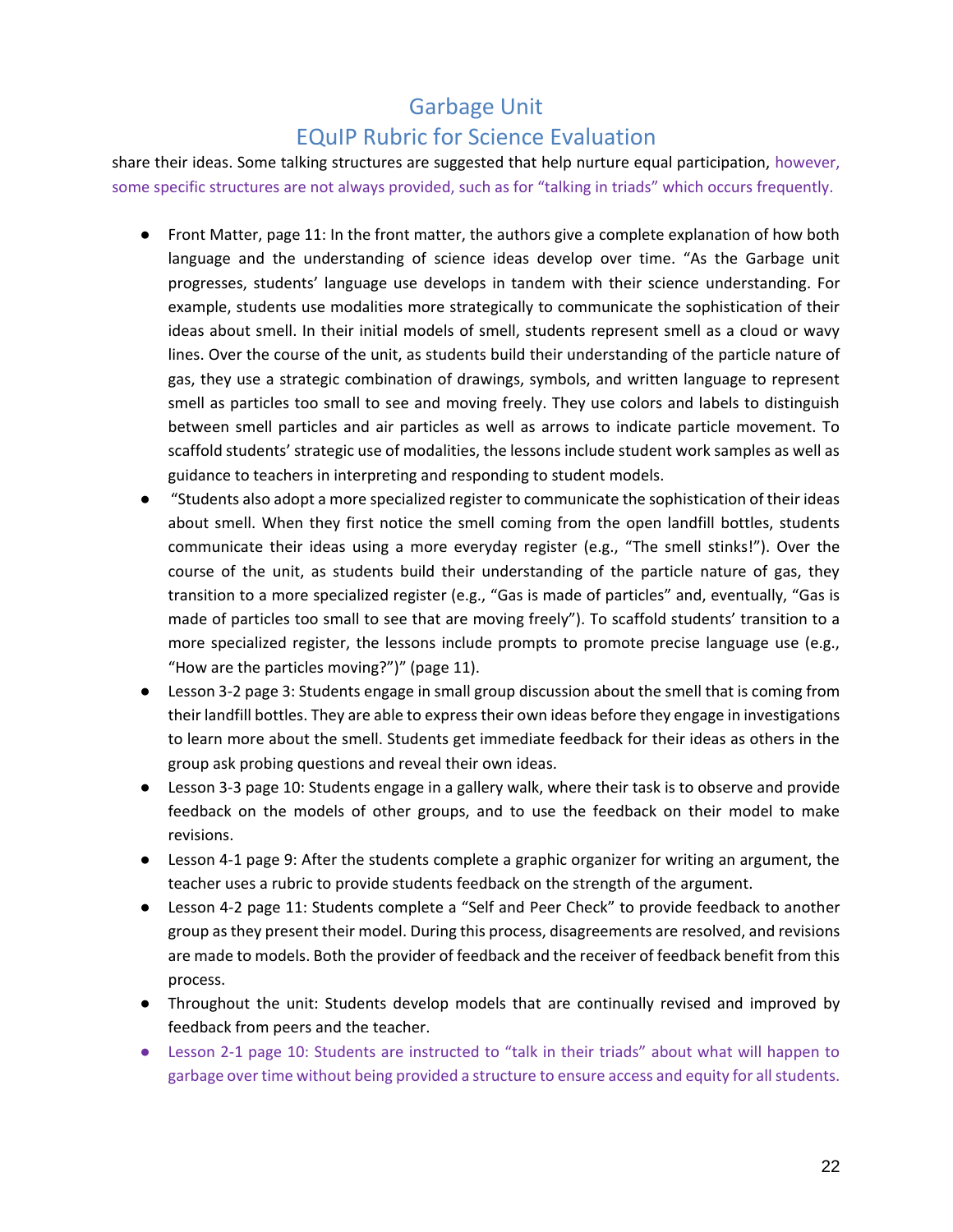#### Suggestions for Improvement

Consider restructuring some of the lesson segments in which teachers initiate the discussion to provide opportunities for student-to-student initiated discourse.

Although students have extensive opportunities for student talk, discourse structures are minimallytaught. Consider using sentence stems, talk protocols, and other structures designed to promote equitable student talk. Suggestions are available in the Science Talk Primer and in [Stem Teaching Tools](http://stemteachingtools.org/brief/48)

**II.C. Building Progressions:** Identifies and builds on students' prior learning in all three dimensions, including providing the following support to teachers:

> Explicitly identifying prior student learning expected for all three dimensions Clearly explaining how the prior learning will be built upon.

### **Rating for Criterion II.C. Building Progressions: Adequate** *(None, Inadequate, Adequate, Extensive)*

The reviewers found adequate evidence that the materials identify and build on student learning in all three dimensions. The unit explicitly displays where the three dimensions are built upon in each lesson. Each lesson notes the typical levels of proficiency that students at this grade level have with each of the three dimensions. Also, each lesson makes clear the expected level of proficiency students should have with all three dimensions for the core learning in the unit and provide suggestions for adaptation if students are above this level. However, it is not explained to the teachers how the prior learning will be built upon. Furthermore, there is not much support provided to the teacher on how to help the student who is not equipped with the prior learning experiences can build toward proficiency.

Prior student learning is stated in the "Building Progressions" section at the end of each lesson as well as within some lessons. The inclusion of the grade band below and above elements for all three dimensions provides teachers with the information needed to figure out where the skills and understandings of students are placed in the overall progression of learning. For example:

- Lesson 1-1, page 7: "Since students should be familiar with some property descriptors from the K*–*2 grade band, use the responses to determine the extent to which students are entering the unit with the expected prior learning. Specifically, look for the following:
	- Are students able to distinguish materials between categories?
	- Are students able to identify properties of materials within and across categories?"
- Lesson 2-2, page 6: "In fact, being able to distinguish between evidence and opinion is an element for the SEP engaging in argument from evidence in the K*–*2 grade band. From the K*–*2 grade band, students should be familiar with making a claim. For the 3*–*5 grade band, students extend this understanding by providing evidence that supports their claim and reasoning of how their evidence supports their claim. In this unit, students are first exposed to engaging in argument by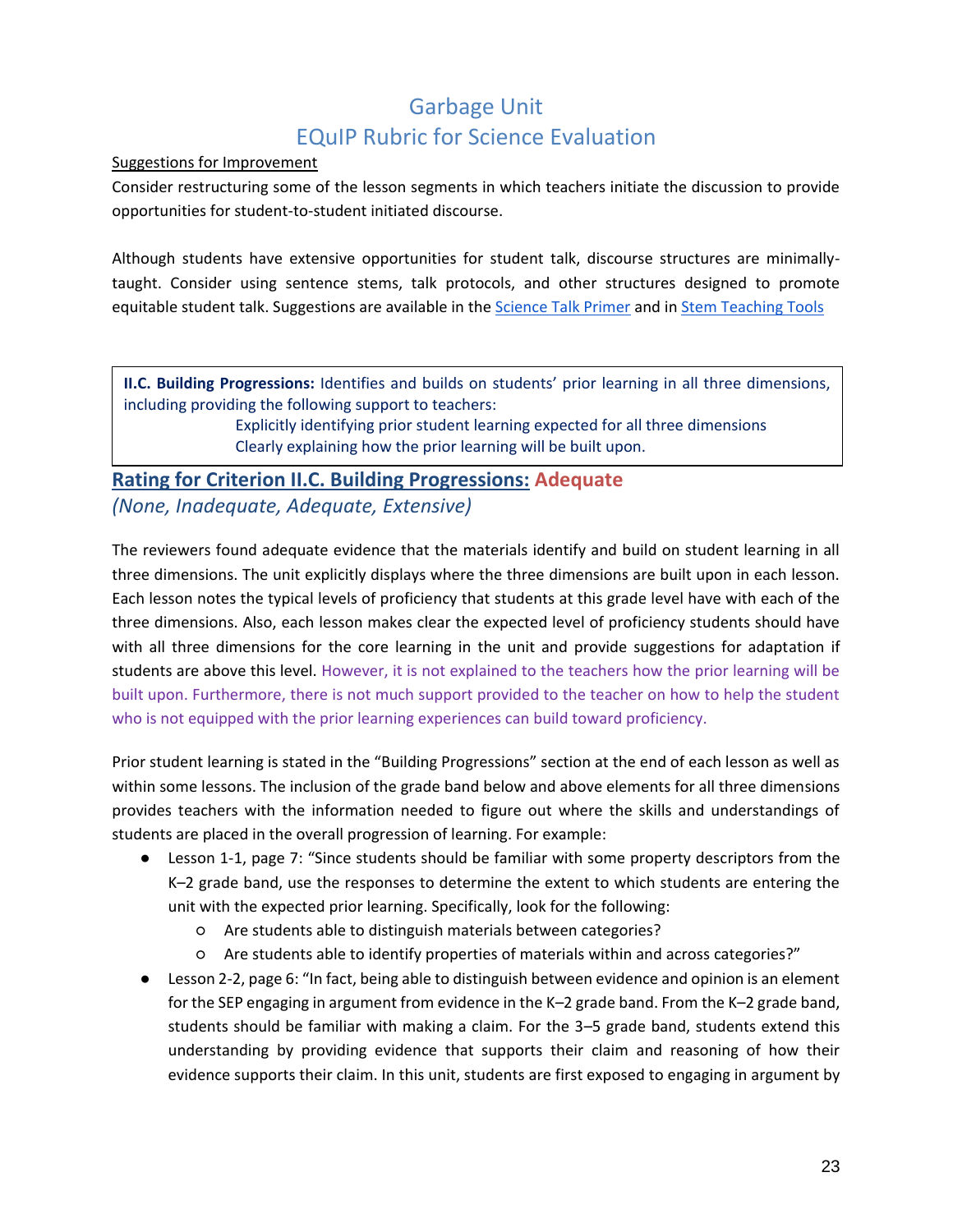### EQuIP Rubric for Science Evaluation

co-constructing the arguments. The scaffolds around argumentation are released through the course of the unit so that students argue more independently by the end of the unit".

- Lesson 2-2, page 7: "*You may remember from previous grades that when we have figured something out from an investigation, we make a claim."*
- In Lesson 2-1, students are given some choices in planning their Landfill Bottle investigation. There is an extension (optional) question on the Exit Ticket about fair tests. The developers have used these extensions to provide challenge for students who have already mastered the standards. During Lesson 2-2, page 3, there is an option of discussing the idea of fair tests. Participation in this aspect of Planning and Carrying Out Investigations is important for all students. The developers have outlined a logical progression for the practice of argumentation in Lesson 2-1, pages 6*–*7, but have not outlined a similar progression for the practice of Planning and Carrying Out Investigations.
- In the use of some of the CCCs, the teacher is provided with information about prior learning. For example, in Lesson 3-2, page 6, the developers discuss the CCC of Scale, Proportion and Quantity. Teachers are cautioned that students may not have had exposure to this in the previous grade band. "As students are developing their initial models, you may guide students to think about what the wavy lines or clouds would look like if students could "zoom in" on them. By guiding students to "zoom in" on a gas, students are progressing to the Middle School expectation for the Scale, Proportion, and Quantity CCC, *Phenomena that can be observed at one scale may not be observable at another scale."*
- However, the lessons use several CCCs for which no progression of learning is provided. For example, in Lesson 4-2, page 4, the CCC of Cause and Effect is used. "Describe, *Understanding the relationship between cause and effect is an important scientific idea. Cause and effect is a crosscutting concept. What are the changes that you observe in the landfill bottles?* (the smell, some materials appear to vanish, mold grows, the properties of the food materials change). *Our new question, what causes changes in landfill bottles? is about the cause of these changes*. *When we figure out the cause*, *we can explain why these changes to garbage materials happened."* There is no guidance for the teacher to use examples or other devices to help children understand these terms.

#### Suggestions for Improvement

● Consider adding a description at the beginning of the Building Progressions section for each lesson that provides a clear explanation of how the prior learning will be built upon. This addition will help teachers know what is being done in the lesson to move students along the progressions that are listed for the prior grade band toward the current grade band. This description could include an explanation of the prior knowledge and skills (from previous grade experiences) that are needed before the unit begins and that will lead toward engaging in the practices, thinking using the CCCs, and developing the grade level science concepts.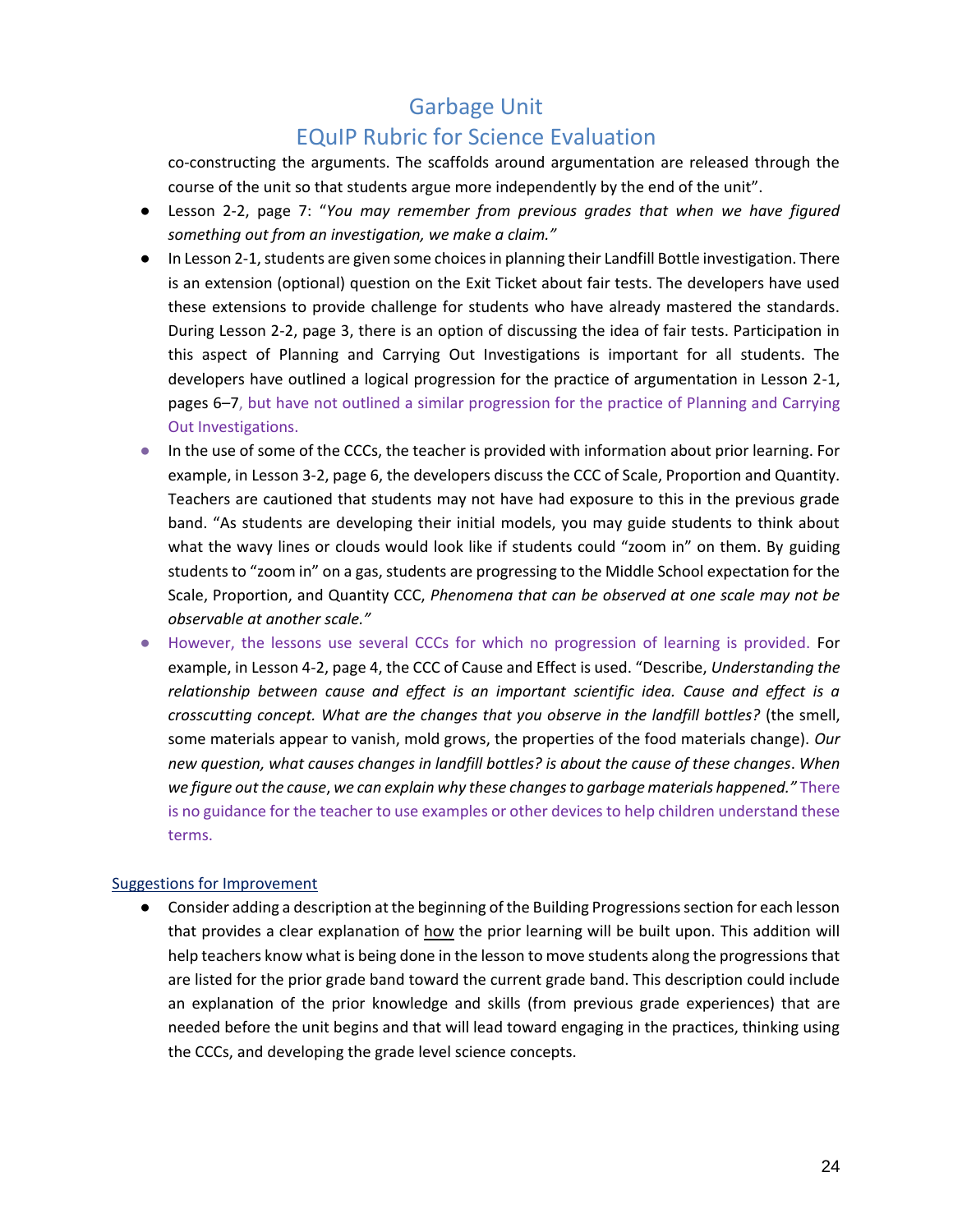## EQuIP Rubric for Science Evaluation

- Consider including in the Teacher Background and other sections within lessons specific learning that is built upon from a prior grade level in the context of the DCIs, CCCs, or SEPs.
- Consider increasing specific suggestions for moving the use of the Crosscutting Concepts from prior knowledge to specific elements in the current grade span.
- Consider providing charts of the progressions (from the Appendices) for all three dimensions.
- Consider extending explanations of prior student learning within lesson directions, such as in Lesson 1-1 page 6, which describes the prior student learning as an introduction to the ideas of properties and patterns. Adding information such as that in second grade, students explore properties using the CCC of patterns, and explaining how what students do in second grade is built upon in this fifth-grade lesson will make this progression clear. Consider including similar types of information within other lesson instructions to strengthen the building of progressions. Adding similar information into the teacher instructions for more lessons (as the SEP, CCC, and/or DCI are explained) will strengthen the building of progressions.
- Consider adding some instructions within the lesson regarding expected learning from prior grade levels that provide guidance on what to look for in student work.
- Consider including some details in the front matter as well as the lessons that explain the process of how the unit is set within the context of prior learning and building toward the next grade band. This will help to clearly explain how the prior learning will be built upon. For example, currently on page 4 in the front matter of the unit, the development process for the unit instructional materials is described as "For each specific element of each dimension, we identified learning progressions from the previous grade band of K*–*2, within the current grade band of 3*–*5, and toward the next grade band of 6*–*8." Adding some details about how the process for moving from one grade band to another is incorporated within the unit will strengthen the building of progressions.

**II.D. Scientific Accuracy:** Uses scientifically accurate and grade-appropriate scientific information, phenomena, and representations to support students' three-dimensional learning.

#### **Rating for Criterion II.D. Scientific Accuracy: Extensive** *(None, Inadequate, Adequate, Extensive)*

The reviewers found extensive evidence that the materials use scientifically accurate and grade appropriate scientific information because science concepts are accurate and explained in ways that support teacher understanding as well as student learning. Science concepts and the activities that students use to develop those concepts are grade-appropriate. Phenomena and representations are accurate and grade-appropriate. Background information is provided to clarify potential alternate conceptions the teachers may have. Teachers do call upon students to share their conceptions of the scientific ideas. Support is provided for teachers to clarify these alternate conceptions.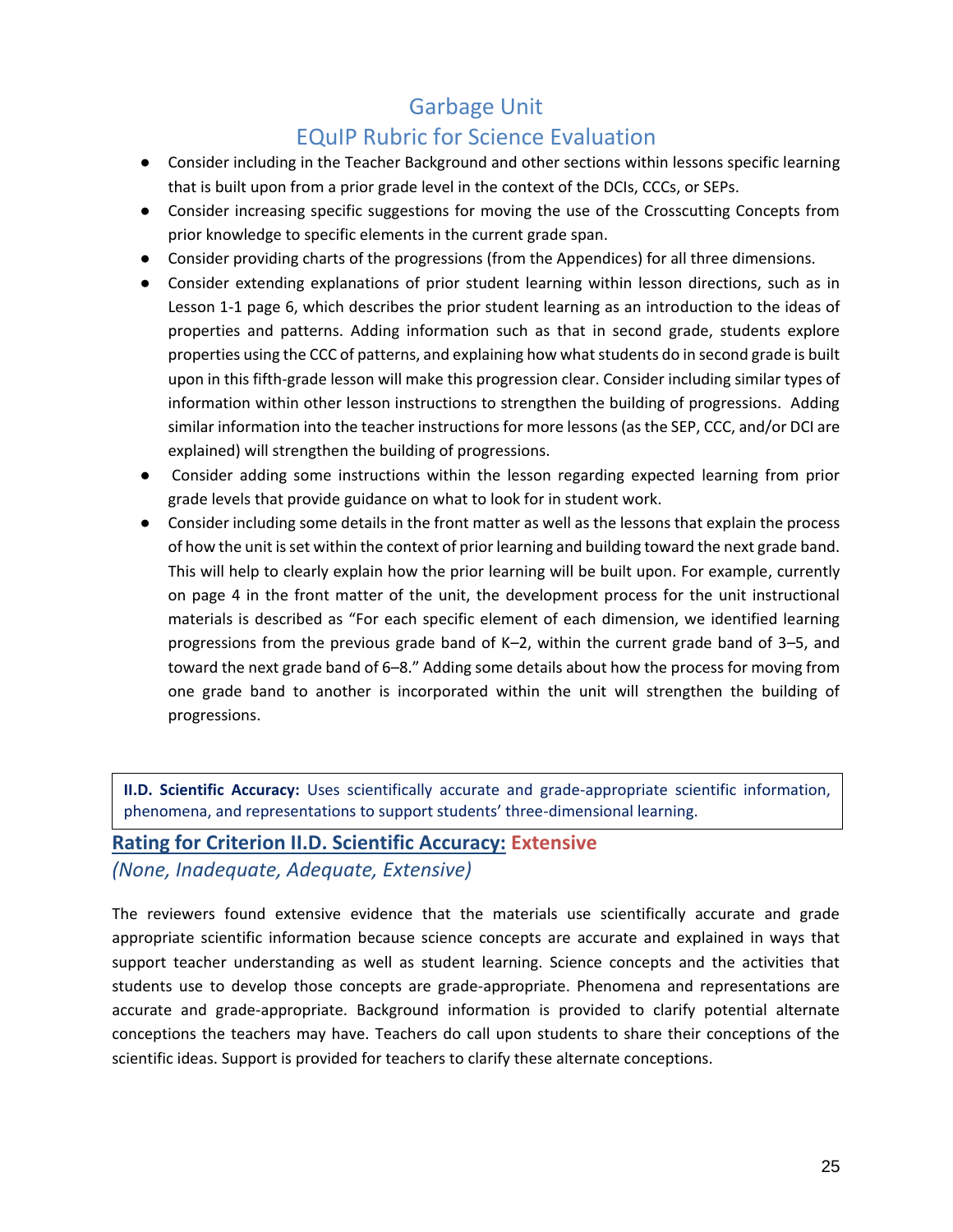As each investigation progresses, students' conceptual understanding of the particle nature of matter is incrementally developed through "figuring out" how to explain what the evidence may support.

To keep the concepts grade appropriate, these lessons avoid going into details about the names of the particles and more complex specifics about their interactions, in order to develop the "big idea" that matter is made of particles too small to be seen. This unit is designed to develop students' ability to "see the world as particles", which creates a strong foundation to address more complex concepts in future grades and will provide knowledge that will enable students to develop models related to their other fifth grade science concepts throughout the year.

- Lesson 2-1 page 4, Teacher Background: Progression of Introducing Scientific Terms: The authors explain their philosophy about the use of scientific terminology in the Garbage Unit. "In the SAIL curriculum, scientific terms are used after students have experienced and developed an understanding of science ideas. Through their engagement in science, students communicate their ideas. As their thinking becomes more sophisticated, students communicate their ideas with increasing precision and explicitness. Scientific terms, such as matter and gas, are important because of the precision and explicitness they afford. To introduce scientific terms, model how to use them in context for your students. The introduction of DCI terms is intentional to promote progression from everyday/colloquial to specialized/disciplinary language. This progression of language use occurs in tandem with progression of science understanding over the course of the unit" (page 4).
- Lesson 4-2 page 6: After observing microbes multiplying on agar plates, students read a selection that assigns science words to ideas and factors involved in the observations.

Teachers are given the opportunity to clarify potential alternate conceptions throughout the unit specifically in the "Teacher Background" portions of each lesson. Through student predictions, the teacher may gather student conceptions prior to making sense of various concepts. For example:

- Lesson 1-1 page 8: Students make predictions about how materials will change over time and record them in their notebooks. Students discuss their predictions in their groups. However, samples of possible student responses are not provided. Also, the teacher is not provided with direction on how these conceptions will be addressed.
- Lesson 2-1 page 5: In the Teacher Background section, teachers are provided this support concerning alternate conceptions: "Do not further define the term matter. Conventional definitions of matter lead to student misconceptions. For example, the definition that a solid retains its shape leads to a student misconception that clay is not a solid because it changes its shape readily."
- Lesson 2-1 page 7: The differences between the landfill bottle jars is described to the teacher and matter conservation is explained. An explanation for why the open system jar and closed system jar will have different weights is provided.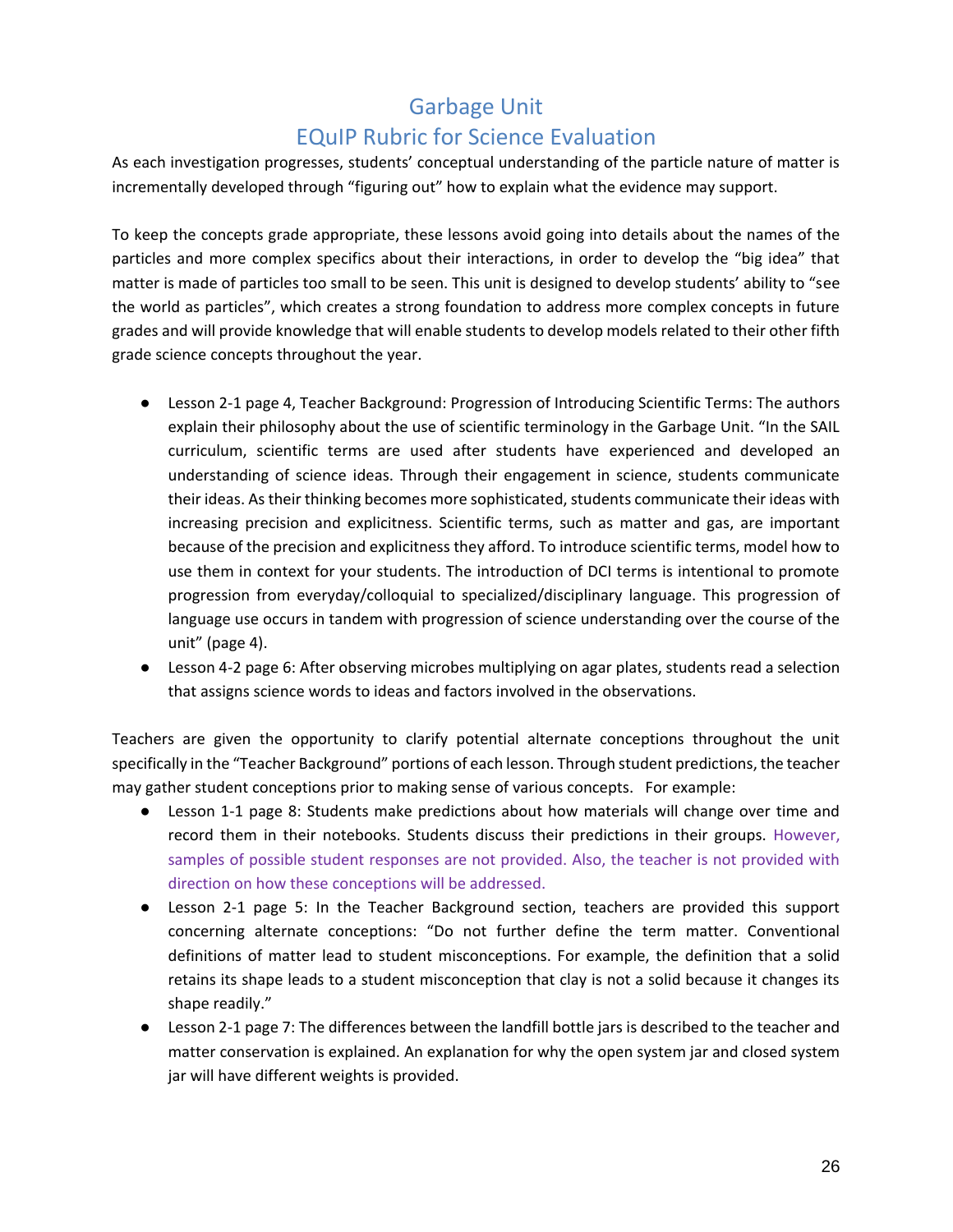## EQuIP Rubric for Science Evaluation

- Lesson 2-1 page 10: Students are asked to make predictions about open and closed systems. They are asked, "What do you think will happen to the different garbage materials over time? Why do you think that?" Students then discuss these predictions with their partners and record them in their notebooks. However, it is not clear what the students may be thinking at this point in the unit and how the teacher will address these conceptions as learning progresses. Lesson 3-2 page 2: Ideas of gases, volume and pressure are explained to the teacher and how they will see these concepts represented in the investigations that follow is also described.
- Lesson 3-2 pages 5-6: Two examples of possible student models showing student ideas about what gases might look like are included. The teacher background explains that, "...some student models will probably contain particles, but they may also contain other features, such as wavy lines for wind or waves that represent some kind of support structure holding up the particles." Additionally, teachers are given further guidance:" As students are developing their initial models, you may guide students to think about what the wavy *lines or clouds would look like if students could "zoom in" on them."*

#### Suggestions for Improvement

- Consider providing samples of student responses for predictions or some understanding of what students' conceptions are at certain points of the unit along with teacher guidance on how these conceptions will be addressed.
- Consider clearly identifying in the Teacher Background information when student alternate conceptions are being addressed as well as Teacher alternate conceptions. Clearly explaining/identifying these alternate conceptions as possible student conceptions will further support the teacher in addressing these throughout instruction at the appropriate time of conceptual development.
- Consider addressing student alternate conceptions around the science concept related to signs that a chemical reaction has occurred in Lesson 4-1.

**II.E. Differentiated Instruction:** Provides guidance for teachers to support differentiated instruction by including:

Appropriate reading, writing, listening, and/or speaking alternatives (e.g., translations, picture support, graphic organizers, etc.) for students who are English language learners, have special needs, or read well below the grade level.

Extra support (e.g., phenomena, representations, tasks) for students who are struggling to meet the targeted expectations.

Extensions for students with high interest or who have already met the performance expectations to develop deeper understanding of the practices, disciplinary core ideas, and crosscutting concepts.

**Rating for Criterion II.E. Differentiated Instruction: Adequate** *(None, Inadequate, Adequate, Extensive)*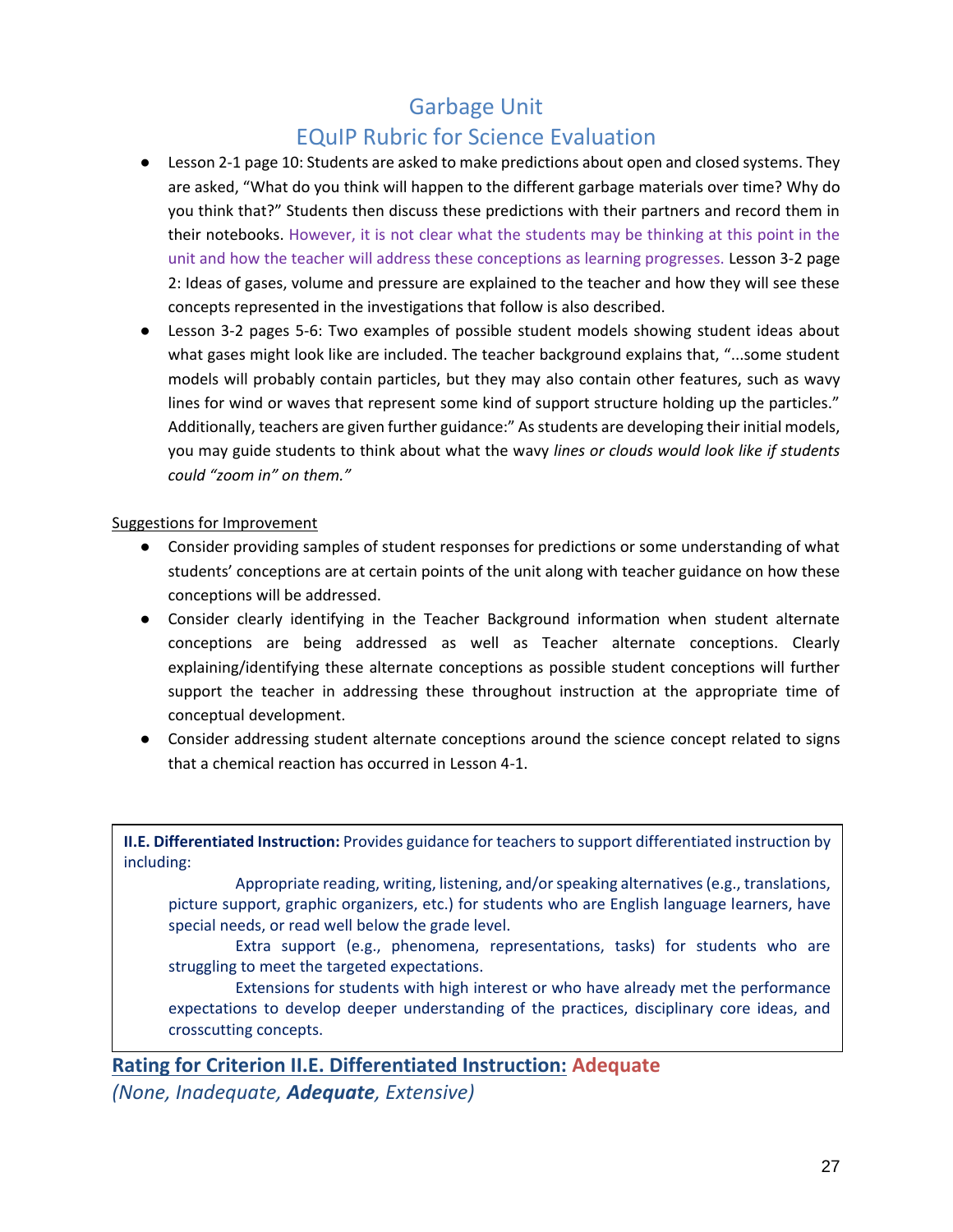The reviewers found adequate evidence that the materials provide guidance for teachers to support differentiated instruction because the unit addresses the needs of English language learners, struggling students, and students who have already met the performance expectations. However, it is not always clear to the teacher how and where these supports are given. Also, there could be additional engagements provided to encourage and motivate students who have already met the performance expectations.

Extensions have been provided to challenge thinking of advanced learners and are followed up with opportunities for students to share what they have learned. However, for students who have already met the performance expectations, the differentiation does not add to the experience for the individual student in a way that is meaningful, respectful, relevant, and engaging; student driven instruction could move students beyond the essential understandings of the lesson.

- Lesson 2-1, page 32. An extension is provided that asks students: "Why is it important that the open and closed systems in our investigation have the same materials? This extension question, although offered as an extension, is an important question for all students to know in regards to fair tests.
- Lesson 2-2, page 11: "Extension: What data could you collect to investigate whether the amount of paper has changed?" This is a good example of a follow-up question asked to advanced learners to share other ideas.
- It is not always apparent to teachers where and why these differentiation ideas are being used throughout the lessons. Because these materials will be used by teachers without additional training by the developers, explicit information about this differentiation process would help guide those teachers in their classroom. Many teachers need to document where and how differentiation occurs in their lessons.

#### Suggestions for Improvement

- Although the developers have included extensions in many of the "Class Check!" sections, it is not clear how those extensions can be used to provide a challenge for students to develop a deeper understanding.
- Ideas are presented in the Front Matter on differentiation in terms of language design principles and local phenomena. As the developers note, this type of differentiation is supported by research. However, differentiation of this kind may be unfamiliar for teachers. Consider tagging specific places in the lessons where aspects of differentiation are used. As an example, in Lesson 1-1, page 6, students are organizing their garbage into categories. As students discuss their categories, they will use a variety of common words. Consider including in the notes to the teacher the idea that this is an example of the register of *everyday talk*. During that same discussion, the teacher introduces the science word "property." Teachers would benefit from pointing out that this is an example of the register of *specialized talk*. Inserting these kinds of notes would educate teachers about the unit's method of making the lessons accessible to all students.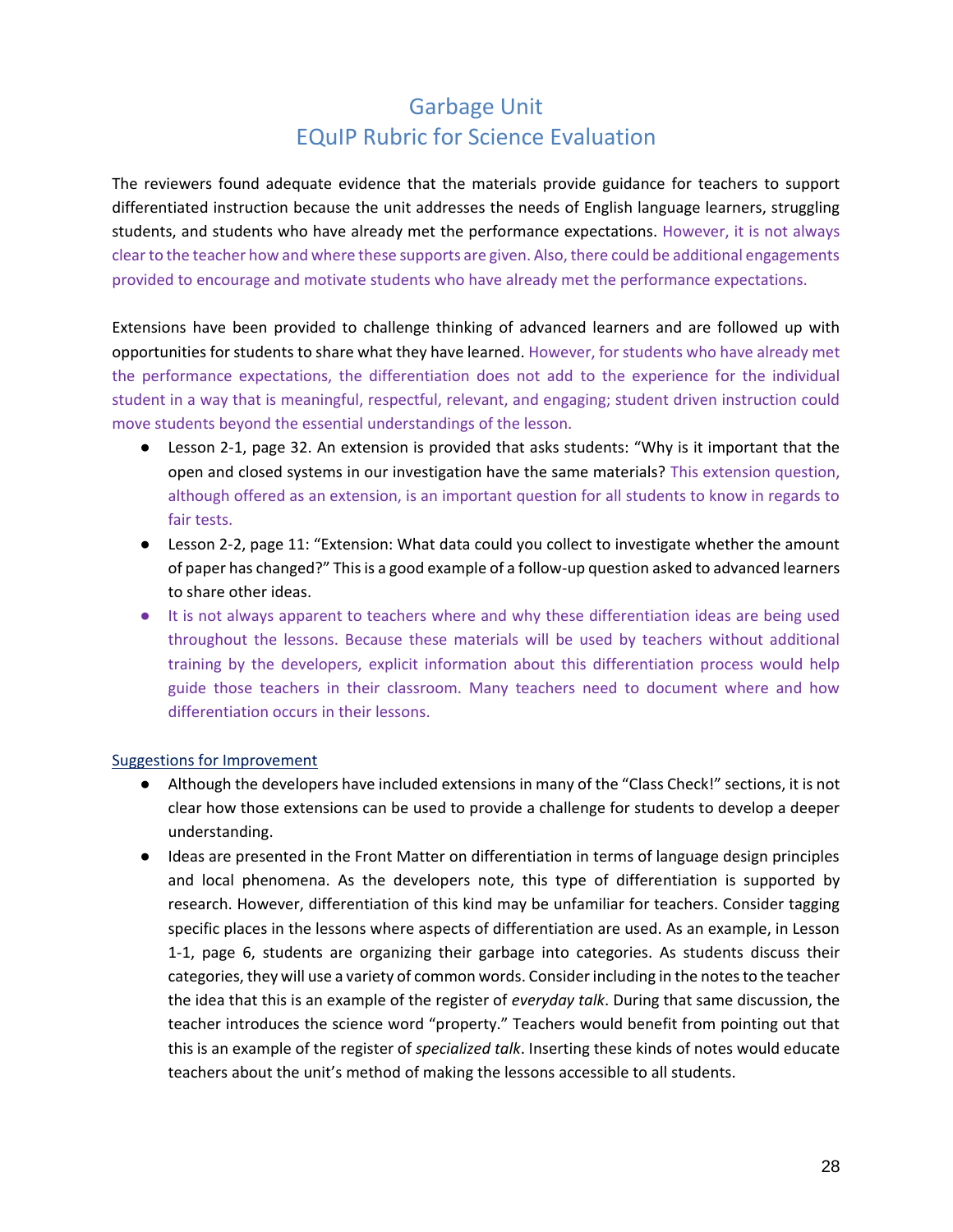● Consider the following as a method for differentiation: Instead of the teacher or exit slips asking the guiding questions in the extensions, have the students who met the performance expectations write their own questions based on the lesson phenomena and select what question can be answered and how.

**II.F. Teacher Support for Unit Coherence:** Supports teachers in facilitating coherent student learning experiences over time by:

Providing strategies for linking student engagement across lessons (e.g. cultivating new student questions at the end of a lesson in a way that leads to future lessons, helping students connect related problems and phenomena across lessons, etc.).

Providing strategies for ensuring student sense-making and/or problem-solving is linked to learning in all three dimensions.

## **Rating for Criterion II.F. Teacher Support for Unit Coherence: Extensive** *(None, Inadequate, Adequate, Extensive)*

The reviewers found extensive evidence that the materials support teachers in facilitating coherent student learning experiences over time. Students have an opportunity to engage in asking questions about phenomena that they feel they need to address in upcoming lessons, and there is a focus on future investigations answering these student-generated questions. All students are engaged with a phenomenon that is meaningful and relevant; has supports for all students; and that can be explained through the application of targeted grade-appropriate SEPs, CCCs, and DCIs as the central component of learning.

i. The unit provides opportunities for students to generate new questions that can lead toward the next lesson.

- Lesson 1-1 page 16–17: After individual students have generated questions about garbage, the class develops a Driving Question (DQ) board. In this activity, the class classifies questions into categories and then collaboratively agrees on driving questions. Information for the teacher about using the DQ board is included.
- Lesson 2-1 page 13: At the close of the lesson, students are directed to revisit the DQ board and, with the guidance of the teacher, select another question to investigate.
- Lesson 2-2 pages 2–3: In the section called "Introducing the Lesson", the teacher asks questions and connects learning to the previous lesson. "Review the DQ, 'What happens to our garbage?' Our driving question is a big question, and the big question has sub-questions connected to it. Currently, we are carrying out an investigation of landfill bottles to collect data as evidence to answer this sub-question. Do garbage materials change in a landfill at time point 1? Point to DQ Board. Say, 'Another sub-question we asked after our virtual landfill field trip was, what happens to materials when they are crushed in the landfill? You made predictions in your SEN about what would happen to various materials in a landfill. We are going to investigate some garbage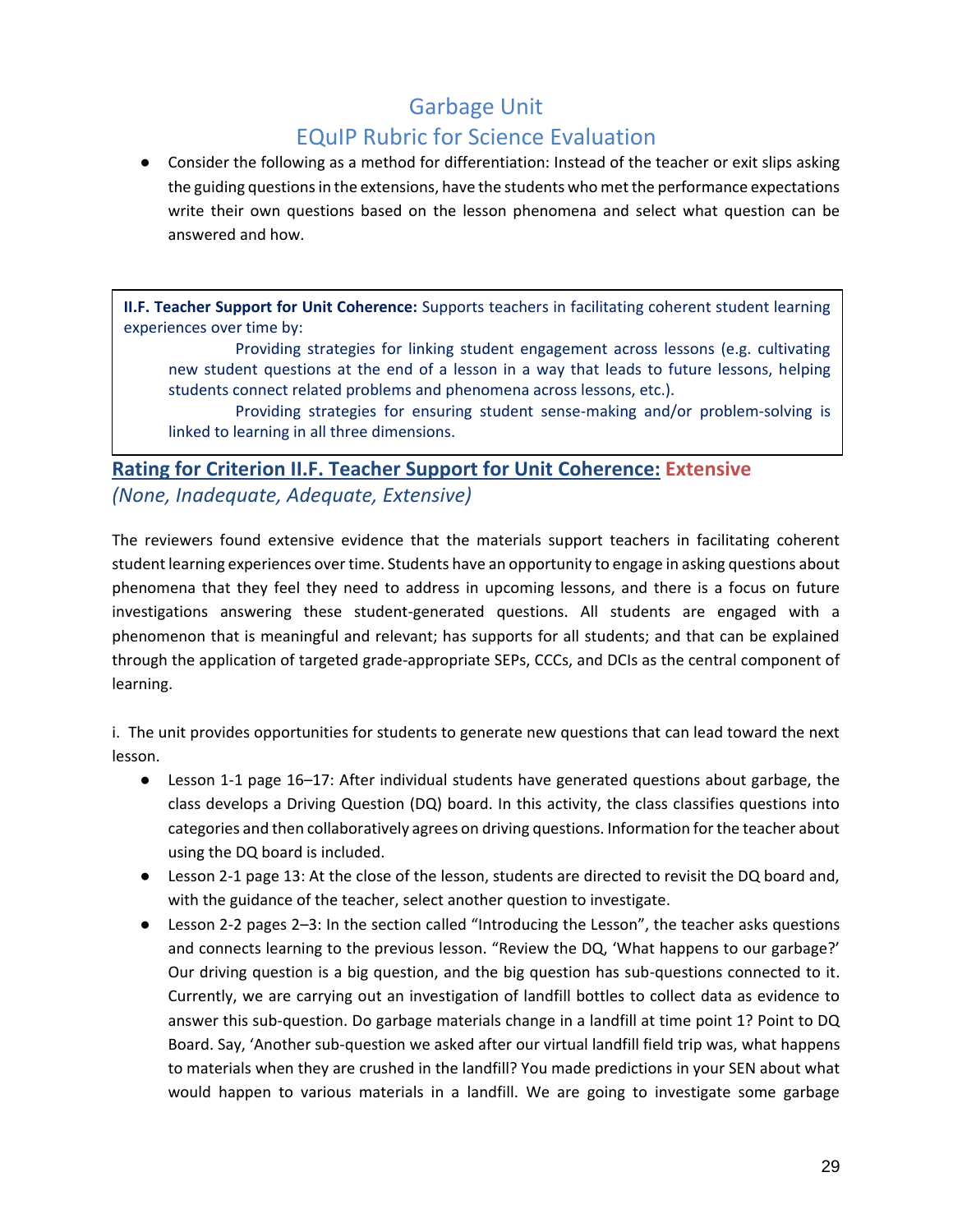# EQuIP Rubric for Science Evaluation

materials to collect evidence about what happens to the materials as they are crushed.'" (pages 8–9)

● Lesson 3-3 page 10: Students open their previously closed landfill bottles and notice an obvious smell. Students are prompted to make observations and then write new questions to add to the DQ Board.

ii. At many places in the unit, teachers are given background information on science ideas and detailed suggestions on how to foster student sense-making.

- Lesson 1-1 pages 5–6: After students have sorted the garbage into categories, the teacher leads the class in a discussion of using patterns to classify matter. The teacher asks the question, "What patterns do you observe across the categories chosen by the different groups?" The lesson provides possible questions for the teacher to ask to help students learn to use the CCC of patterns.
- Lesson 2-2 page 5: Teachers are given information about how to help students make cogent arguments using evidence from their data and reasoning from the knowledge of science ideas.
- Lesson 3-2 page 2: Teachers are provided information about the particle nature of matter and how to clarify student understanding of the science ideas as they modify their models.

#### Suggestions for Improvement

Students will have questions that do not fit into the flow of this unit. Provide teachers with suggestions on how to deal with these student questions.

Lesson 1-1 page 14: The lesson writes to teachers in the Teacher Background that if students do not come up with some of the needed questions to drive the unit that it is okay and there will be future opportunities to retrieve those questions from students. However, it is not explicit in the other lessons where this happens. Consider adding places in the future lessons where this does happen and directions for teachers on how to update the Driving Question board. Although the worksheet in lesson 2-2 on page 24 asks students to record new questions they come up with, the directions to teachers say this is only an optional activity. Because it is not required that teachers hand this out, they may be missing opportunities to update the Driving Question board.

**II.G. Scaffolded differentiation over time:** Provides supports to help students engage in the practices as needed and gradually adjusts supports over time so that students are increasingly responsible for making sense of phenomena and/or designing solutions to problems.

## **Rating for Criterion II.G. Scaffolded Differentiation Over Time: Extensive** *(None, Inadequate, Adequate, Extensive)*

The reviewers found extensive evidence that the materials support teachers in helping students engage in the practices as needed and gradually adjust supports over time. This unit provides strong student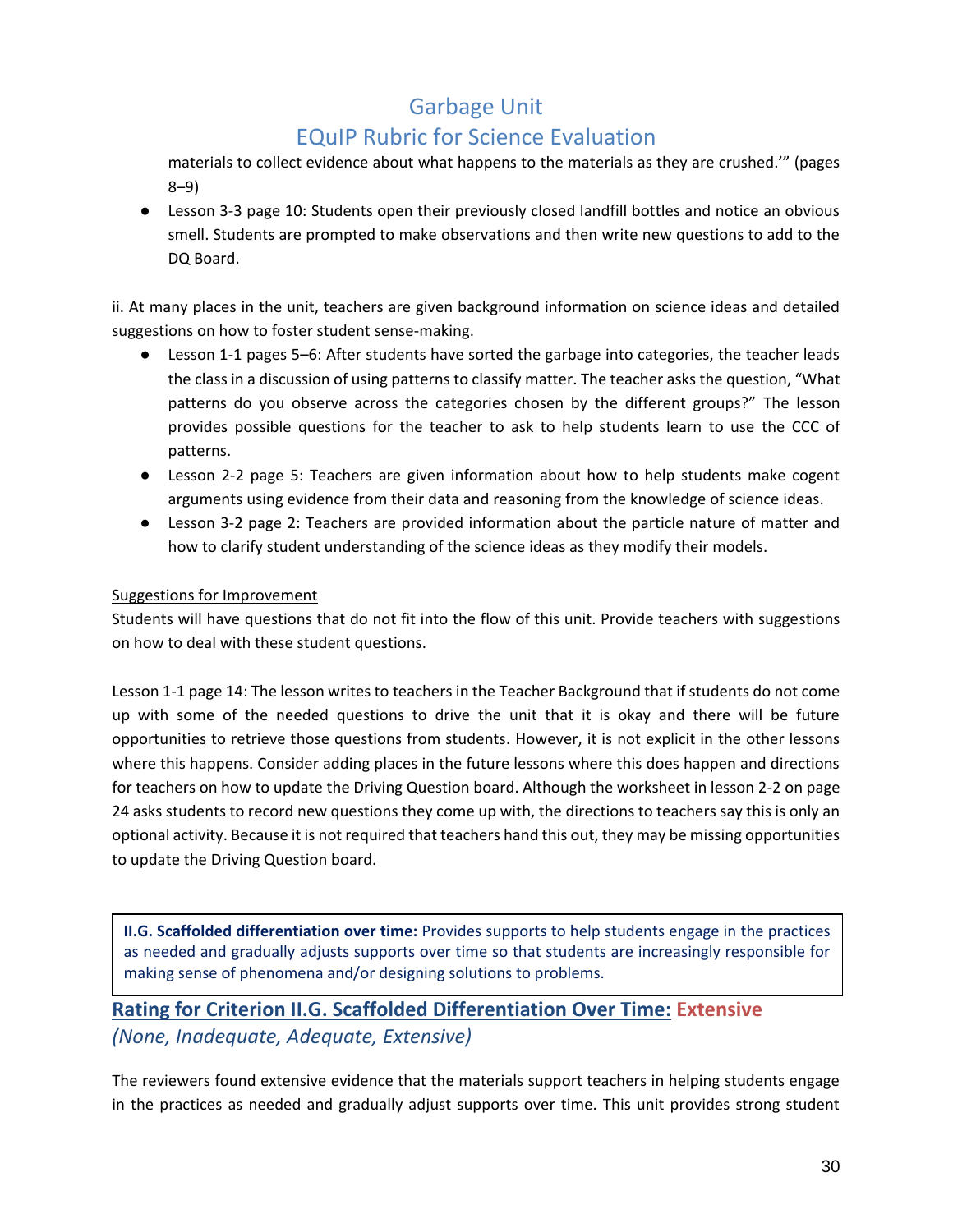support for the practices of Developing and Using Models and Engaging in Argument from Evidence. Sections of lessons are devoted to helping students grow in their understanding of how to use these practices at a deeper level. Over the course of the unit, support is adjusted for what has been practiced as new areas are supported. Teacher background information and notes provide explanations that help the teacher use the materials in a manner that engages students in the practices, with guided support during the beginning lessons, and gradual increase of student responsibility for using the practices more independently as lessons progress.

#### **Engaging in Argument from Evidence**

Early in the unit, students are guided by the teacher to make a claim and support it with evidence. As the unit progresses, students assume more responsibility for this practice. At the end of the unit, students are expected to develop their own claim and provide quality evidence and reasoning to support the claim.

- Lesson 2-2: Students co-construct the first argument with the teacher and groups are guided to make the second argument.
- Lesson 3-3 pages 5–8: After guided summarizing of the data from the landfill investigations, students work as a class, using a graphic organizer, to write an argument based on evidence and reasoning to support a claim that "Some materials change and some materials do not change" (page 5). Next, students work in groups to write an argument using a graphic organizer that answers a different question, with some teacher guidance. After a class discussion, students individually revise their arguments. The teacher provides written feedback on individual arguments.
- Lesson 4-1 page 8: After collecting data from an investigation, students work in groups to make a claim about new substances being formed, working together with support from the teacher to determine which evidence supports the claim, why they chose that evidence, and the reasoning that connects the evidence to the claim. Next, students work individually to complete a graphic organizer with a second claim, the supporting evidence, the reason for selecting the data, and the reasoning that connects the evidence to the claim.

#### **Developing and Using Models**

The unit begins with a class-generated model led by the teacher. Students build an understanding and proficiency in the SEPs over time through a variety of student approaches over the course of the unit. At the end, student groups create their own model, look at others' models to notice how they are the same and provide feedback on other models.

● Lesson 2-1, page 11 and Lesson 3-2, pages 4–5 and 9–10: The practice of Developing and Using Models is explained and supported in a manner similar to the support that is provided for Constructing Arguments with Evidence. Teacher instructions provide students with key information to apply to the practice of developing models. Student groups work on an initial model, share it with the class, and then as a group, revise their models. They revisit their models in Lesson 3-1 after collecting more data from the landfill investigation and continue to develop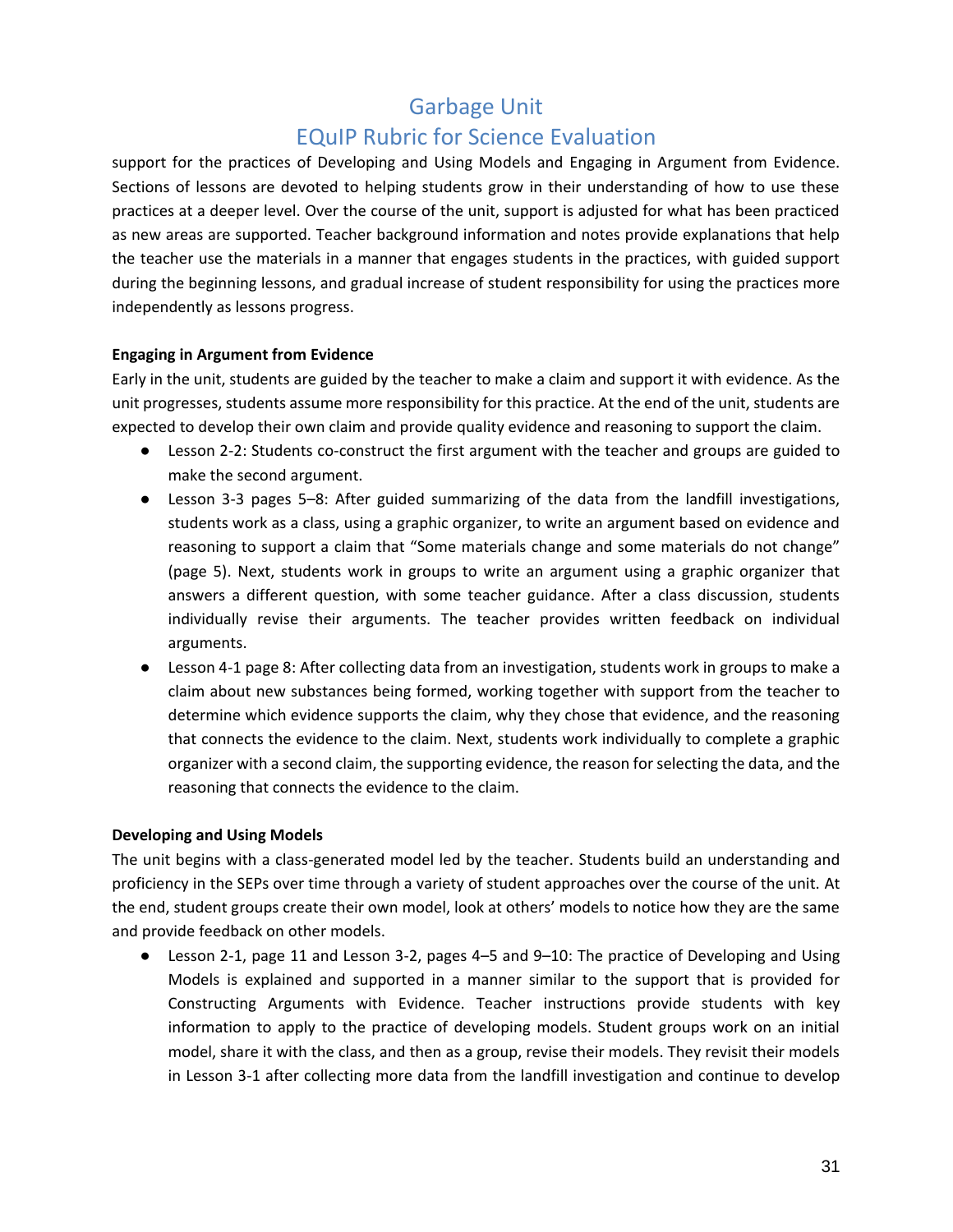## EQuIP Rubric for Science Evaluation

their models with increased independence, using the models to explain a process with more conceptual depth and detail in Lesson 4-2.

- Lesson 2-3 pages 3–4: After completing an investigation mixing sugar and water, students draw their initial model showing the particle nature of matter.
- Lesson 3-2 pages 4–6 and pages 9–10: Students make a model of how smells can travel through air to reach the nose. After completing additional investigations, students revise their initial model to show gas particles traveling through air.
- Lesson 4-2 pages 11–12: Students revise their models to include the new information about microbes. They then present their models to another group. The class works together to identify parts that need to be present in all models. Together, the class develops a Consensus Model.

Suggestions for Improvement No suggestions

# **Overall Category II Score (0, 1, 2, 3): 3**

**Unit Scoring Guide – Category II**

**Criteria A‐G:**

**3:** At least adequate evidence for all criteria in the category; extensive evidence for at least two criteria

**2:** Some evidence for all criteria in the category and adequate evidence for at least five criteria, including A

**1:** Adequate evidence for at least three criteria in the category

**0:** Adequate evidence for no more than two criteria in the category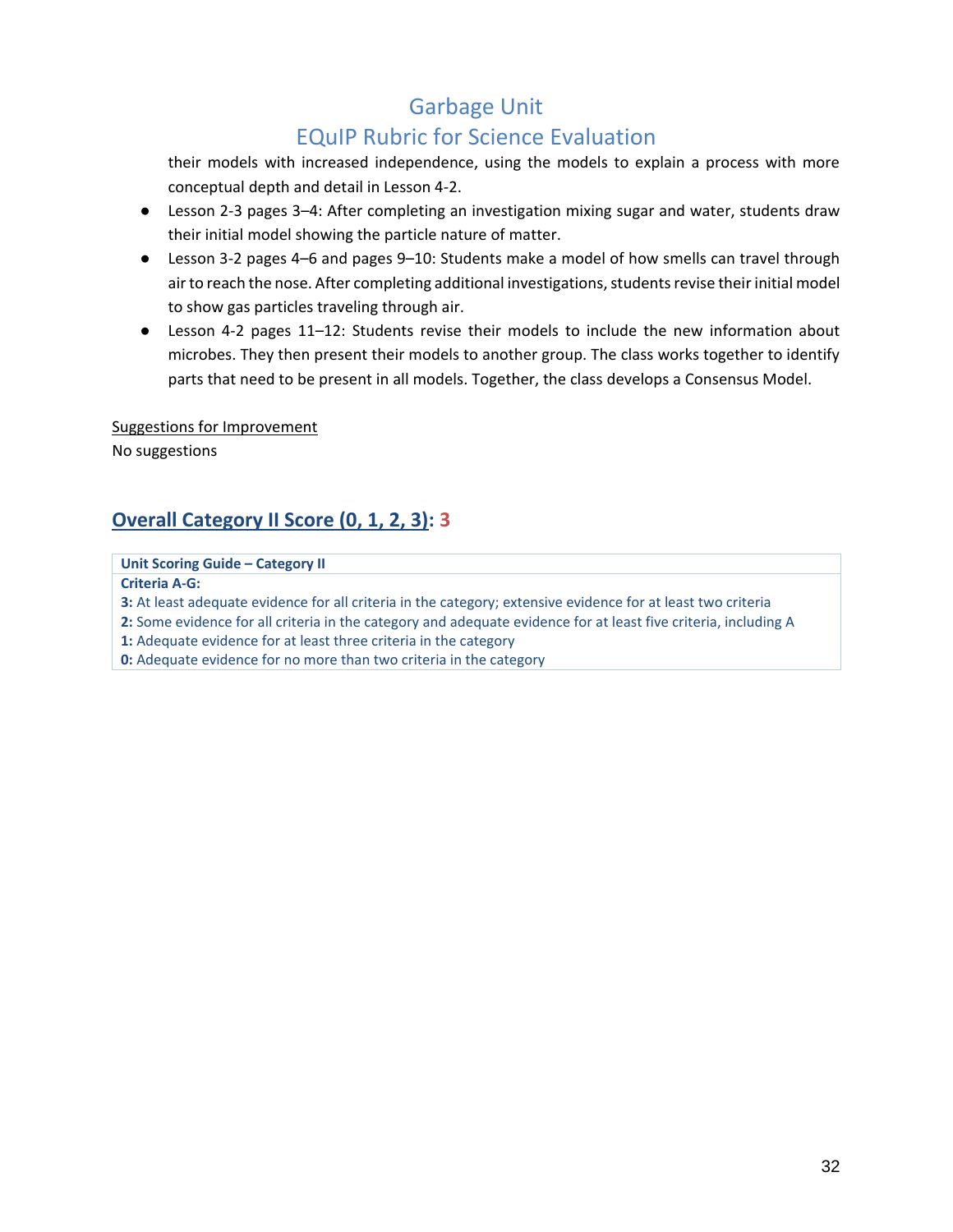# <span id="page-32-0"></span>**Category III. Monitoring NGSS Student Progress**

Score: 3 **Criteria A***–***F:**

*3: At least adequate evidence for all criteria in the category; extensive evidence for at least one criterion*

*2: Some evidence for all criteria in the category and adequate evidence for at least five criteria, including A*

*1: Adequate evidence for at least three criteria in the category*

*0: Adequate evidence for no more than two criteria in the category*

**III.A. Monitoring 3D student performances:** Elicits direct, observable evidence of three-dimensional learning; students are using practices with core ideas and crosscutting concepts to make sense of phenomena and/or to design solutions.

### **Rating for Criterion III.A. Monitoring 3D Student Performances: Extensive** *(None, Inadequate, Adequate, Extensive)*

The reviewers found extensive evidence that the materials elicit direct, observable evidence of students using practices with core ideas and crosscutting concepts to make sense of phenomena and design solutions. Tasks routinely and comprehensively provide students with opportunities to make their thinking visible, with varied opportunities and purposes. Monitoring of student progress is supported with explanatory notes to the teacher in the introductory section as well as within lessons. Many of the tasks are three-dimensional. Tasks include notebook entries, Exit Slips, ongoing student models, and graphic organizers for constructing arguments, as well as more formal checks on learning with group, individual, and self and peer check tasks. The check mark symbol helps to identify some opportunities for monitoring student progress. Tasks regularly provide students with opportunities to show facets of understanding including current understanding and abilities, gaps, and misconceptions—in contrast to just right and wrong answers.

Most formative student tasks within the lessons are three-dimensional and require students to make a connection with the phenomenon. Student gaps and misconceptions are addressed when peer and teacher feedback occur. For example:

- Lesson 2-2 page 9: After completing a CER about what happens when a material is crushed, students complete a checklist to reflect on and improve understanding of writing arguments. Students share their thinking with the class. Students are using observable patterns to argue a claim about conservation of matter.
- Lesson 3-2 page 10: Students revise their initial model of gases in their notebook after additional experiences and discussion within their group. The teacher collects the notebook and checks for understanding of individual students. Students use data from investigations to create a model of the particle nature of gases.
- Lesson 4-2 page 7: During an investigation, students make observations of the microbes on their agar plates. They are prompted to look for patterns as they observe and record the differences in the colonies of microbes.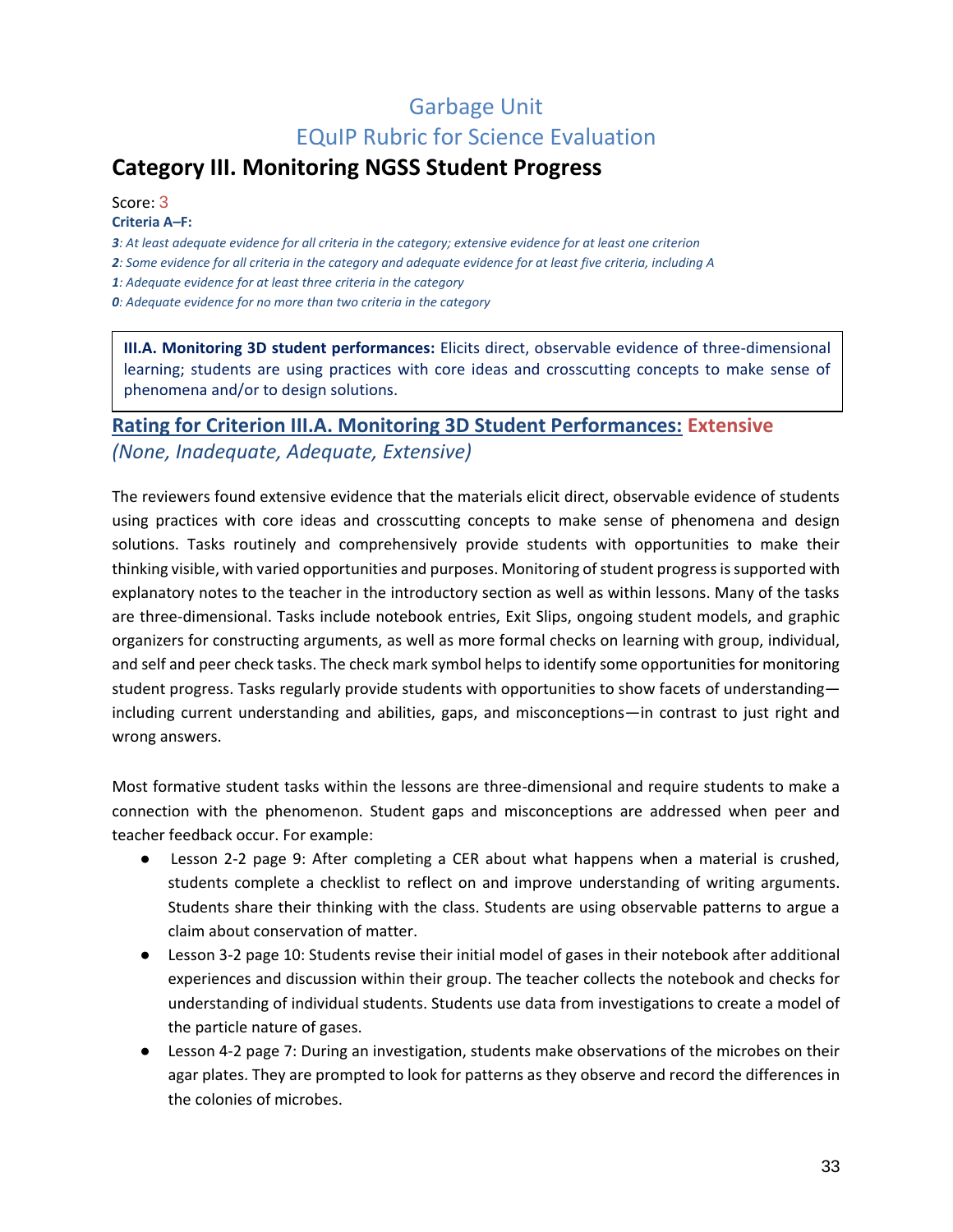## EQuIP Rubric for Science Evaluation

- The End of Unit Summative Assessment includes 1) three-dimensional tasks and 2) inclusion of tasks anchored in the unit phenomenon and extension tasks. The first three tasks can largely be completed by recalling what has been done in the lesson sequence. The final three tasks ask students to use what they know to explain another phenomenon.
- End of unit assessment task 2, pages 4–5: The task asks students to re-create the model produced by their group during the lesson sequence.
- End of unit assessment task 4, pages 6–7: Students watch a video and observe a different phenomenon. They apply their understanding of chemical reactions and the conservation of matter to this new phenomenon. The questions include recording observations, completing a CER, and writing an explanation. In responding to the questions, students use elements of a DCI, SEP, and CCC.
- Constructs, Scoring Criteria, and Task: pages 18–20: At the conclusion of the section "Constructs, Scoring Criteria, and Tasks" is a matrix showing the specific elements of the SEP, CCC, and DCI that are represented in each of the summative tasks.

#### Suggestions for Improvement

Consider revising the summative tasks to include all three dimensions and providing teachers with information in the rubrics on how to analyze student responses in all three dimensions.

**III.B. Formative:** Embeds formative assessment processes throughout that evaluate student learning to inform instruction.

# **Rating for Criterion III.B. Formative: Adequate**

#### *(None, Inadequate, Adequate, Extensive)*

The reviewers found adequate evidence that the materials embed formative assessment processes throughout that evaluate student learning and inform instruction because the materials include frequent and varied support for formative assessment processes, but they are not always clearly described and explained.

Formative assessment processes support student thinking across multiple dimensions.

- Lesson 2-3 page 8: As student groups begin to develop a model of solids and liquids, the teacher monitors the groups. Teacher prompts are given that focus on the needed features of the model and connections of the model to the activities done in class. Groups then present their models to the class and share their thinking. This provides another opportunity for the teacher to evaluate student learning.
- Lesson 4-2 page 8–9: The teacher collects a graphic organizer where students have constructed an explanation of their agar plate investigation. A rubric is provided so the teacher can give individual feedback to each student.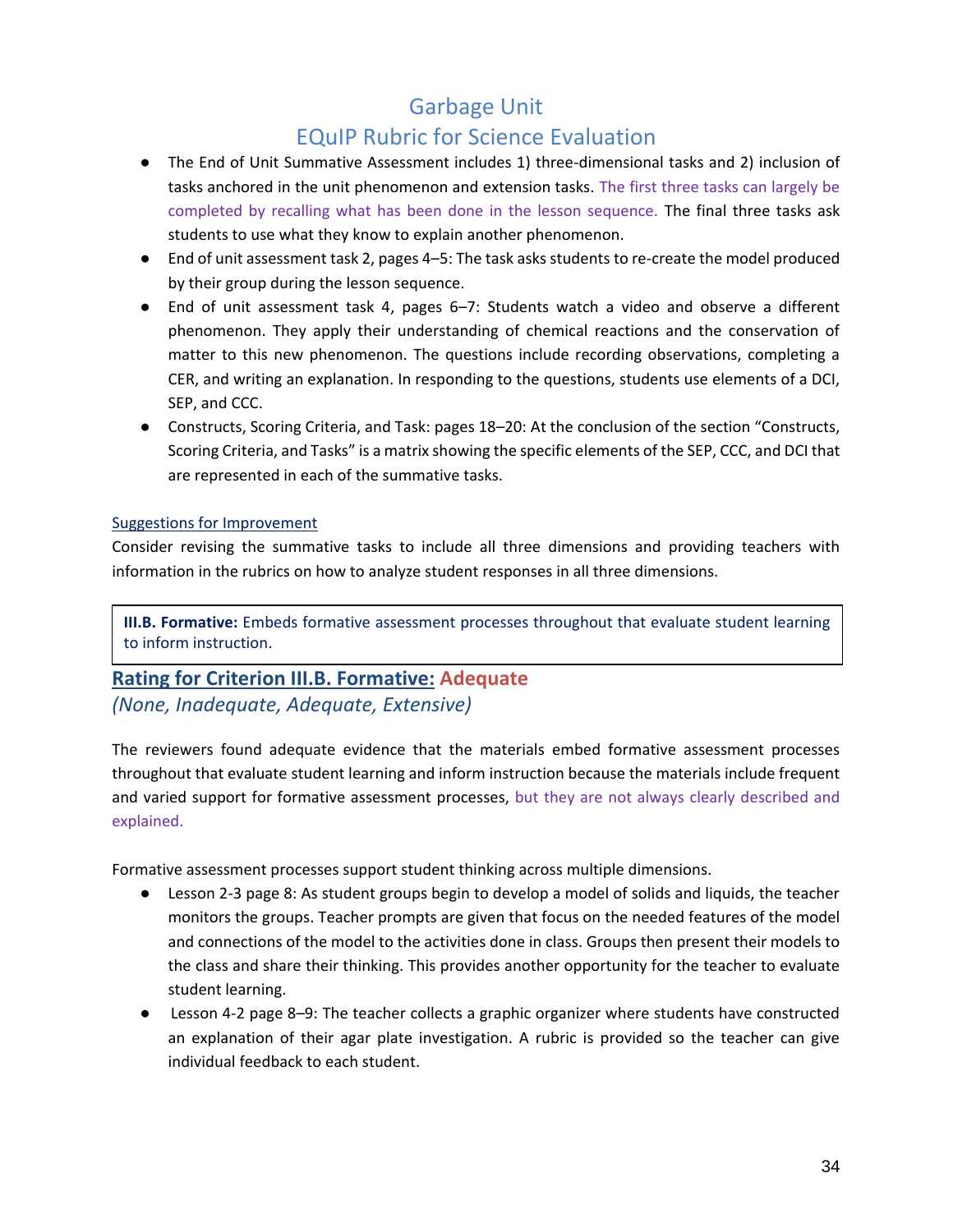### EQuIP Rubric for Science Evaluation

Formative assessments include some specific support for modifying instruction based on student responses—at least some sample student responses are provided, and rubrics/teacher materials include some support for shifting instruction based on responses elicited from specific tasks. However, there are not many clear opportunities in some of the lessons that provide explanations about how to modify instruction based upon student responses.

- Lesson 3-3 page 7: Students individually write out their arguments on whether or not the amount of matter changes in a landfill bottle. The students write their CER and a rubric to provide feedback of this is on page 20. No support for shifting instruction is provided to the teacher if the response does not match the rubric.
- Lesson 3-3 page 12, Exit slip does say, "You could also use responses to identify which students may need additional support", but it is not clear what teachers could look for in the responses. There is not a range of student responses provided to the teacher in order to help the teacher shift future instruction.

#### Suggestions for Improvement

Consider providing clear guidance for how teachers can interpret a range of student responses and change instruction if they find that some or many students are not understanding the science ideas.

Teachers need support in modifying instruction based on feedback from formative assessment. You have noted that:

"Teachers are given student artifacts (e.g., arguments. explanations, models) to interpret for evidence of engagement in three-dimensional learning. Then, teachers are asked to consider how they would use these interpretations to modify instruction for the class and provide feedback to individual students." from the Blind Response to Reviews.

Since not all teachers will have the opportunity to participate in professional development for this unit, the use of formative assessment in the unit as intended would be strengthened by including elements of the professional development training materials within the unit. For example, consider incorporating the ideas and examples of student artifacts presented in Professional Development into the materials that will be available to all teachers.

**III.C. Scoring guidance:** Includes aligned rubrics and scoring guidelines that provide guidance for interpreting student performance along the three dimensions to support teachers in (a) planning instruction and (b) providing ongoing feedback to students.

## **Rating for Criterion III.C. Scoring Guidance: Adequate**

*(None, Inadequate, Adequate, Extensive)*

The reviewers found adequate evidence of aligned rubrics and scoring guidelines that would help a teacher interpret student performance for all three dimensions. Clear guidance is provided for teachers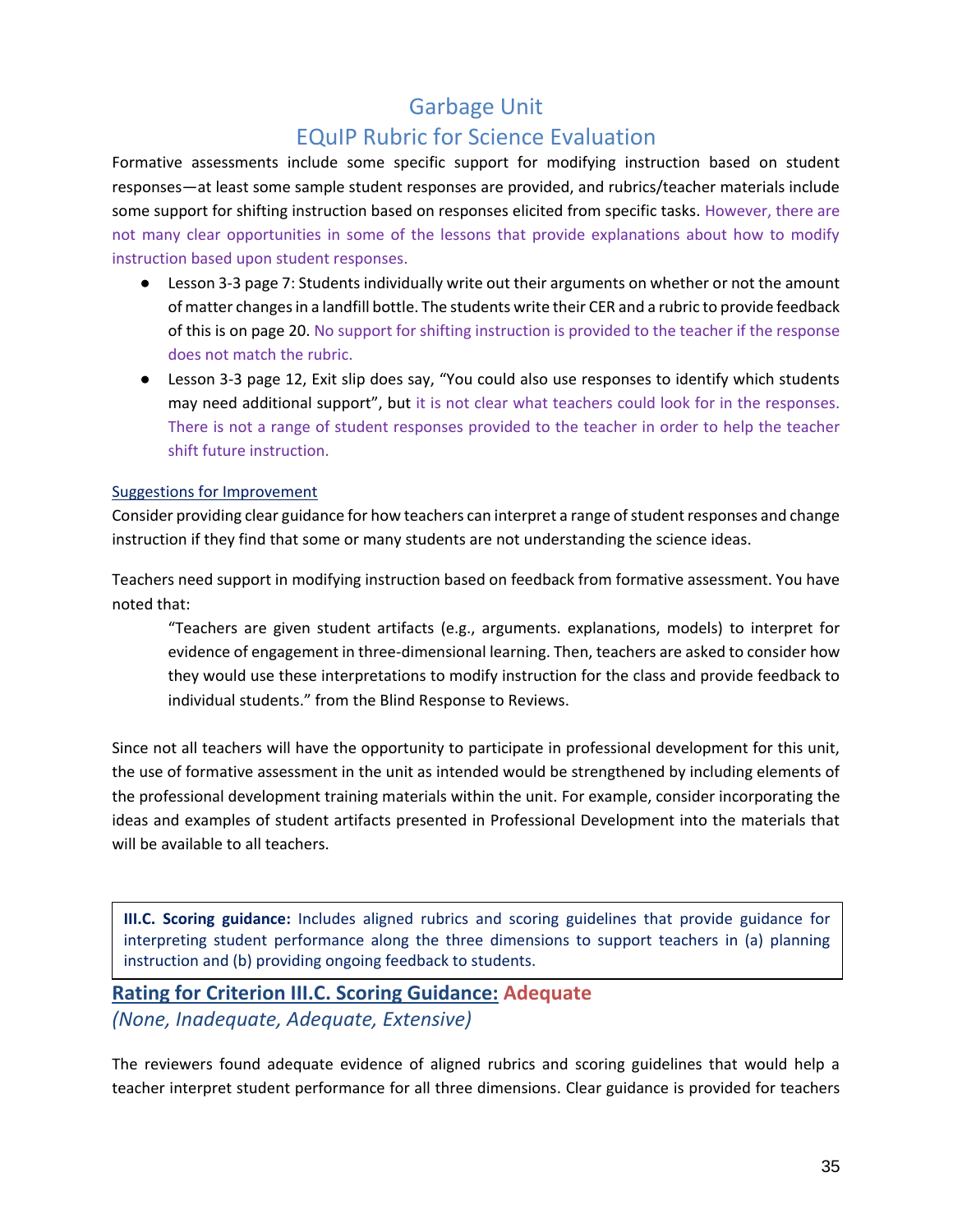### EQuIP Rubric for Science Evaluation

to interpret student progress, in relation to both the instructional materials as well as the targeted standards/dimensions/parts of dimensions/learning performance. Rubrics are provided for teacher evaluation of arguments. These rubrics include samples of student responses. In addition, each CER includes information to the teacher about the general kinds of predicted student responses. Information about student feedback is included, but there is little support for teachers to plan alternate instruction. However, minimal guidance is provided to teachers and students about how to address gaps and misconceptions through future instructional experience and other assessment opportunities.

- The summative assessment at the end of the unit includes a detailed set of rubrics to help teachers evaluate student learning. At each level of the rubric, specific examples of student thinking are included
- The Summative Assessment provides scoring guidance.
- Some of the formative tasks provide descriptions that guide their use in shaping instructional decisions.
- Lesson 3-3 page 18: The rubric provided gives teacher guidance to assess and give feedback to students about their arguments about the amount of matter in their landfill bottles. Samples of student work are included to help guide the teacher.
- Summative Assessment: Rubrics are provided for all tasks in the assessment. Sample student responses are included in the rubric.
- Lesson 3-3 page 11: During a gallery walk looking at group models, the teacher checks student work and then prompts students to look at certain aspects of the model by asking questions. This is followed by the class developing a class consensus model. Little guidance is given about what the teacher should do if these ideas do not arise from student discussions or if misconceptions arise during this discussion.
- Tasks are not always three dimensional. Three dimensions are claimed, but not identified inside the tasks. For example, in Constructs, Scoring Criteria, and Tasks, pages 12–15, a table with the dimensions assessed is provided. The element of the SEP and the element of the CCC are not given. The scoring criteria do not give guidance on how the elements of the SEP and CCC dimensions are to be assessed.

#### Suggestions for Improvement

Consider providing teachers information on how to address gaps and misconceptions through future instructional experiences and other assessment opportunities (explicit coherence in terms of interpreting student progress). One way could be to provide teachers with ideas about additional lesson-level phenomena or investigations to use if students need more experiences to fully understand a science idea.

Consider identifying in the rubrics the three-dimensionality of these tasks.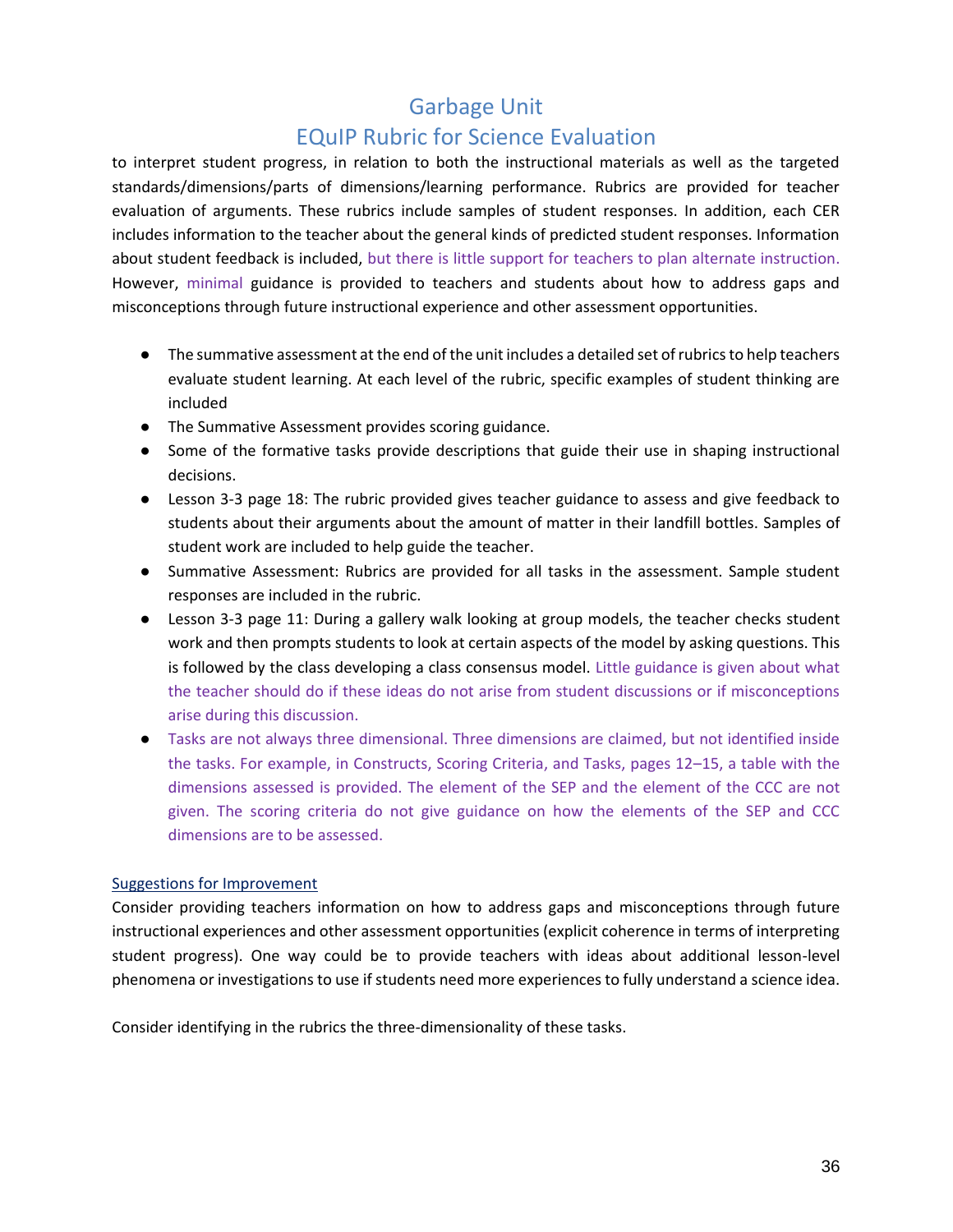**III.D. Unbiased tasks/items:** Assesses student proficiency using methods, vocabulary, representations, and examples that are accessible and unbiased for all students.

### **Rating for Criterion III.D. Unbiased Task/Items: Extensive** *(None, Inadequate, Adequate, Extensive)*

The reviewers found extensive evidence that the materials assess student proficiency using accessible and unbiased methods, vocabulary, representations, and examples. Representations or scenarios capitalize on the funds of knowledge that students bring with them to the classroom and materials provide clear pathways for students to make connections to their lives beyond the classroom. Multiple modalities are used in the unit including non-verbal modalities, allowing students various ways to convey their understanding. Vocabulary is carefully considered and introduced after students have experience with the science ideas.

- Lesson 1-1 pages 3–4: Students bring their own knowledge and experience to the initial exposure to the phenomenon. "Give students a minute to observe and talk about the garbage without any prompts. To facilitate group discussions about the contents of the garbage, ask the groups to answer the questions: What do you observe? What materials do you observe" (page 4)?
- "As you circulate through the groups, you can use these additional prompts to think [sic] about materials:
	- What is garbage?
	- Where is your garbage from today's lunch?
	- What materials are in your garbage?" (page 4)

Examples of modalities incorporated into the lessons in the unit include:

- Lesson 1-1 page 6: Students record data in their Science and Engineering Notebook (SEN)
- Lesson 2-1 page 11: Students work in groups to develop a model of their landfill bottles, using pictures and words.
- Lesson 2-2 page 6: Students participate in a small group discussion about the patterns found in the data collected.
- Lesson 2-3 page 7: Students model solids and liquids with their bodies.
- Lesson 3-2 pages 10*–*11: Students use a computer simulation to add to their knowledge of the particles that make up matter.
- Lesson 3-3 page 10: Students participate in a gallery walk to provide feedback on the models of other groups and to receive feedback on the model made by their own group.
- Lesson 4-2 page 6: Students read and respond to a reading selection about decomposers.

#### Suggestions for Improvement

No suggestions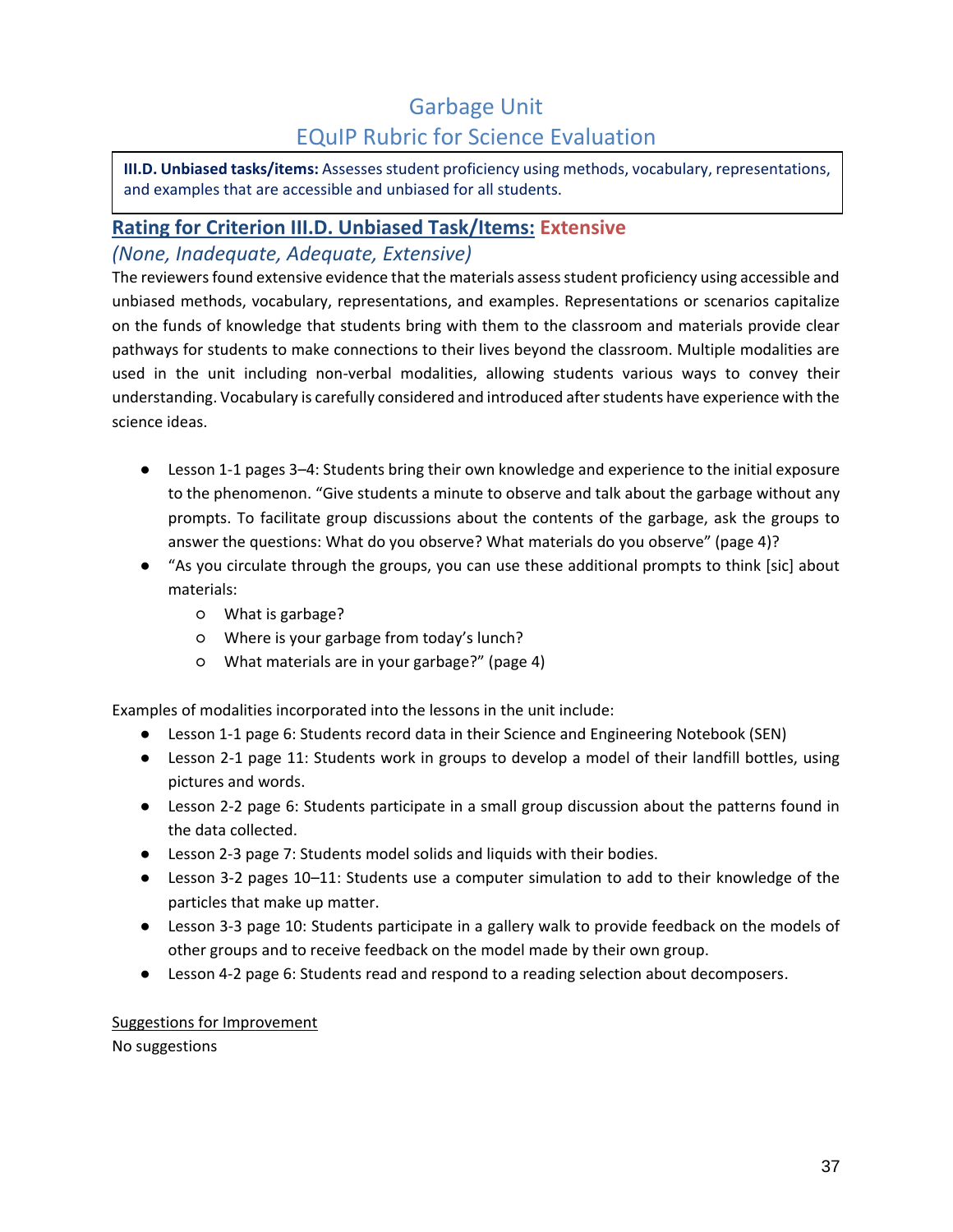**III.E. Coherent Assessment system:** Includes pre-, formative, summative, and self-assessment measures that assess three-dimensional learning.

### **Rating for Criterion III.E. Coherent Assessment System: Adequate** *(None, Inadequate, Adequate, Extensive)*

The reviewers found adequate evidence that the materials include pre-, formative, summative, and selfassessment measures that assess three-dimensional learning because multiple forms of assessment opportunities are used in a variety of ways to apply elements of the three dimensions. However, the threedimensional assessment rationale for teachers is lacking and not all the assessment tasks balance the three dimensions.

Materials include assessments that are consistently designed to connect to learning goals and require students to apply appropriate elements of the three dimensions to make sense of the phenomenon/solve the problem. For example:

- Lesson 3-2 pages 4*–*5: Students share examples of smells they have encountered and develop initial models of what gases look like when enlarged.
- Lesson 4-2 page 4: Students share their experiences with rotting food or other materials (e.g., leaves in the fall that seem to vanish).

Most of the tasks are multi-dimensional with significant three-dimensional tasks.

- Some of the summative tasks are three-dimensional. Task 2 in the Constructs, Scoring Guide, and Tasks, pages 5*–*9, asks students to construct a model (SEP) that includes components of the system (CCC) telling what happens in the Landfill Bottles (DCI).
- Other tasks separate the three dimensions or assess dimensions individually. Task 3 in the Constructs, Scoring Guide, and Tasks, pages 9*–*11, mainly assesses the DCI. The scoring guidance discusses only aspects of the DCI and does not give guidance on the SEP and CCC that were included in the Dimensions Assessed chart.

Independent of whether the assessments seem to target the targeted learning goals, there is inadequate teacher support to know what student learning is being measured, as well as when and what to do with that information.

- Front Matter page 20 and Unit 1 Pre-Assessment: A Pre-assessment has been added; however, the pre-assessment does not include teacher materials that address connections to student learning in prior units or grades in order to gain a better understanding of how each task will measure student learning. Also, the pre-assessment does not provide feedback to teachers to inform instruction and students to inform learning.
- Lesson 2-1 page 9: Students are asked to engage in a discussion on the topic of whether matter can be controlled in the landfill system. The lesson then states that, "Student responses will vary, but some students may suggest closing the bottles. Based on student responses, say, in our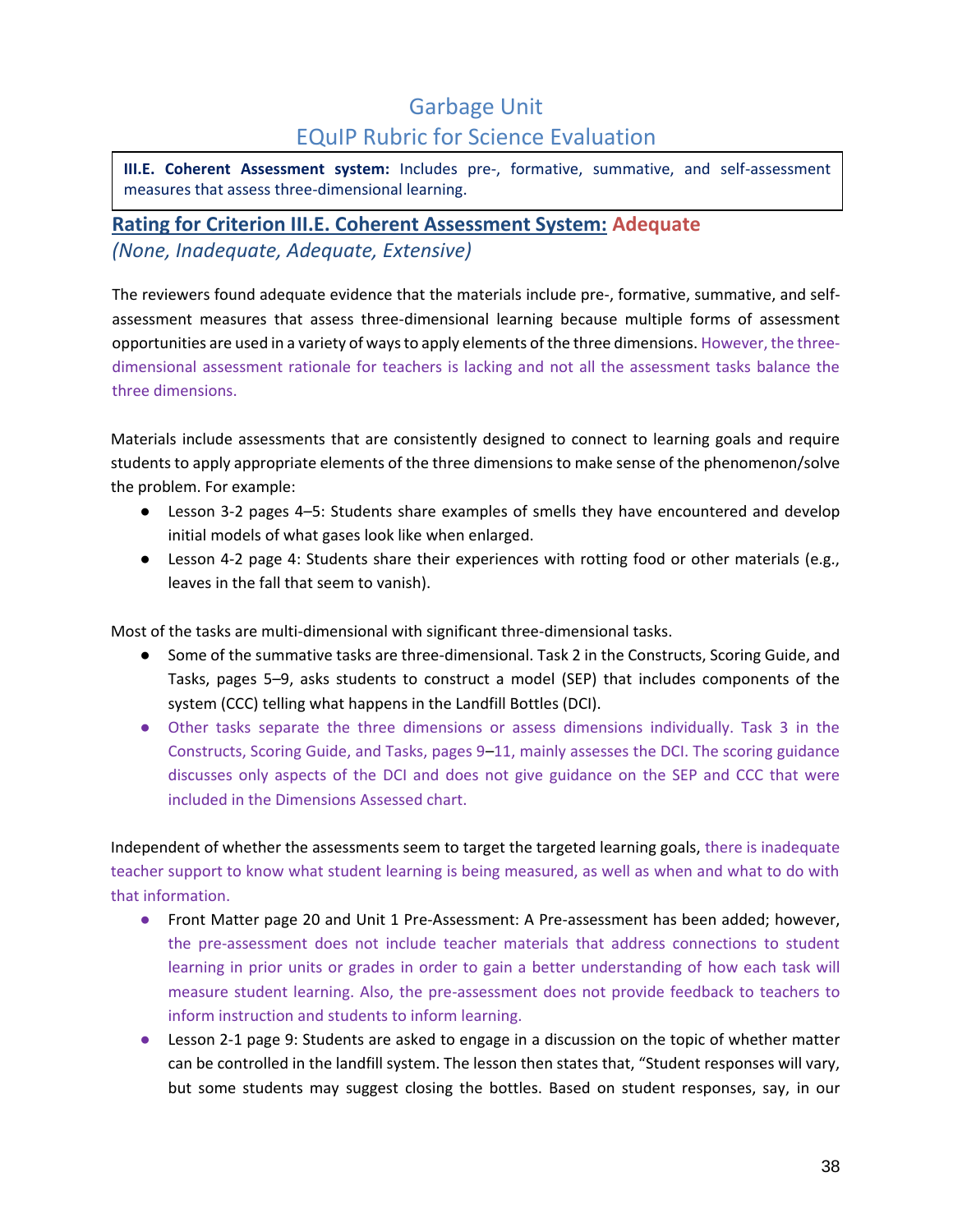# EQuIP Rubric for Science Evaluation

investigation, we will close some of our landfill bottles to make them closed systems." Although the teacher is told to what to do with one answer provided from the student instruction, how to determine student learning, what student learning is measured and what to do with other responses that do not match the script is not clearly explained to the teacher and therefore, makes it difficult to make decisions on how to proceed with instruction in other instances.

- Lesson 3-3 page 3: Students are asked to make predictions about what happens to the properties of materials. Teachers may not recognize what student learning should be used by the students to make these predictions and what to do with the predictions they hear.
- Evidence of development in the DCI and SEP is found in the tasks, but rich immersion into aspects of the CCC are still not evident in many of the assessment tasks. An example of this is Task 6. The developers indicate that the CCC of Systems and Systems Models is being assessed. The prompt for the task does not require the use of the CCC and no directions are given to teachers to assess the CCC. However, the reviewers do note that combining the CCCs is not always a required look for as noted in the TAPS lesson screener.

#### Suggestions for Improvement

- One of the final tasks as a pre-assessment. A pre-assessment needs to ascertain the thinking and knowledge from previous learning, as well as what students already know about the fifth-grade standards. Consider developing a pre-assessment that also has tasks correlated with the standards from earlier grades.
- Consider indicating in Lesson 1-1 when teachers should use the pre-assessment as well as how to use the results to guide instruction. Include the pre-assessment in the Constructs, Scoring Criteria, and Tasks document. This could be accomplished by referring to where these items are located in the other assessments. Otherwise, although a pre-assessment has been included, teachers may not be aware of its existence for use prior to teaching the unit.

**III.F. Opportunity to learn:** Provides multiple opportunities for students to demonstrate performance of practices connected with their understanding of disciplinary core ideas and crosscutting concepts and receive feedback

### **Rating for Criterion III.F. Opportunity to learn: Extensive** *(None, Inadequate, Adequate, Extensive)*

The reviewers found extensive evidence that the materials provide multiple opportunities for students to demonstrate performance of practices connected with their understanding of core ideas and crosscutting concepts. Included in the unit are multiple, linked student performances that provide students with several opportunities to demonstrate understanding. Students utilize multi-modal feedback across a series of student performances to demonstrate new thinking based on peer and teacher feedback and personal reflection.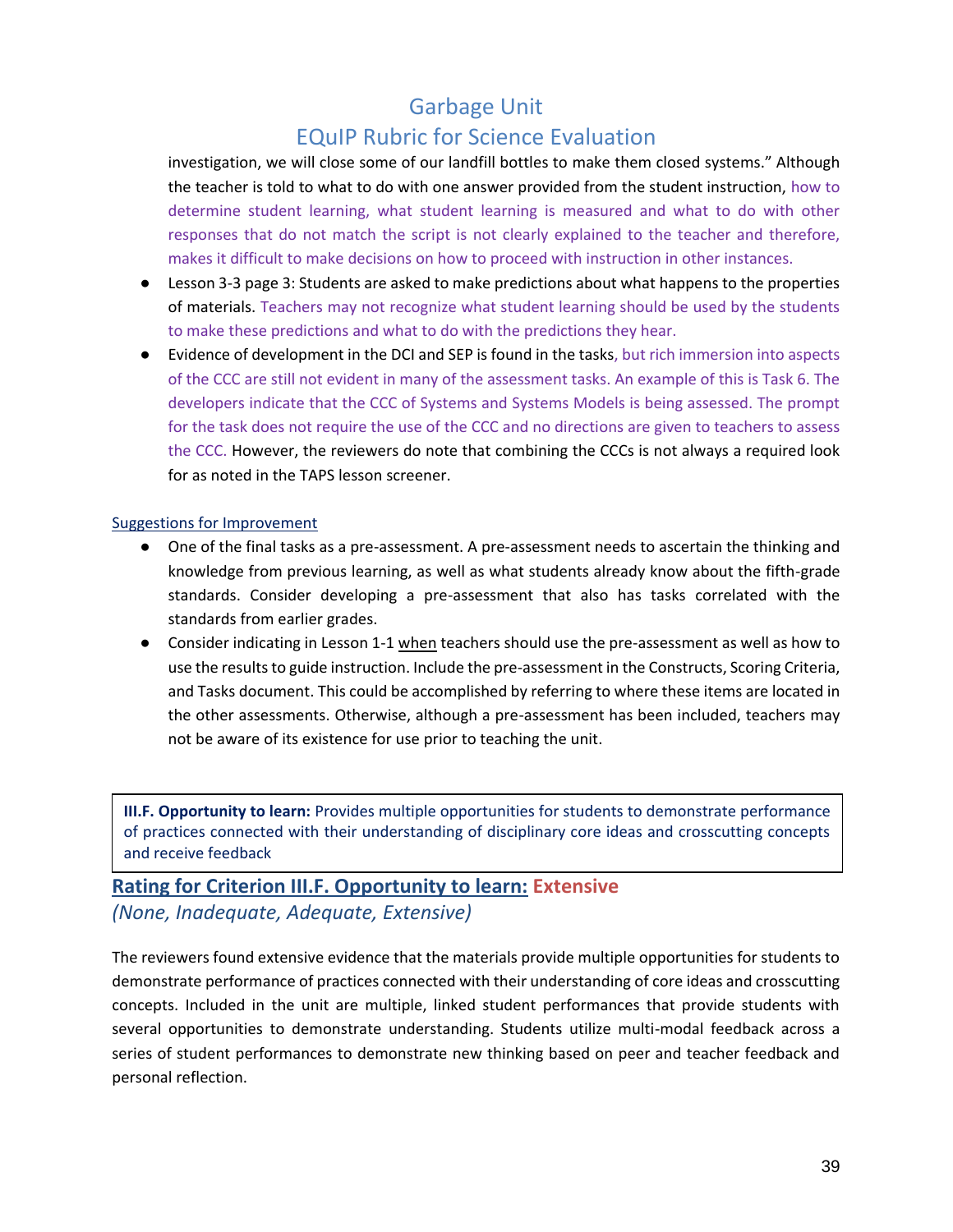# EQuIP Rubric for Science Evaluation

These examples combine the student opportunity to show understanding with a variety of methods of peer and teacher feedback:

- Lesson 2-2 page 9: Students work in small groups to improve their arguments. To start, they complete "Self and Peer Check! Arguing from Evidence" where they critique their own work. Then students engage in a discussion about their work.
- Lesson 2-3 page 9: After students construct their initial models of solids and liquids, the teacher collects their notebook to check for their understanding about the particle nature of matter. Individual feedback can be provided at this point.
- Lesson 3-3 page 11: As students do a gallery walk to view models, the teacher circulates through the room to see if models represent gas leaving the open landfill bottle system. Possible questions provide the teacher with a method for determining student understanding.

Suggestions for Improvement

No suggestions.

## **Overall Category III Score (0, 1, 2, 3): 3**

**Unit Scoring Guide – Category III**

**Criteria A***–***F:**

**3**: At least adequate evidence for all criteria in the category; extensive evidence for at least one criterion

**2**: Some evidence for all criteria in the category and adequate evidence for at least five criteria, including A

**1**: Adequate evidence for at least three criteria in the category

<span id="page-39-0"></span>**0**: Adequate evidence for no more than two criteria in the category

# **Overall Score**

**Category I: NGSS 3D Design Score (0, 1, 2, 3): 2 Category II: NGSS Instructional Supports Score (0, 1, 2, 3): 3 Category III: Monitoring NGSS Student Progress Score (0, 1, 2, 3): 3 Total Score: 8 Overall Score (E, E/I, R, N): E**

#### **Scoring Guides for Each Category**

#### **Unit Scoring Guide**

**Category I (Criteria A***–***F):**

**3:** At least adequate evidence for all of the unit criteria in the category; extensive evidence for criteria A–C

**2:** At least some evidence for all unit criteria in Category I (A–F); adequate evidence for criteria A–C

**1:** Adequate evidence for some criteria in Category I, but inadequate/no evidence for at least one criterion A–C **0:** Inadequate (or no) evidence to meet any criteria in Category I (A–F)

#### **Category II (Criteria A‐G):**

**3:** At least adequate evidence for all criteria in the category; extensive evidence for at least two criteria

**2:** Some evidence for all criteria in the category and adequate evidence for at least five criteria, including A

**1:** Adequate evidence for at least three criteria in the category